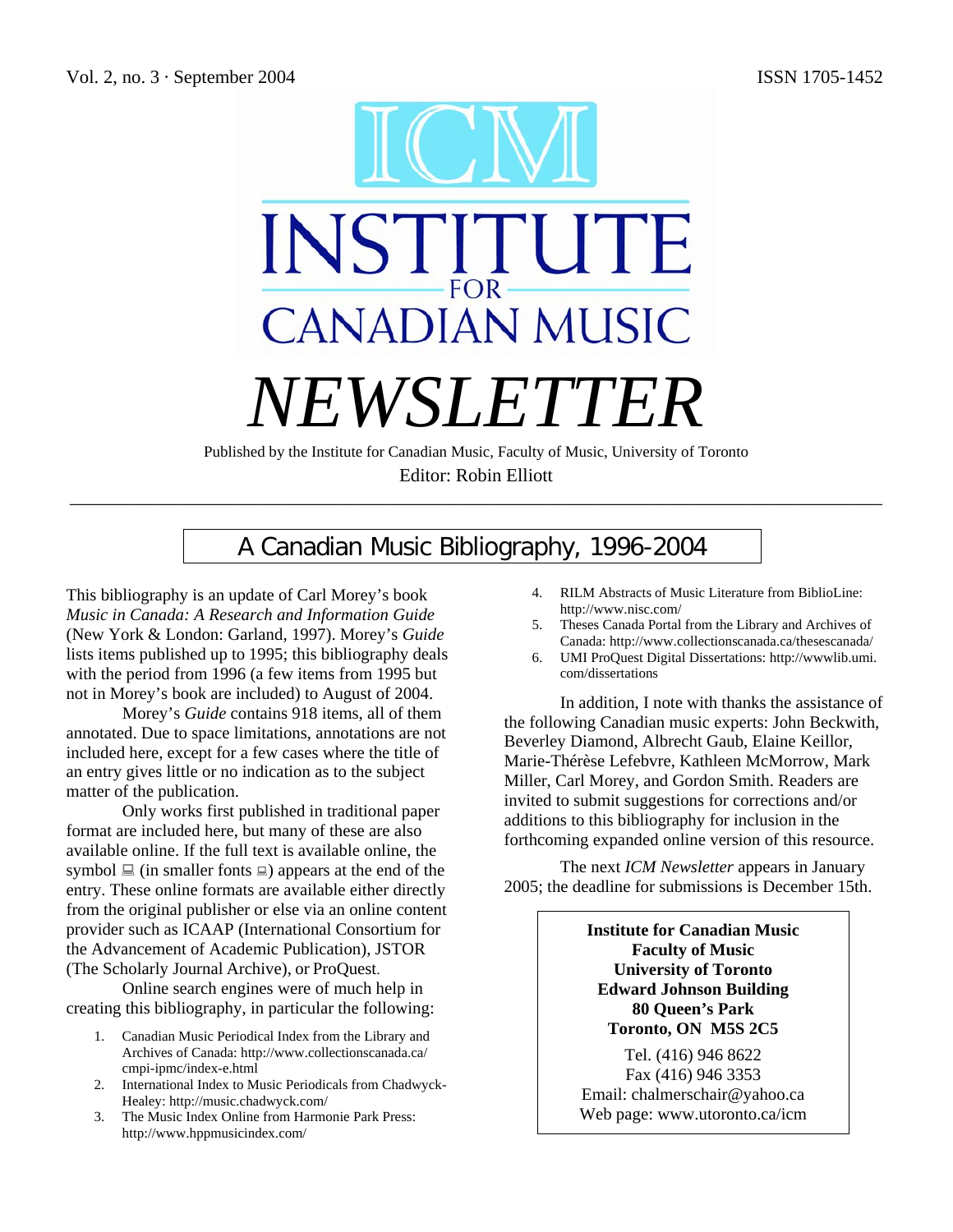# **A Canadian Music Bibliography, 1996-2004**

# **Abbreviations**

 $\Box / \Box$  = full text of this item is available online, either for free or through a subscription service *ARMuQ* = *Les Cahiers de l'Association pour l'avancement de la recherche en musique du Québec CAML* = *Canadian Association of Music Libraries, Archives, and Documentation Centres / Association canadienne des bibliothèques, archives et centres de documentation musicaux* [*Newsletter / Review*] *CBRA* = *Canadian Book Review Annual CFMB* = *The Canadian Folk Music Bulletin / Le Bulletin de musique folklorique canadienne CJTM* = *The Canadian Journal for Traditional Music / La Revue de musique folklorique canadienne CUMR* = *Canadian University Music Review / Revue de musique des universités canadiennes ICM Newsletter* = *Institute for Canadian Music Newsletter SQRM* = *Les Cahiers de la Société québécoise de recherche en musique* 

*UTQ* = *University of Toronto Quarterly* 

# **Reference**

# **1. General**

- 1. *The Canadian Encyclopedia* went online in October 2001 as part of the Historica web site (http://www.histori.ca) at http://www.thecanadianencyclopedia.com
- 2. *Dictionary of Canadian Biography* went online in October 2003 at http://www.biographi.ca

# **2. Musical**

- 3. *Encyclopedia of Music in Canada* went online in October 2003 as part of no. 1 (*The Canadian Encyclopedia*); follow the link at http://www.thecanadianencyclopedia.com
- 4. *The Harvard Dictionary of Music*, 4th edn, ed. Don Michael Randel. Cambridge, MA: Harvard UP, 2003 [with 'Canada' by John Beckwith and Kathleen McMorrow (134-37)]
- 5. Jackson, Rick. *Encyclopedia of Canadian Country Music*. Kingston: Quarry, 1996
- 5a Reviews: T.Wellington, *CFMB* 31.1 (Mar 1997): 25
- 5b D.Maley, *CBRA 1996* no. 1011
- 6. Joynson, Vernon. *Dreams, Fantasies, and Nightmares from Far Away Lands: Canadian, Australasian, and Latin American Rock and Pop, 1963-75.* Telford: Borderline, 1999 ■
- 7. Koskoff, Ellen, ed. *The United States and Canada*. Garland Encyclopedia of World Music, Vol. 3. New York & London: Garland, 2001 [comes with a CD; individual sections are listed separately under the appropriate headings below] 7a Review: A.Hoefnagels, *CAML* 30.2 (Aug 2002): 38-40
- 8. Miller, Mark. *The Miller Companion to Jazz in Canada and Canadians in Jazz*. Toronto: Mercury, 2001
- 8a Review: C.Leive, *CAML* 30.1 (Apr 2002): 40-41
- 9. *Die Musik in Geschichte und Gegenwart*, 2nd edn, ed. Ludwig Finscher. Kassel: Bärenreiter / Stuttgart: Metzler, 1994–. *Sachteil* (by subject) in 9 vols. with an index vol. (1994-99), *Personenteil* (biographical), 17 vols. projected (vols. 1-10 published 1999-2003). Helmut Kallmann is the sub-editor responsible for the Canadian entries, and he also wrote the entry 'Kanada' (*Sachteil* vol. 4: cols. 1653-77)
- 10. *The New Grove Dictionary of Music and Musicians*, 2nd edn, ed. Stanley Sadie. New York: Macmillan / Grove, 2001. 29 vols. Gordon E. Smith was the sub-editor responsible for the Canadian entries and one of the six authors of the entry 'Canada' (vol. 4: 903-919)
	- 10a Review: K.McMorrow, *CAML* 29.3 (Nov 2001): 28-32 *The New Grove*, 2nd edn, and the other New Grove reference works are available by subscription online at http://www.grovemusic.com
	- 10b Review: R.van der Bliek, *CAML* 29.2 (Aug 2001): 41-42

# **Catalogues and Directories**

- 11. Boucher, Hélène. *Catalogue des partitions musicales publiées avant 1968*. 3 vols. Montreal: Bibliothèque nationale du Québec, 1994 / 1996 / 2000
- 11a Review: B.Sing, *SQRM* 2.1 (Jun 1998): 49-50 [reviews vols. 1, 2]
- 12. Gombert, Greg. *Native American Music Directory*, 3rd edn. Santa Fe: Music Cafe, 2003
- 13. Jean, Stéphane. *The André Prévost fonds: Numerical List*. Ottawa: National LibraryofCanada, 1997
- 14. ---. *The Jacques Hétu fonds: Numerical List*. Ottawa: National Library of Canada, 1999
- 15. ---. *The Mathieu Family fonds: Numerical List*. Ottawa: National Library of Canada, 1997
- 16. ---. *Numerical List of the Randy Bachman fonds*. Ottawa: National Library of Canada, 1995 ■
- 17. ---. *The Oscar Peterson fonds: Numerical List*. Ottawa: National Library of Canada, 2000
- 18. ---. *The Otto Joachim fonds: Numerical List*. Ottawa: National Library of Canada, 1999
- 19. ---. *The Robert Fleming fonds: Numerical List*. Ottawa: National Library of Canada, 1998 ■
- 20. ---, and Jeannine Barriault. 'La description des archives de musique: un exemple canadien,' *Fontes Artis Musicae* 43.3 (Jul-Sep 1996): 274-85
- 21. Kallmann, Helmut. 'Taking stock of Canada's composers: from the 1920s to the *Catalogue of Canadian Composers* (1952),' *A Celebration of Canada's Arts 1930-1970*, ed. Glen Carruthers and Gordana Lazarevich. Toronto: Canadian Scholars' P, 1996. 15-26
- 22. Lazarevich, Gordana, and Robyn Cathcart. *Murray Adaskin: An Annotated Catalogue of His Music – A Unison of Life, Music and the Man*. Victoria: Dolce, 2003
- 23. McQuaig, Martin, ed. *Music Directory Canada*, 8th edn. St. Catharines: Norris-Whitney, 2001
- 23a Review: J.Guise, *CAML* 29.2 (Aug 2001): 43-44
- 24. Miles, Colin, ed; with Dianne Kennedy and Ron Napier, compilers. *Canadian Operas: An Annotated Catalogue of Operas and Staged Vocal Works by Canadian Composers in the Canadian Music Centre*. Toronto: Canadian Music Centre, 1999 <u>■</u>
- 25. Orford, Emily-Jane. *Music in the Arts: A Catalogue Studying the Musical Iconography and Musical References in the Canadian Art Collection at the National Gallery of Canada*. MA thesis, Carleton U, 1997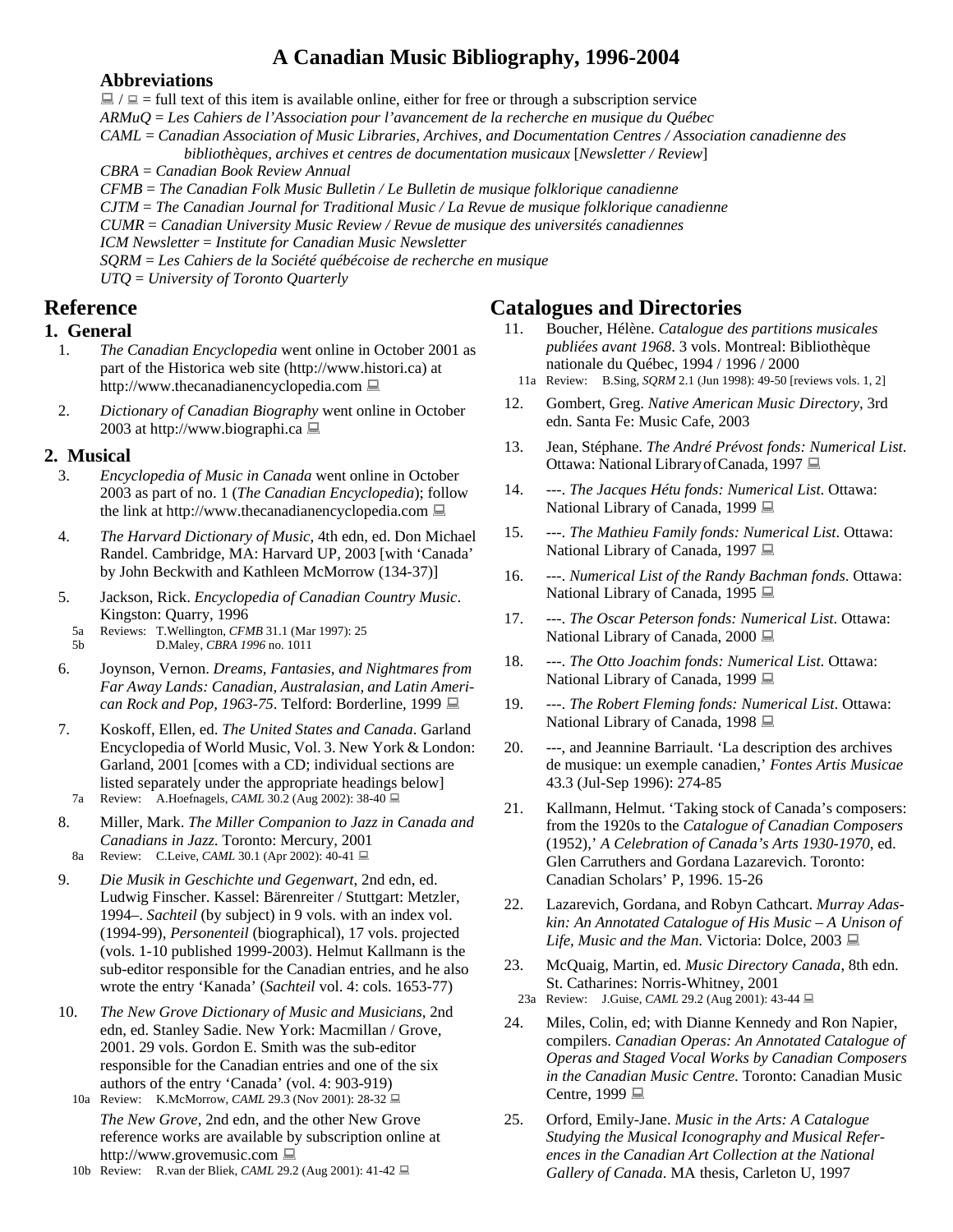26. Payne, September Anne. *Contemporary Canadian Flute Repertoire: An Analysis of Selected Works and Catalogue of Selected Genres / Catalogue of Contemporary Canadian Flute Repertoire: A Performer's Guide*. 2 vols. DMA thesis, Rice U, 1996

# **Bibliographies and Lists**

# **1. General**

- 27. *Canadiana*, the national bibliography, is in two digital formats now: a CD ROM (the most recent version was issued in Dec. 2003) and an online search engine titled AMICUS (http://www.collectionscanada.ca/amicus/)
- 28. Francis, Flora Blizzard. *A Black Canadian Bibliography*. Ottawa: Pan-African, 2000

# **2. Music and Musicians**

- 29. Alepin, Suzanne. 'Répertoire des analyses d'œuvres de compositeurs québécois,' *Circuit* 11.1 (2000): 87-104
- 30. Glencross, Laurie Anne. *An Annotated Bibliography of Woodwind Quintet Music by Canadian Composers*. PhD thesis, Florida State U, 2000
- 31. Goldman, Jonathan. 'Bibliographie sélective des articles et des ouvrages musicologiques sur R. Murray Schafer,' *Circuit* 11.2 (2000): 77-82
- 32. Hamilton, Sarah Jean. *An Annotated Bibliography of Canadian Music for Oboe, Oboe d'Amore, and English Horn Found in the Canadian Music Centre*. DMA thesis, Ohio State U, 1996
- 33. ---. 'An annotated bibliography of Canadian music for oboe, oboe d'amore, English horn and bass oboe found in the Canadian Music Centre,' *Journal of the International Double Reed Society* 26 (Jul 1998): 71-92
- 34. Kernohan, Lori. *A Guide to Selected Canadian Clarinet Music Suitable for Student Performers*. Toronto: Canadian Music Centre / Canadian Music Educators' Assn, 1997 [ed. by Patricia Martin Shand]
- 35. McMorrow, Kathleen. 'Index to the CAML *Newsletter*,' *CAML Newsletter* 28.2 (Aug 2000): 12-30 [■ vols 1-30]
- 36. ---. 'Index to the CAML *Newsletter*, Volume 28,' *CAML Newsletter* 29.1 (Apr 2001): 58-60
- 37. ---. 'Index to the *CAML Review*, Volume 29,' *CAML Review* 30.1 (Apr 2002): 44-45
- 38. ---. 'Index to the *CAML Review*, Volume 30,' *CAML Review* 31.1 (Apr 2003): 48-50
- 39. ---. 'Index to the *CAML Review*, Volume 31,' *CAML Review* 32.1 (Apr 2004):46-47
- 40. Morey, Carl. *Music in Canada: A Research and Information Guide*. New York & London: Garland, 1997
- 40a Reviews: R.Elliott, *CAML* 25.2 (Aug 1997): 20-22
- 40b L.Philpott, *CUMR* 19.1 (1998): 85 40c G.Colton, *UTQ* 69.1 (Winter 1999/2000): 152-54
- 41. Peters, Diane E. *Canadian Music and Music Education: An Annotated Bibliography of Theses and Dissertations*. Lanham, MD & London: Scarecrow, 1997
- 41a Reviews: G.Colton, *CUMR* 20.1 (1999): 104-07
- 41b R.Elliott, *CAML* 25.3 (Dec 1997): 21-23
- 42. Rahn, Jay. 'Abstracts of music theses, York University [1975-1993],' *CJTM* 25 (1997): 29-45

# **History and Criticism**

*The Canadian Musical Heritage / Le patrimoine musical canadien* (Ottawa) had published 18 volumes when Morey's *Guide* went to press. The series has since been completed:

- 43. Vol. 19. *Organ Music II*. Hugh J. McLean, ed. 1997 43a Reviews: R.Hall, *CAML* 26.3 (Dec 1998): 29 43b D.Maley, *CBRA 1997* no. 2204
- 44. Vol. 20. *Mass Excerpts*. Clifford Ford, ed. 1997 44a Reviews: R.Hall, *CAML* 26.3 (Dec 1998): 28-29 44b D.Maley, *CBRA 1997* no. 2200
- 45. Vol. 21. *Music for Winds I: Bands*. S. Timothy Maloney, ed.; Stanley H. Clark, assistant ed. 1998 45a Review: C.Weait, *CAML* 28.1 (Apr 2000): 29-30 **■**
- 46. Vol. 22. *Piano Music III: Marches and Dances*. Helmut Kallmann, ed. 1998
	- 46a Review: J.Gonder, *CAML* 28.1 (Apr 2000): 31 ■
- 47. Vol. 23. *Chamber Music III: Duos*. Robin Elliott, ed. 1998 47a Review: M.Kozak, *CAML* 28.3 (Dec 2000): 28
- 48. Vol. 24. *Music for Winds II: Ensembles*. S. Timothy Maloney, ed. 1999
- 48a Review: C.Weait, *CAML* 28.1 (Apr 2000): 29-30
- 49. Vol. 25. *Sacred Choral Music III*. Clifford Ford, ed. 1999 49a Reviews: B.Power, *CAML* 28.2 (Aug 2000): 33-34 49b D.Maley, *CBRA 2000* no. 2158

In addition, a compilation of Canadian music scores from 1640 to 1939, with commentary, was produced:

50. *Historical Anthology of Canadian Music*, 2 vols. Helmut Kallmann et al, eds. 1998

# **1. General**

- 51. Barnett, Thomas A.M. *Psalmody in the Canadian Churches*. Vancouver: Chalmers Institute, 2001
- 52. Beckwith, John. *Music Papers: Articles and Talks by a Canadian Composer 1961-1994*. Ottawa: Golden Dog, 1997
	- 52a Reviews: G.Colton, *CUMR* 19.1 (1998): 86-91
	- 52b N.Hughes, *CAML* 27.1 (Apr 1999): 25-26
- 52c R.MacMillan, *Classical Music Magazine* 21.2 (Jun 1998): 20 52d R.Stevenson, *Inter-American Music R* 16.2 (2000): 116-19
- 53. ---. *Psalmody in British North America: Humbert, Daulé, Jenkins, Burnham*. Toronto: the author, 2002 [distributed by the Institute for Canadian Music]
	- 53a Reviews: R.Elliott, *ICM Newsletter* 1.1 (Jan 2003): 13
- 53b J.-P.Pinson, *SQRM* 7.1-2 (Dec 2003): 77-79
- 54. Bimberg, Guido. 'Kanada in der deutschen Musikgeschichtsschreibung (1. Teil),' *Music in Canada / La Musique au Canada:A Collection of Essays,Vol I*, Kanada-Studien 25. G. Bimberg, ed. Bochum: Universitätsverlag Dr. N. Brockmeyer, 1997. 165-78
- 55. Caputo, Virginia. *Musical Matters: Performativity, Gender and Culture in an Anthropology of Urban Canadian Childhoods*. PhD thesis, York U, 1996
- 56. Diamond, Beverley. 'What's the difference? Reflections on discourses of morality, modernism, and mosaics in the study of music in Canada,*' CUMR* 21.1 (2000): 54-75
- 57. ---, et al. 'Canada,' *The United States and Canada*, ed. Ellen Koskoff. Garland Encyclopedia of World Music, Vol. 3. New York & London: Garland, 2001. 1055-1281 [overview (Diamond) and essays on radio (Jody Berland), jazz 1914-49 (Mark Miller), Canadian Musical Heritage Society (Diamond), country music (Neil V. Rosenberg)]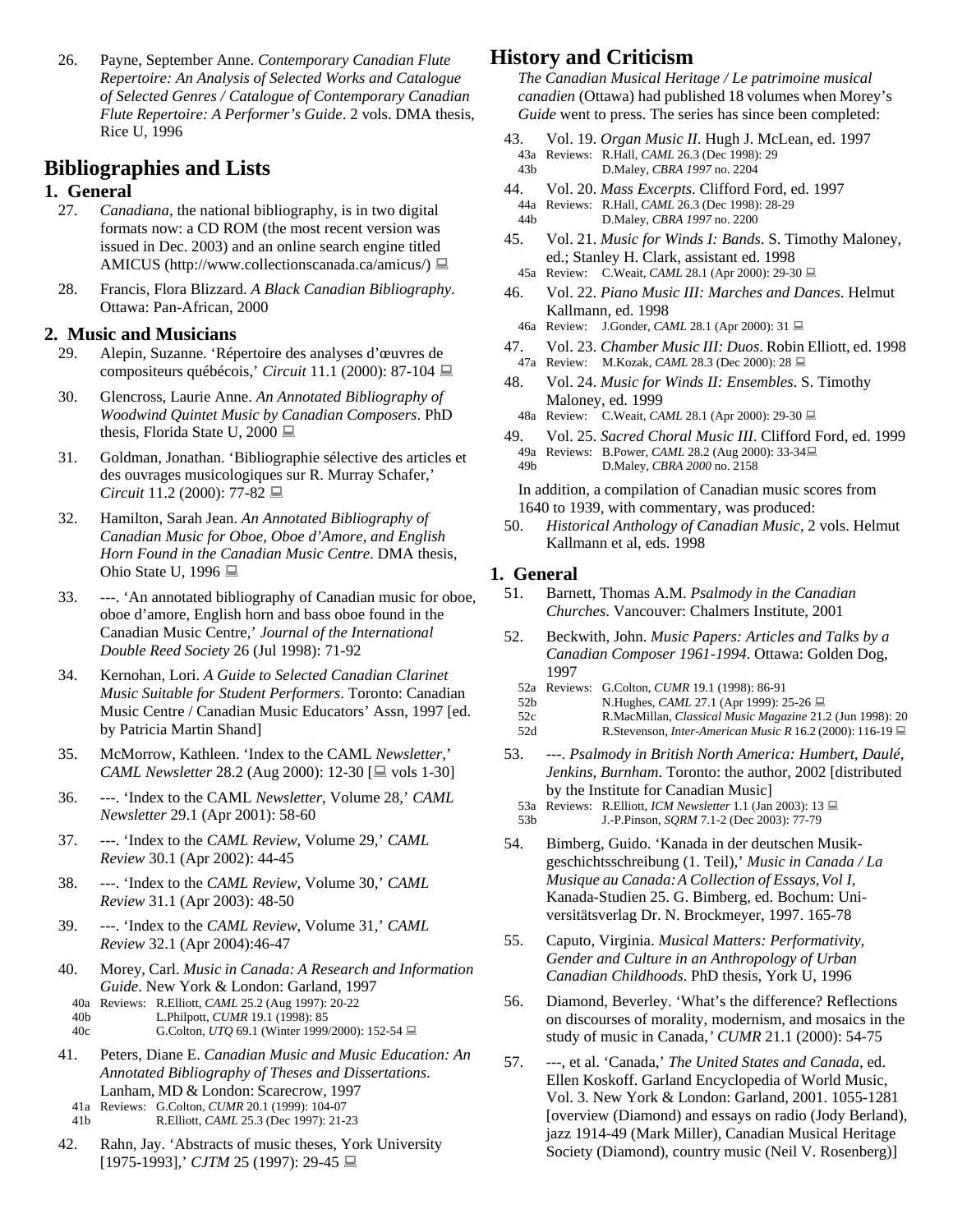- 58. Feldbrill, Victor.'Canadian work t.b.a.,' *A Celebration of Canada's Arts 1930-1970*, ed. Glen Carruthers and Gordana Lazarevich. Toronto: Canadian Scholars' P, 1996. 87-95
- 59. Kallmann, Helmut. 'Mapping Canada's music: a life's task,' *Music in Canada / La Musique au Canada: A Collection of Essays, Vol I*, Kanada-Studien 25. G. Bimberg, ed. Bochum: Universitätsverlag Dr. N. Brockmeyer, 1997. 11-34
- 60. Keillor, Elaine. 'The Canadian soundscape,' *Profiles of Canada*, 3rd edn, ed. Kenneth G. Pryke and Walter C. Soderlund. Toronto: Canadian Scholars' P, 2003. 447-86
- 61. Lederman, Anne. 'Border crossings: some random notes from Canada,' *The United States and Canada*, ed. Ellen Koskoff. Garland Encyclopedia of World Music, Vol. 3. New York & London: Garland, 2001. 331-33
- 62. Maloney, S. Timothy, ed. *Musicanada 2000: A Celebration of Canadian Composers / Un hommage aux compositeurs canadiens*. Montreal: Liber / Canadian Music Centre, 2001
	- 62a Reviews: M.Duchesneau, *SQRM* 6 (Sep 2002): 71-74
	- 62b R.Elliott, *CAML* 30.2 (Aug 2002): 35-37 ■
- 63c see also: J.Beckwith letter, *Prairie Sounds* 52 (Spring 2002): 3
- 63. Melhuish, Martin. *Oh What a Feeling: A Vital History of Canadian Music*. Kingston: Quarry, 1996 63a Reviews: G.Lyon, *CFMB* 31.2 (Jun 1997): 30-31
	- 63b D.Maley, *CBRA 1996* no. 2203
- 64. Scott, Marilyn. *Too Good to Ignore: The Work of Canadian Women Composers*. MA thesis, U of Toronto, 1996
- 65. Smith, Gordon E. 'Place,' *The United States and Canada*, ed. Ellen Koskoff. Garland Encyclopedia of World Music, Vol. 3. New York & London: Garland, 2001. 142-51
- 66. Straw, Will. 'In and around Canadian music,' *Journal of Canadian Studies* 35.3 (Fall 2000): 173-83

# **2. Local and Regional**

#### **Atlantic Canada**

- 67. Baxter-Moore, Nick. 'Reelin' 'n' rockin': genre-bending and boundary-crossing in Canada's "east coast sound",' *Slippery Pastimes: Reading the Popular in Canadian Culture*, ed. Joan Nicks and Jeanette Sloniowski. Waterloo: Wilfrid Laurier UP, 2002. 217-42
- 68. Colton, Glenn D. 'The Athenaeum Concerts: music and society in 19th-century Newfoundland,' *Newfoundland Quarterly* 96.3 (Fall 2003): 27-31
- 69. Diamond, Beverley. 'The interpretation of gender issues in musical life stories of Prince Edward Islanders,' *Music and Gender*, ed. Beverley Diamond and Pirkko Moisala. Urbana: U of Illinois P, 2000. 99-139
- 70. Donovan, Kenneth. '"After midnight we danced until daylight": music, song and dance in Cape Breton, 1713- 1758,' *Acadiensis* 32.1 (Autumn 2002): 3-28
- 71. Fleming, Lee. *Rock, Rhythm and Reels: Canada's East Coast Musicians on Stage*. Charlottetown: Ragweed, 1997 71a Review: O.McMahon, *CFMB* 32.2 (Jun 1998): 23
- 72. Vogan, Nancy F., et al. 'Atlantic Canada,' *The United States and Canada*, ed. Ellen Koskoff. Garland Encyclopedia of World Music, Vol. 3. New York & London: Garland, 2001. 1113-43 [overview (Vogan), followed by articles on Anglo music and African Canadian music (Anne Lederman), Celtic music in Cape Breton (Kate Dunlay), Acadian music (Beverley Diamond), Newfoundland songs in response to the fishing moratorium (Peter Narváez; based on no. 735)]
- 73. ---. 'The Robert Moor Tunebook and musical culture in eighteenth-century Nova Scotia,' *Planter Links: Community and Culture in Colonial Nova Scotia*, ed. Margaret Conrad and Barry Moody. Fredericton: Acadiensis, 2001. 154-64
- 74. ---. 'Eighteenth-century fasola tunebooks,' *Journal of Historical Research in Music Education* 22.2 (Apr 2001): 134-45 [on 'Mary Miller Her Book 1766' in Colchester Historical Museum, Truro, NS]
- 75. Zinck, John R. *The East Coast Ceilidh: A Look at Atlantic Canada's Music Scene*. Dominion, NS: Vanmarkin, 1998

# **Quebec**

76. Barrière, Mireille.*L'Opéra français de Montréal,1893- 1896: l'étonnante histoire d'un succès éphémère*. Montreal: Fides, 2002

- 76a Review: M.-T.Lefebvre, *SQRM* 7.1-2 (Dec 2003): 75-77
- 77. ---. 'Pour une véritable histoire de la vie musicale du parc Sohmer de Montréal (1889-1919),' *SQRM* 5.1-2 (Dec 2001): 53-60
- 78. Beaucage, Réjean. 'There's a mountain of early music in French Canada,' *Early Music America* 9.4 (Winter 2003- 04): 40-45
- 79. Beckwith, John. 'Thomas-Étienne Hamel and his *Annales musicales du Petit-Cap*: a manuscript song collection of nineteenth-century Quebec,' *CJTM* 29 (2002): 1-18 [transl. by author; original French version publ. in *SQRM*  7.1-2 (Dec 2003): 9-22]
- 80. Bellemare, Pierre. 'Mascagni au Canada. L'accueil réservé à *Zanetto* et à *Iris* à Montréal et à Toronto,' *SQRM* 4.1 (Jun 2000): 51-61
- 81. Boivin, Jean. 'Le festival Présences 99: une fenêtre ouverte sur la nouvelle réalité musicale québécoise,' *Circuit* 10.2 (1999): 39-50
- 82. ---. 'Olivier Messiaen et le Québec: une présence et une influence déterminante sur la création musicale de l'après-guerre,' *CUMR* 17.1 (1996): 72-97
- 83. ---, and Denys Bouliane. 'Écrire sur la création musicale québécoise. Dialogue virtuel entre Jean Boivin et Denys Bouliane,' *SQRM* 6 (Sep 2002): 13-27
- 84. Chase, Thomas. 'Raymond Daveluy and St. Joesph's Oratory, Montreal,' *American Organist* 36.8 (Aug 2002): 52-59
- 85. Couture, Simon. 'Montreal's Notre-Dame Church: the centenary of the great Casavant organ,' *The Tracker* 42.4 (1998): 25-30
- 86. Dhomont, Francis (transl. Ned Bouhalassa and Kevin Austin). 'Is there a Québec sound?' *Organised Sound* 1.1 (Apr 1996): 23-28 [on electroacoustic/acousmatic music in Quebec] ■
- 87. Dubois, Paul-André. *De l'oreille au cœur: Naissance du chant religieux en langues amérindiennes dans les missions de Nouvelle-France 1600-1650*. Sillery, QC: Septentrion, 1997
- 87a Review: F. Colpron, *SQRM* 3.1-2 (Sep 1999): 83-84
- 88. ---. 'Naissance du cantique en langue vulgaire dans les missions de Nouvelle-France et conquête des langues amérindiennes: une relation méconnue,' *Recherches amérindiennes au Québec* 27.2 (Autumn 1997): 19-31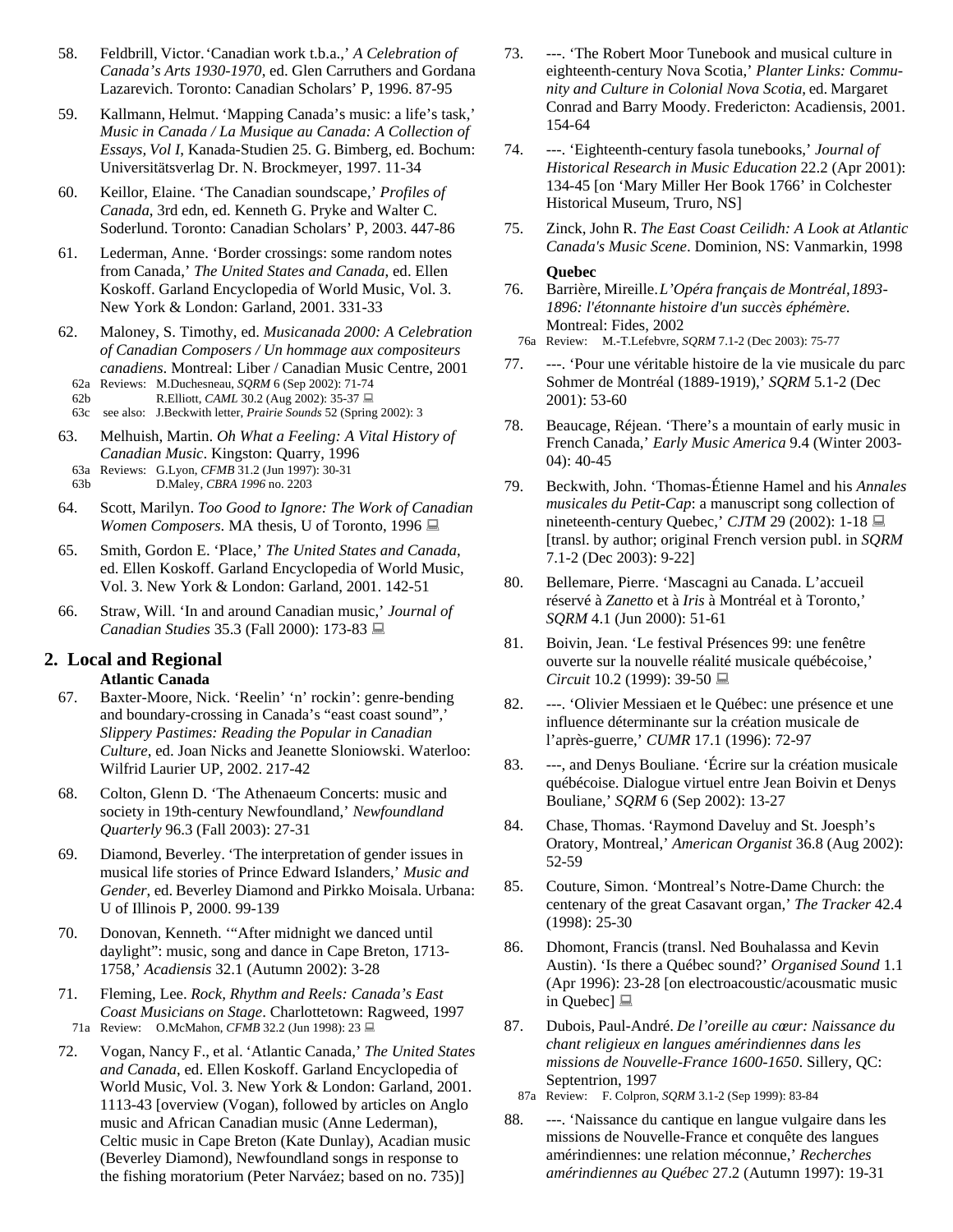- 89. ---. *Naissance et évolution de la musique religieuse en langue vernaculaire dans les missions amérindiennes de Nouvelle-France au cours de la première moitié du soixante-dixième siècle*. MA thesis, U Laval, 1996
- 90. Gallat-Morin, Élisabeth. 'L'archéologie au service de l'histoire de la musique en Nouvelle-France: la découverte d'un artefact musical,' *ARMuQ* 17 (1996): 45-55
- 91. ---. 'La musique dans les églises de la Nouvelle-France,' *Marie Guyard de l'Incarnation: un destin transocéanique, Tours, 1599 - Québec, 1672*. Paris & Montreal:L'Harmattan, 2000. 389-95
- 92. ---. 'La musique dans les rues de la Nouvelle-France,' *SQRM* 5.1-2 (Dec 2001): 45-51
- 93. ---. 'Une bibliothèque de musique vocale retrouvée: un petit-neveu de Delalande en Nouvelle-France,' *Recherches sur la musique française classique* 29 (1996-1998): 163-87
- 94. ---. 'Une nouvelle découverte à Montréal dansla bibliothèque musicale de Jean Girard: des œuvres vocales rares de Lebègue, deBacilly et de Du Mont,' *CUMR* 17.2 (1997): 17-29
- 95. ---, and Jean-Pierre Pinson, *La Vie musicale en Nouvelle-France*. Montreal: Septentrion, 2003
- 95a Reviews: M.-T.Lefebvre, *Revue d'histoire de l'Am fr* 57.2 (2003): 286-89
- 95b H.Paul, *SQRM* 7.1-2 (Dec 2003): 79-81
- 96. Gaudry, Simon. *La culture musicale des adolescents francophones du Québec*. MA thesis, U Laval, 1998
- 97. Genest, Sylvie. 'Musiciens de rue et règlements municipaux à Montréal: la condamnation civile de la marginalité (1857- 2001),' *SQRM* 5.1-2 (Dec 2001): 31-44
- 98. Godin, Judith. 'L'Harmonie de Sherbrooke (1884-1935),' *SQRM* 5.1-2 (Dec 2001): 61-74
- 99. Grégoire, Carole. 'Portrait des organistes du Québec vus à travers la presse québécoise (1764-1836),' *SQRM* 2.2 (Nov 1998): 67-71
- 100. Guérard, Daniel. *La belle époque des boîtes á chanson*. Montreal: Stanké, 1996
- 101. Laflèche, Christine. *La «participation active des fidèles à la messe»: Réception et mise en application par deux groupes de musiciens au Canada français (1950-1954)*. MA thesis, U Laval, 2001  $\Box$
- 102. Lefebvre, Marie-Thérèse. 'La contribution des femmes à l'histoire de la musique au Québec,' *New Sound* 12 (1998): 27-36
- 103. ---. 'Le milieu musical québécois et ses réseaux. Le cas des bourses du gouvernement attribuées aux compositeurs (1919-1929),' *Globe* 7.1 (2004): 107-45
- 104. ---. 'La semaine annuelle de musique de Montréal sous les auspices du Delphic Study Club, 1923-1937,' *CUMR* 21.2 (2001): 60-76
- 105. ---, et al. 'Québec,' *The United States and Canada*, ed. Ellen Koskoff. Garland Encyclopedia of World Music, Vol. 3. New York & London: Garland, 2001. 1145-75 [overview (Lefebvre) and articles on intercultural and commercial music (Val Morrison), folk music (Gordon E. Smith), African Canadian music (Anne Lederman), and Judeo-Spanish music in Montreal (Judith Cohen)]
- 106. Nattiez, Jean-Jacques. 'Y a-t-il une musique québécoise?' *La musique, la recherche et la vie: un dialogue et quelques dérives*. Montreal: Leméac, 1999. 205-18
- 107. Olivier, Dominique. 'Montréal (1994-1995):l'accessibilité comme nouveau critère esthétique,' *Circuit* 7.1 (1996): 93-109
- 108. Pinson, Jean-Pierre. 'La vie musicale dans les églises paroissiales de Nouvelle-France, des origines à 1800,' *ARMuQ* 18 (Dec 1996): 25-44
- 109. ---. 'Le plain-chant en Nouvelle-France aux XVII<sup>e</sup> et XVIII<sup>e</sup> siècles: vers une première synthèse,' *Plain-chant et liturgie en France au XVIIe siècle*, ed. Jean Duron. Paris: Klincksieck, 1997. 249-64
- 110. ---. 'Le chantre et la société paroissiale du Québec au  $x^e$ siècle: la musique du lutrin et son temps,' *SQRM* 2.1 (Jun 1998): 29-39
- 111. Poirier, Lucien. 'La musique au fil de la presse québécoise dans les belles années du régime anglais,' *SQRM* 2.2 (Nov 1998): 17-27
- 112. Rivest, Johanne, ed. *Québecage*. Special issue. *Circuit* 8.2 (1997) [nine articles on Cage and his influence in Quebec]
- 113. Schwandt, Erich. 'Some motets in honour of St Joseph in the archives of the Ursulines of Québec,' *CUMR* 17.1 (1996): 57-71
- 114. Stevenson, Robert M. 'Cathedral music in Montreal: historical precedents: part I,' *Inter-American Music Review* 16.2 (Spring-Summer 2000): 25-32 ■
- 115. Vincent, Odette. *La vie musicale au Québec: art lyrique, musique classique et contemporaine*. [Sainte-Foy, QC]: Les Éditions de l'IQRC, 2000
- 116. Widner, Marc. 'Élie Robert Schmitz (1889-1949), bâtisseur de la pédagogie du piano au Québec,' *SQRM* 4.2 (Dec 2000): 31-39

### **Ontario**

117. Beckwith, John. 'Mark Burnham and Upper Canada's first tunebook, *Colonial Harmonist*,' *University of Toronto Quarterly* 71.2 (Spring 2002): 623-50 ■

Bellemare, Pierre. See no. 80 above

- 118. Bozynski, Michelle. *Music of the Canadian Visual Narrative: Toronto Filmmakers and Composers, and "Hearing" Music as a Site for Negotiating Meaning in Canadian Feature Films*. PhD thesis, U of Toronto, 2004
- 119. Doucet, Michael J. 'A city ... waiting for the sunrise: Toronto in song and sound,'  $CJTM$  26(1998): 17-34
- 120. Elliott, Robin. 'Maple Cottage, Leslieville, Toronto: (de)constructing nationalist music history,' *ICM Newsletter* 1.1 (Jan 2003): 10-12 **■**
- 121. Hall, Leslie. 'Rumba and chachachá: multicultural contexts in the Greater Toronto Area,' *CJTM* 30 (2003): 1-12
- 122. Keillor, Elaine. 'Sharon: "make a joyful noise",' *The United States and Canada*, ed. Ellen Koskoff. Garland Encyclopedia of World Music, Vol. 3. New York & London: Garland, 2001. 136-37
- 123. ---, et al. 'Ontario,' *The United States and Canada*, ed. Ellen Koskoff. Garland Encyclopedia of World Music, Vol. 3. New York & London: Garland, 2001. 1177-1221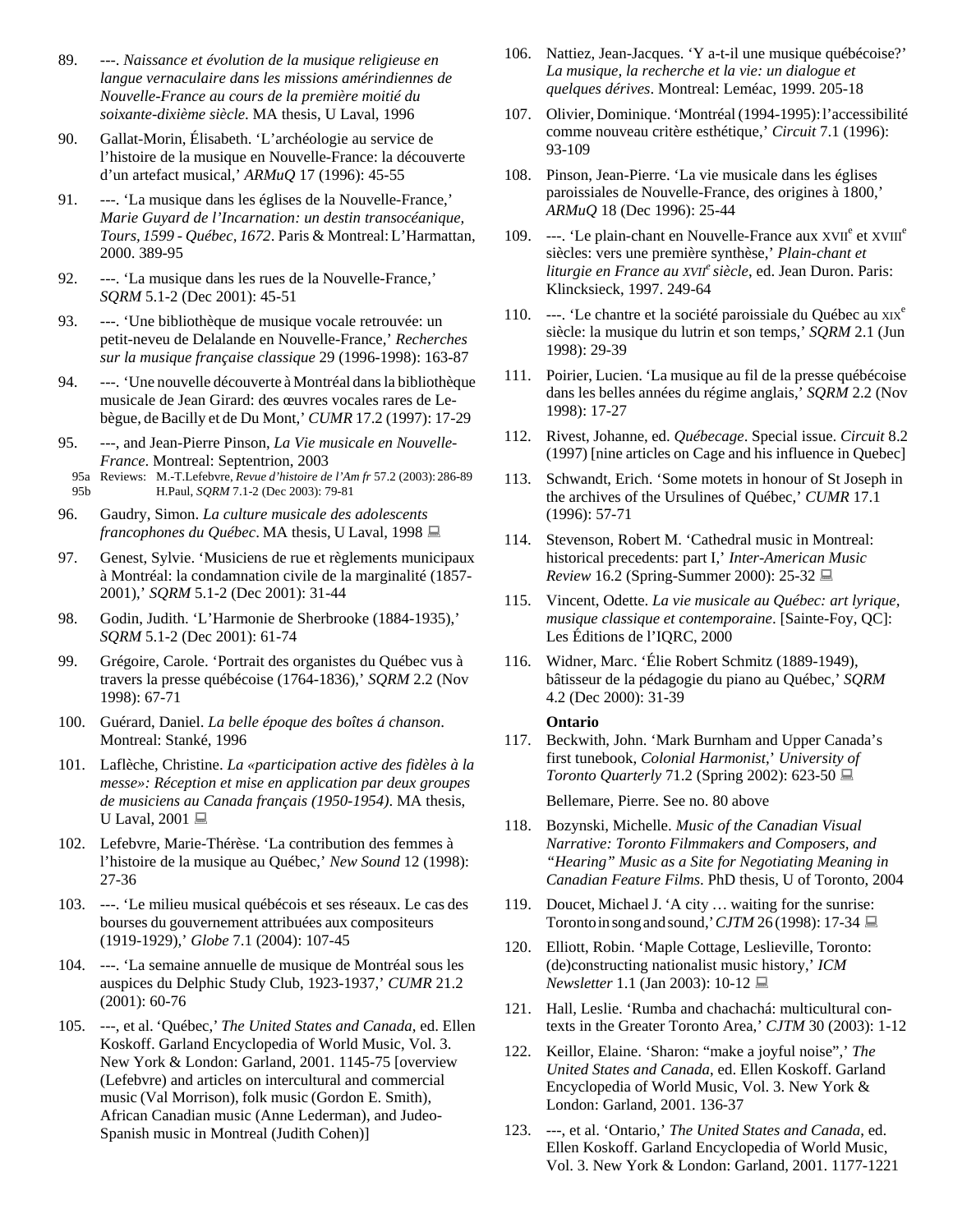[overview (Elaine Keillor and Robin Elliott) and articles on the music of Anglo- and Franco-Ontarians and African Canadians (Anne Lederman), other Europeans (Irene Markoff), Latin Americans / Caribbeans (Robert Witmer), Caribana (Annemarie Gallaugher), the Women's Musical Club of Toronto (Elliott), Asians (James R. Kippen), and Middle Eastern music (George Dimitri Sawa)]

- 124. Morey, Carl. 'The music of Wagner in Toronto before 1914,' *CUMR* 18.2 (1998): 25-37
- 125. ---. 'The founding of Toronto: music in the town of York,' *Music in Canada / La Musique au Canada: A Collection of Essays, Vol I*, Kanada-Studien 25. G. Bimberg, ed. Bochum: Universitätsverlag Dr. N. Brockmeyer, 1997. 35-47
- 126. Payne, Daniel Bernard. *Social Music in London, Upper Canada/Canada West: Establishing a 'Sort of Colonial Nobility'*. MMus thesis, U of Western Ontario, 1998
- 127. Pieper, Linda Elisabeth. *Culture and Community, Kitchener, 1911-1939: Music, Radio, Film, and Theatre*. MA thesis, U of Guelph, 1996
- 128. Smith, Murray. 'Traditions, stereotypes, and tactics: a history of musical buskers in Toronto,' *CJTM* 24 (1996): 6-22
- 129. Wolters-Fredlund, Benita. 'Leftist, Jewish, and Canadian identities voiced in the repertoire of the Toronto Jewish Folk Choir, 1939-1959,' *CJTM* 29 (2002): 19-31

#### **Prairies**

- 130. Berg, Wesley, and Gerry Paulson. 'Mrs. J.B. Carmichael and the Edmonton Civic Opera Society, 1935-1971,' *CUMR* 17.2 (1997): 30-48
- 131. ---, et al. 'Prairies,' *The United States and Canada*, ed. Ellen Koskoff. Garland Encyclopedia of World Music, Vol. 3. New York & London: Garland, 2001. 1223-51 [overview (Berg), followed by articles on Winnipeg festivals (Pauline Greenhill), music of Christian minorities (Berg), Ukrainian music (Brian Cherwick), Middle Eastern and Asian music (Regula Burckhardt Qureshi and Brian Cherwick), and northern and central European music (Beverley Diamond)]
- 132. Carruthers, Glen. 'Percy Grainger in Winnipeg,' *A Celebration of Canada's Arts 1930-1970*, ed. Glen Carruthers and Gordana Lazarevich. Toronto: Canadian Scholars' P, 1996. 97-116
- 133. Chisvin, Sharon, ed. *Our Musical Heritage: A Century of Jewish Musicians and Music in Winnipeg*. Winnipeg: Jewish Heritage Centre of Western Canada, 2000
- 134. Diamond, Beverley. 'Intercultural traditions on the Canadian prairies,' *The United States and Canada*, ed. Ellen Koskoff. Garland Encyclopedia of World Music, Vol. 3. New York & London: Garland, 2001. 342-45
- 135. Lobaugh, Bruce. 'Henry Walker, pioneer musician in the Canadian prairie west 1870-1906,' *Music in Canada / La Musique au Canada: A Collection of Essays, Vol I*, Kanada-Studien 25. G. Bimberg, ed. Bochum: Universitätsverlag Dr. N. Brockmeyer, 1997. 77-90
- 136. Lyon, George W. *Community Music in Alberta: Some Good Schoolhouse Stuff!* Calgary: U of Alberta P, 1999 136a Reviews: W.Cunningham, *CBRA 1999* no. 2215
- 136b R.T.Wright, *CFMB* 36.1 (Spring 2002): 20-21

## **British Columbia**

137. Stanfield, Norman, et al. 'British Columbia,' *The United States and Canada*, ed. Ellen Koskoff. Garland Encyclopedia of World Music, Vol. 3. New York & London: Garland, 2001. 1253-71 [overview (Stanfield) and articles on Cantonese music in Vancouver (Huang Jinpei and Alan R. Thrasher) and Doukhobor music (F. Mark Mealing)]

### **Northern Canada**

- 138. Diamond, Beverley. 'Northern Canada,' *The United States and Canada*, ed. Ellen Koskoff. Garland Encyclopedia of World Music, Vol. 3. New York & London: Garland, 2001. 1273-81 ['Overview' and 'Popular music']
- 139. ---. 'Re-placing performance: a case study of the Yukon music scene in the Canadian north,' *Journal of Intercultural Studies* 22.2 (Aug 2001): 211-24

### **3. Organizations and Institutions**

- 140. Adamson, John, et al. *Rarities in Performance: A Commemorative Look at 25 Years of Opera in Concert*. Toronto: Opera in Concert, 1998
- 141. Ainey, Lyette. *Désiré Defauw et la Société des concerts symphonique de Montréal (1940-1955)*. MA thesis, U de Montréal, 2003
- 142. Babineau, Ninette. *Enriching their Communities: Education and Outreach Activities of Canadian Orchestras*. Toronto: Orchestras Canada, 1998
- 143. Baker, Paul. 'Opera in Concert's 25th: impressarios Stuart Hamilton and Guillermo Silva-Marin reflect on the dramatic progress of their enterprise,' *Opera Canada* 39.4 (Dec 1998): 18-22 ■
- 144. Barrière, Mireille. 'Ascenion et chute de l'Opéra français de Montréal (1893-1896),' *SQRM* 4.1 (Jun 2000): 71-79
- 145. Beaucage, Réjean. 'Festival Elektra 2001,' *Circuit* 12.2 (2002): 81-88 [on a Montreal electroacoustic music event]
- 146. ---. 'Mutek flou artistique?' *Circuit* 13.1 (2002): 35-40 [on the 2002 Canadian electroacoustic festival]
- 147. Beckwith, John. 'CUMS remembered / Souvenirs de la SMUC,' *CUMR* 20.1 (1999): 1-4
- 148. Bourassa, Dominique. 'Regards sur la formation et la composition de la bande des Fusiliers royaux, en garnison à Québec de 1791 à 1794,' *SQRM* 2.2 (Nov 1998): 73-78
- 149. Bourassa, Paul Émile. *Mémoires de l'Harmonie de La Tuque: de 1909 à 1993*. Shawinigan-Sud: Productions PEB, 1997
- 150. Buttery, Jane. *Portraits of an Orchestra: Featuring Musicians of the Windsor Symphony*. Harrow, ON: Truelight, 1998
- 151. Cavanagh, Michael. 'Canadians abroad,' *Opera Canada* 45.2 (Summer 2004): 24-26  $\Box$  [Toronto's Opera Atelier performs *Don Giovanni* in Seoul]
- 152. Citron, Paula. 'Opera outside the box,' *Opera Canada* 44.2 (Summer 2003): 14-17 [on Toronto's Queen of Puddings music theatre company]
- 153. Deaville, James. 'Back to the future: celebrating thirty years of diversity,' *CUMR* 21.1 (2000): 1-6 [a history of the *CAUSM Journal* and *CUMR*]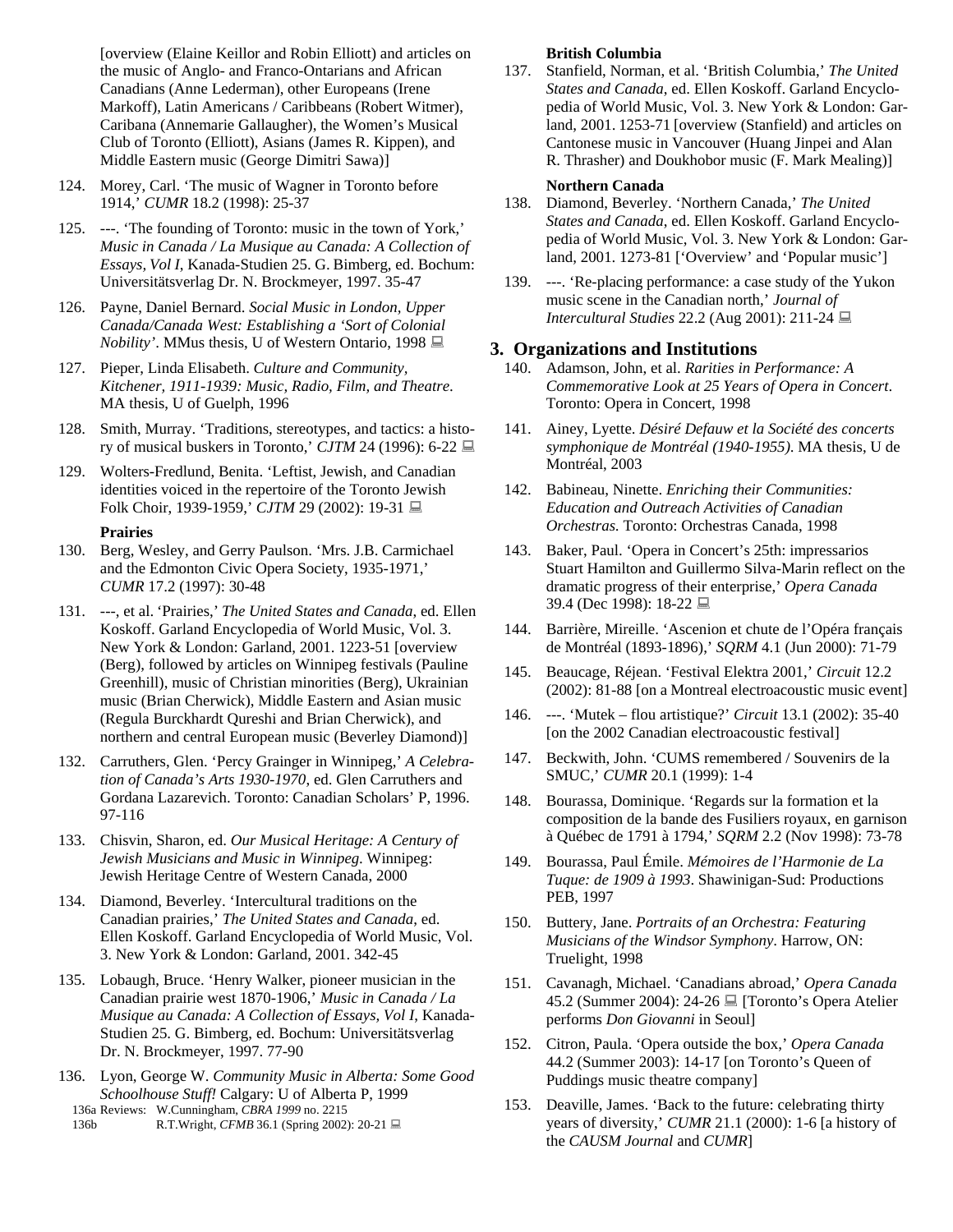- 154. Dellamora, Richard. 'Mozart and the politics of intimacy: *The Marriage of Figaro* in Toronto, Paris, and New York,' *The Work of Opera: Genre, Nationhood, and Sexual Difference*, ed. Richard Dellamora and Daniel Fischlin. New York: Columbia UP, 1997. 255-75 [discusses a 1993 Canadian Opera Company production]
- 155. Demmon, Randy. *A History of Mounted Police Bands in Canada*. MA thesis, Carleton U, 1996
- 156. Dobinson, Michael R. 'Fragile sounds for transitory instruments: the music of the Glass Orchestra,' *Musicworks* 65 (Summer 1996): 24-29
- 157. Dupuis, Charles-O. *Léandre Brault, fondateur des Petits chanteurs du Mont-Royal*. Saint-Laurent, QC: Fides, 2000
- 158. Eatock, Colin. 'A season of discord: Canadian orchestras in crisis,' *Queen's Quarterly* 109.2 (Summer 2002): 273-81
- 159. ---. 'Creative forces,' *Opera Canada* 45.2 (Summer 2004):  $20-23 \equiv$  [on Toronto's Tapestry New Opera Works]
- 160. Elliott, Robin. *Counterpoint to a City: The First One Hundred Years of the Women's Musical Club of Toronto*. Toronto: ECW, 1997.
	- 160a Reviews: G.Colton, *CUMR* 20.1 (1999): 101-04
- 160b R.MacMillan, *Classical Music Magazine* 20.4 (1997): 24-25
- 160c D.Maley, *CBRA 1997* no. 2194
- 160d K.McMorrow, *CAML* 26.1 (Apr 1998): 21-22
- 160e H.Murray, *UTQ* 68.1 (Winter 1998/99): 522-23
- 161. Emerson, Marilyn. 'Musical archaeologists,' *Strad* 1286 (Jun 1997): 596-603 [on Toronto's Tafelmusik]
- 162. Feuerriegel, Hanna and Fred Feuerriegel. *History of Concerts and Performers of the Women's Musical Club of Toronto*, 3rd edn. Toronto: Women's Musical Club of Toronto, 2003
- 163. Flamand, Guylaine. *The Montreal Orchestra and Les Concerts Symphoniques de Montréal (1930-1941)*. DMA thesis, City U of New York, 1999
- 164. ---. 'Le Montreal Orchestra et la création de la Sociétés des Concerts symphoniques de Montréal (1930-1941),' *SQRM* 7.1-2 (Dec 2003): 23-31
- 165. Goldman, Jonathan. '*Musimarch* 2002: *causeries* and round table discussion. Chronicle of a partially imagined event,' *Circuit* 12.3 (2002): 45-55 [on a Montreal music festival and its relationship to transcultural music]
- 166. Gordon, Tom. 'CUMS imagined / Une vision de la SMUC,' *CUMR* 20.1 (1999): 5-8
- 167. Guay, Bertrand. *Un siècle de symphonie à Québec: l'Orchestre symphonique de Québec, 1902-2002*. Sillery, QC: Septentrion, 2002
- 167a Review: M.Barrière, *SQRM* 7.1-2 (Dec 2003): 84-85
- 168. Harding, Bruce Reginald. *Change and Continuity: The Development of Tune Repertoire for Congregational Singing in the United Church of Canada, 1925-1975*. 2 vols. PhD thesis, U of Toronto, 1998 ■
- 169. Hennen, Nancy. *Building an Involved Audience: Arts Outreach Programmes and Howard Gardner's Theory of Multiple Intelligences*. MA thesis, McMaster U, 1997 [case studies: the Canadian Opera Company, Toronto Symphony, Opera Hamilton, Orchestra London Canada]
- 170. King, Emily Margaret. *Accounting for Culture: A Social Cost-Benefit Analysis of the Stan Rogers Folk Festival*. MDE thesis, Dalhousie U, 2003
- 171. Kleber, Pia, and Jörg Bochow. '*Oedipus* and the riddle of the new media: François Girard at the Canadian Opera Company,' *University of Toronto Quarterly* 72.4 (Fall 2003): 817-26 ■
- 172. Lazarevich, Gordana. 'The role of the Canadian Pacific Railway in promoting Canadian culture,' *A Celebration of Canada's Arts 1930-1970*, ed. Glen Carruthers and Gordana Lazarevich. Toronto: Canadian Scholars' P, 1996. 3-13
- 173. Lefebvre, Gilles, and Patrice Dansereau. *Terre des jeunes: Le premier demi-siècle des Jeunesses musicales du Canada et du Centre d'Arts Orford*. Saint-Laurent, QC: Fides, 1999
- 174. Lefebvre, Marie-Thérèse. 'Les Soirées-Mathieu (1930- 1935),' *Les Cahiers des Dix* 57 (2003): 85-118
- 175. Lévesque, Hugo. *La Société canadienne d'opérette (1921-1934): premier jalon de l'émancipation de la scène lyrique au Québec*. MA thesis, U de Montréal, 2004
- 176. Lewis, Chris. 'C. Marius Barbeau and the establishment of the Canadian Centre for Folk Culture Studies,' *Culture and Tradition* 18 (1996): 48-60
- 177. Lindgren, Allana Christine. *Opera Atelier's 'Dido and Aeneas': Baroque Performance Conventions Meet Contemporary Innovations*. MA thesis, York U, 1997
- 178. Maloney, S. Timothy. 'The Canadian commitment to culture,' *CAML Newsletter* 27.3 (Dec 1999): 20-29 [on Canadian government support for the arts]
- 179. Mancini, John A. *Musicians and Technology, 1920- 1960s: A Brief History of the American Federation of Musicians*. PhD thesis, Catholic U of America, 1996
- 180. Martens, Helen. *Hutterite Songs*. Kitchener: Pandora, 2002
- 181. Matejcek,Jan V. *History of BMI Canada Ltd. and PROCAN: Their Role in Canadian Music and in the Formation of SOCAN (1940-1990)*. 2nd rev. edn. Toronto: the author, 1996 [distributed by the Institute for Canadian Music]
- 182. McKellar, Donald. 'University of Toronto, Faculty of Music, school music program: the early years,' *Canadian Music Educator* 41.3-4 (2000): 55-57
- 183. McKellar, Hugh D. 'A history of The Hymn Society in the United States and Canada, 1922-1997,' *Hymn* 48.3 (Jul 1997): 8-17
- 184. Moreau, Stéphanie. 'Gilles Potvin et l'Opéra Minute,' *SQRM* 4.1 (Jun 2000): 63-69
- 185. Morey, Carl, and Ezra Schabas. *Opera Viva: Canadian Opera Company – The First Fifty Years*. Toronto: Dundurn, 2000
	- 185a Reviews: P.Rice, *CAML* 29.1 (Apr 2001): 47-48
	- 185b S.Robertson, *CBRA 2000* no. 2159 185c J.So, *Opera Quarterly* 18.1 (Winter 2002): 95-98
- 186. Morley, Louise, ed. *The Home Music Club: One Hundred Years of Intimate Music Making, 1897-1997*. [Toronto: Home Music Club, 1997]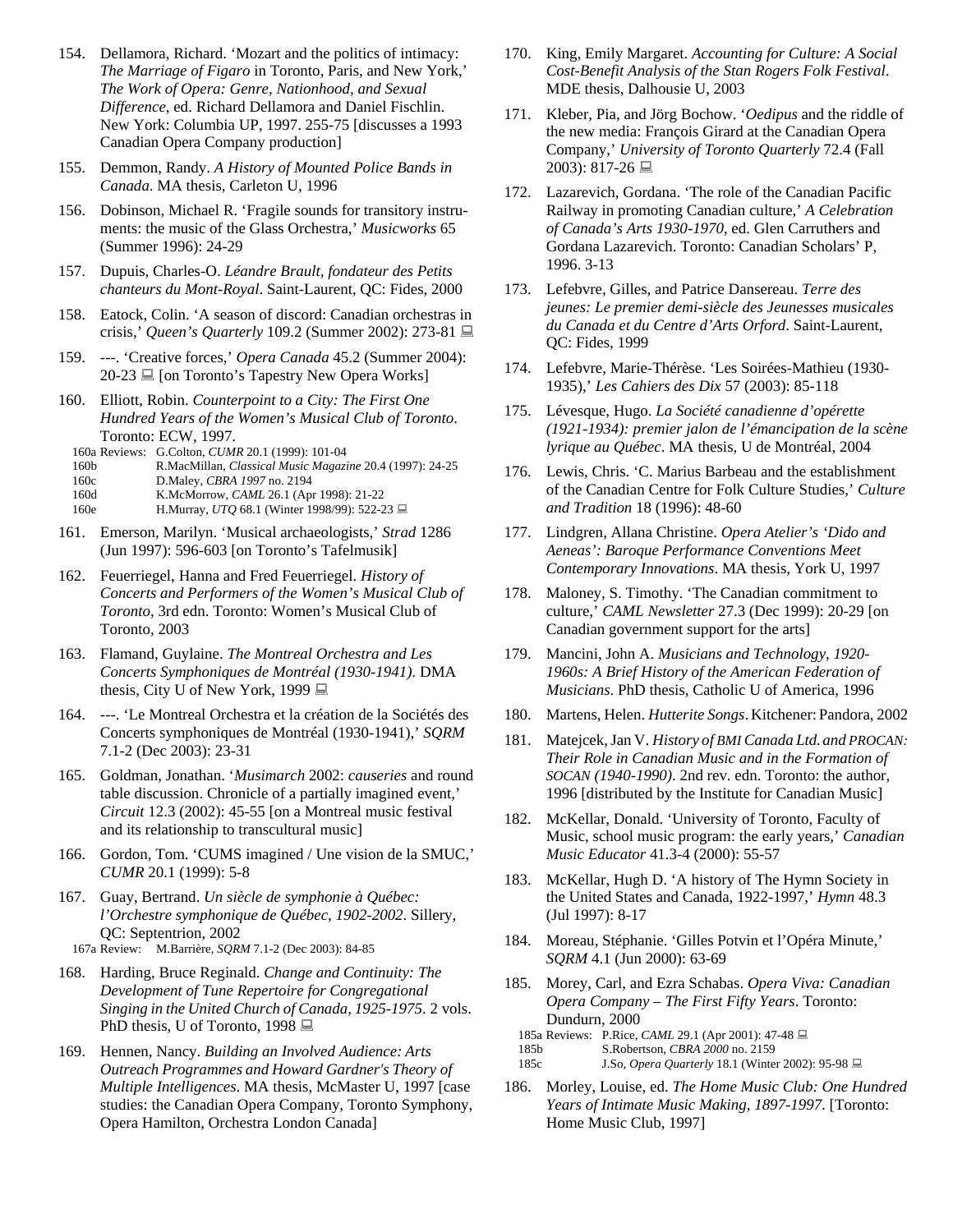- 187. Moule, Richard. 'Consciously striving for a wall of sound: the Nihilist Spasm Band,' *Musicworks* 81 (Fall 2001): 22-27
- 188. Mountain, Rosemary. '"Sculpting" sound: the story of the CEC,' *CAML Review* 29.1 (Apr 2001): 25-28 [on the Canadian Electroacoustic Community]
- 189. Ozipko, Jerry A. 'Resonances, reminiscences and repercussions: the Edmonton Symphony Orchestra at fifty,' *Alberta New Music and Arts Review* 3/4.4-5 (Fall 1999/Fall 2002): 99-114 [with discography]
- 190. Panneton, Isabelle. '*Kopernikus*: entrevue avec Thom Sokoloski,' *Circuit* 12.2 (2002): 45-50 [on Toronto's Autumn Leaf company and its production of the Vivier opera]
- 191. Peters, Diane. 'A celebration of empire: Queen Victoria's Diamond Jubilee,' *CAML Newsletter* 26.2 (Aug 1998):25-29
- 192. Rivest, Johanne. 'L'Orchestre symphonique de Montréal et ses rapports avec la création musicale contemporaine,' *ARMuQ* 17 (Jun 1966): 11-34
- 193. ---. 'La représentation des avant-gardes à la Semaine internationale de musique actuelle (Montréal, 1961),' *CUMR* 19.1 (1998): 50-68
- 194. Schellenberg, Lisa Roy. *The Winnipeg Symphony Orchestra's New Music Festival 1992-96: A Critical Assessment*. MA thesis, McMaster U, 1997
- 195. Schenbeck, Lyn, and Rebecca Jones Rose. 'A study of student-community orchestras in the United States and Canada,' *Journal of the Conductors' Guild* 22.1-2 (Fall-Winter 2001): 51-65
- 196. Scott, Iain. 'Why opera matters: celebrating 150 issues of service to opera in Canada,' *Opera Canada* 38.1 (Mar 1997): 10-13 [a history of *Opera Canada*]
- 197. Sebastian, Jean. 'Association québécoise de musicothérapie: rapport de recensement, 1997,' *Canadian Journal of Music Therapy* 6.1 (Fall 1998): 35-51
- 198. Smith, Mary Elizabeth. 'People, place, and performance: early years of the Halifax Academy of Music,' *Dalhousie Review* 75.3 (Winter 1996): 409-39
- 199. Tator, Carol, with Frances Henry and Winston Mattis. *Challenging Racism in the Arts: Case Studies of Controversy and Conflict*. Toronto: U of Toronto P, 1998 [on FM radio, *Miss Saigon*, and *Show Boat* in Toronto]
- 200. Vézina, Lyse. *Quarante ans au cœur de l'Orchestre symphonique de Montréal*. Montreal: Varia, 2000
- 201. Waleson, Heidi. 'Toronto's Tafelmusik,' *Early Music America* 3.4 (Winter 1997-1998): 27-33
- 202. Warren, Richard S. *Begins with the Oboe: A History of the Toronto Symphony Orchestra*. Toronto: U of Toronto P, 2002
- 202a Reviews: R.Elliott, *ICM Newsletter* 1.1 (Jan 2003): 15 202b R.MacMillan, *Opus* 25.4 (Winter 2002): 17 202c D.Maley, *CBRA 2002* no. 2198
- 202d C.Morey, *UTQ* 73.1 (Winter 2003/04): 307-08
- 202e L.Young, *CAML* 31.2 (Aug 2003): 38-39 ■
- 203. Wilson, LeRoy John, and Valerie Verity. *The Road to Excellence:History of the Federation of Canadian Music Festivals*. Moose Jaw, SK: Federation of Canadian Music Festivals, 1999
	- 203a Review: B.Norman, *CAML* 28.2 (Aug 2000): 37

#### **4. Analysis, Works and Genre Studies**

- 204. Arnold, Martin. 'Listening on the edge: after Rudolf Komorous,' *Musicworks* 88 (Spring 2004): 16-25
- 205. Bazzana, Kevin. *Glenn Gould: A Study in Performance Practice*. PhD thesis, U of California, Berkeley, 1996
- 206. ---. *Glenn Gould: The Performer in the Work*. New York: Oxford UP, 1997
	- 206a Reviews: Wm.Aide, *GlennGould* 4.1 (Spring 1998): 31-32
	- 206b A.Hepburn, *CUMR* 20.2 (2000): 99-102
	- 206c R.MacMillan, *Classical Music* 20.4 (1997): 25
	- 206d D.Maley, *CBRA 1998* no. 2176
- 207. Beaucage, Réjean. 'Différents sons de cloches. La parole aux artisans,' *Circuit* 11.3 (2001): 11-19  $\Box$  [discusses the *Symphonie du millénaire* by 19 Quebec composers]
- 208. Beckwith, John. 'Ernest MacMillan and *England*,' *CUMR* 19.1 (1998): 34-49
- 209. Bennett, Jennifer. 'Asian influences in the music of Alexina Louie,' *ICM Newsletter* 2.1 (2004): 4-6
- 210. Bernardi, Guillaume. 'Inventing *Kopernikus*: a retrospective journal,' *Canadian Theatre* 108 (Fall 2001): 35-39
- 211. Black, Linda M. *The Choral Music of Jean Coulthard: An Analytical Survey*.PhD thesis, U of Florida, 1997
- 212. Boivin, Jean, and Patrick Hébert. 'Trois œuvres musicales québécoises marquantes, diffusées quotidiennement sur le site de l'Exposition universelle de Montréal en 1967,' *SQRM* 5.1-2 (Dec 2001): 75-90 [about Expo 67 pavilion music by Serge Garant, Gilles Tremblay, Otto Joachim]
- 213. Boudreau, Walter. 'Circuits-multiples. Circa 1970-1980: les années *hard core* (faire «respirer» la musique),' *Circuit* 8.1 (1997): 31-42 [analyses his work *Variations*]
- 214. Bouliane, Denys. 'L'image fécondante du silène: d'une incursion du doute, du rire et de l'ironie dans le musical: souvenirs, réflexions, «auto-réflexions»,' *Circuit* 9.2 (1998): 25-60 [on his own music]
- 215. Brady, Tim. 'Les confessions d'un autodidacte un peu trop scolaire,' *Circuit* 10.1 (1999): 53-62 **■** [discusses] his own music]
- 216. ---. 'Eastern traditions in western contexts,' *Musicworks* 75 (Fall 1999): 6-10 [interview with composer Hope Lee]
- 217. Braes, Ross. *An Investigation of the 'Jeux de Timbres' in Claude Vivier's 'Orion' and his Other Instrumental Works of 1979-1980*. PhD thesis, U of British Columbia, 2003 ■
- 218. Brauer, Vincent, with SergeLacasse and Renée Villemarie. 'Analyse d'une œuvre hypertextuelle: *Las Meninas*, vingt et une variations transformelles sur les *Kinderszenen* de Robert Schumann, de John Rea,' *ARMuQ* 17 (Jun 1966): 35-44
- 219. Burton, Gregory J. *A Selective Guide to Orchestral Music of Atlantic Canada for Professional and Youth Orchestras*. DMA thesis, Arizona State U, 1999 **■**
- 220. Carlton, Richard A. 'The symphony in sunset,' *International Review of the Aesthetics and Sociology of Music* 34.1 (Jun 2003): 45-56 [on the decline of the orchestra in Canada]
- 221. Caron, Sylvain. '*Lettre posthume de Conrad* de Michel Longtin: aspects formels, narratifs et épiphaniques,' *SQRM* 6 (Dec 2001): 43-51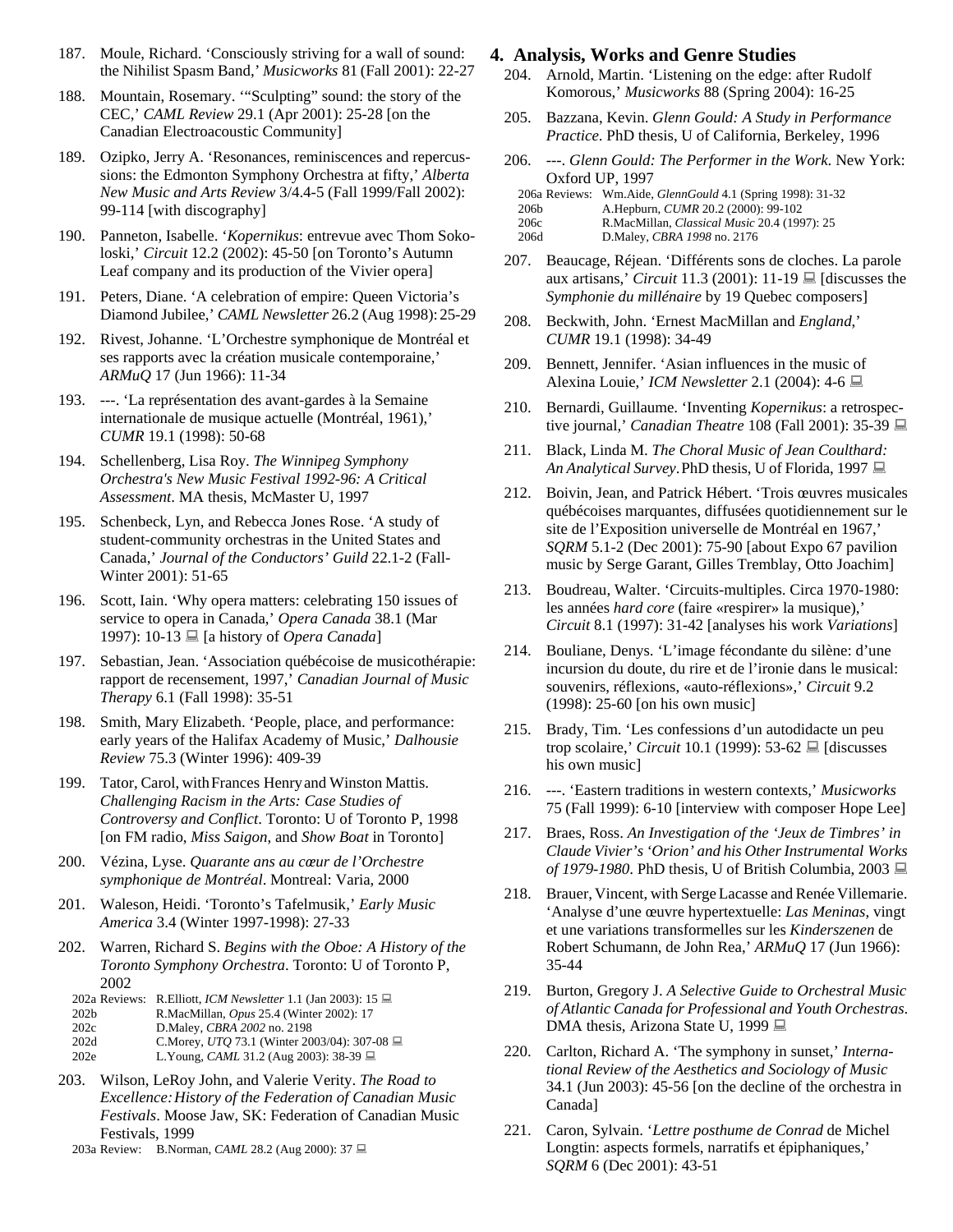- 222. ---. 'Raynald Arseneault: une musique pour l'âme,' *Circuit* 8.1 (1997): 49-53
- 223. Cavell, Richard. 'Gould, McLuhan, and the fate of the acoustic,' *GlennGould* 10.1 (Spring 2004): 44-47
- 224. Clarke, George Elliott and Linda Hutcheon. 'Opera in Canada: a conversation,' *Journal of Canadian Studies* 35.3 (Fall 2000): 184-98
- 225. Colton, Glenn. 'Completion and antithesis in Piano Sonata No. 6 by S.C. Eckhardt-Gramatté,'*CUMR*17.2 (1997):71-82
- 226. ---. *The Piano Music of Jean Coulthard*. PhD thesis, U of Victoria, 1997  $\blacksquare$
- 227. ---. 'The piano music of Jean Coulthard: a legacy of beauty and inspiration,' *International Alliance of Women in Music Journal* 8.3 (2002): 11-17
- 228. ---. 'Visions of stars and earth: the *Images* of Jean Coulthard,' *CUMR* 21.2 (2001): 94-107
- 229. Cook, Ramsay. '*Taptoo!*: telling tales and making it up in Canada,' *Journal of Canadian Studies* 38.2 (Spring 2004):  $172-78 \equiv$  [on the John Beckwith/James Reaney opera]
- 230. Couroux, Marc. 'Daring the wilderness: the music of James Harley,' *Musicworks* 69 (Dec 1997): 42-50
- 231. ---. 'Regard sur quatre créateurs,' *Circuit* 10.1 (1999): 17- 39  $\Box$  [on composers Jean Lesage, Sean Ferguson, Michael Oesterle, and James Harley]
- 232. ---. 'The underlying madness of King John: on the continuing ambiguity of John Rea's music,' *Musicworks* 84 (Fall 2002): 16-23
- 233. Crookall, Christine Evelyn. *Jean Coulthard's Sonata for Cello and Piano: A Confluence of Stylistic Tendencies*. PhD thesis, U of Texas at Austin, 2001  $\Box$
- 234. Daoust, Yves. 'Entretien de Yves D. avec lui-même,' *Circuit* 8.1 (1997): 9-17 [on his own electroacoustic music]
- 235. ---. 'Pensée concrète, démarche abstraite,' *Circuit* 11.1  $(2000)$ : 35-42  $\Box$  [on his own music]
- 236. De Gennaro, Carmelo. *Glenn Gould: l'immaginazione al pianoforte*. Lucca: Libreria musicale italaiana, 1999 [primarily an analytical rather than biographical study]
- 237. Demers, Joanna Teresa. *Invented Exoticism in 'Pièce pour flûte et piano' by Claude Vivier*. DMA thesis, U of California, San Diego, 2002
- 238. Denis, Jean-Pierre. 'Autour des œuvres de l'enregistrement «Ligne de vie: récits électriques» de Christian Calon,' *SQRM* 6 (Dec 2001): 53-58
- 239. Dickinson, Peter. 'Documenting "north" in Canadian poetry and music,' *Essays on Canadian Writing* 59 (Fall 1996): 105-22 [includes a study of Gould's *The Idea of North*]
- 240. Domville, Eric. 'Canadian overtures,' and 'Canadian themes and variations,' *Opera Canada* 43.4 (Winter 2002): 22-24 || 44.1 (Spring 2003): 18-21  $\Box$  [a survey of some recent operatic works by Canadian composers]
- 241. Donin, Nicolas. 'Livrer un opéra, opérer un livre: à propos de la création de *Manuscrit trouvé à Saragosse* de José Evangelista et Alexis Nouss,' *Circuit* 12.2 (2002): 73-79
- 242. Dutton, Paul.'Sonic core:thecross-disciplinaryart of Nobuo Kubota,'*Musicworks*65(Summer1996):6-13
- 243. Elliott, Robin. 'Intertextuality in R. Murray Schafer's *Adieu Robert Schumann*,' *ICM Newsletter* 1.3 (Sep  $2003$ : 3-12
- 244. ---. '"So you want to write a string quartet?": Glenn Gould's Opus 1,' *GlennGould* 3.1 (Spring 1997): 17-20
- 245. ---. 'The spirit of compromise in the Canadian string quartet,' *Music in Canada / La Musique au Canada: A Collection of Essays, Vol I*, Kanada-Studien 25. G. Bimberg, ed. Bochum: Universitätsverlag Dr. N. Brockmeyer, 1997. 137-50
- 246. Evangelista, José. 'Clés du *Manuscrit trouvé à Saragosse*,' *Circuit* 12.2 (2002): 53-68 [on his opera]
- 247. Fink, Howard. 'Glenn Gould's *Idea of North*: the arctic archetype and the creation of a syncretic genre,' *GlennGould* 3.2 (Fall 1997): 35-42
- 248. Friz, Anna. 'The loudspeaker as instrument: the soundworks of Nancy Tobin,' *Musicworks* 88 (Spring 2004): 40-51 [on the Montreal sound artist]
- 249. Gauthier, Jennifer. 'Mood music for a nation: reflections on *Reflections of Canada: A Symphony of Sound and Light*,' *Topia* 6 (Fall 2001): 45-62
- 250. Gebhardt, Nicholas. 'A thread of musical thinking: Glenn Gould, J.S. Bach, François Girard, and an art of sounds,' *Musicworks* 67 (Winter 1997): 52-55
- 251. Goldman, Jonathan. '*Symphonie du millénaire*: the sacred in the profane,' *Circuit* 11.3 (2001): 33-38  $\Box$  [on the collective work by 19 Quebec composers]
- 252. Gonneville, Michel. 'Le charme étrange des espaces familiers. Périple analytique dans *Treppenmusik* de John Rea,' *Circuit* 11.1 (2000): 7-32 ■
- 253. ---. 'Jeu de raclures,' *Circuit* 8.1 (1997): 9-17 [discuses his own music]
- 254. Grace, Sherrill, and Stefan Haag. 'From landscape to soundscape: the northern arts in Canada,' *Mosaic* 31.2 (Jun 1998): 101-22 **■** [discusses Schafer's *Music in the Cold* and works by Canadian composers]
- 255. Graddy, Julia H. 'The style portrait in solo vocal literature: interrogating romanticism in *Adieu, Robert Schumann* by R. Murray Schafer,' *Journal of Singing* 57.5 (May/Jun 2001): 5-14
- 256. Haag, Stefan. *Allegories of the Postmodern: The Work of Wilfred Watson and R. Murray Schafer*. PhD thesis, U of British Columbia, 1995
- 257. Hahn, Mari. *R. Murray Schafer's 'Beauty and the Beast': A Production Analysis*. DMA thesis, U of British Columbia, 2002 $\Box$
- 258. Hamilton, Amy. 'An introduction to Canadian flute repertoire: pearls of the new masters,' *Flutist Quarterly* 22.3 (Spring 1997): 34-37
- 259. Harley, James. 'The continuous now: Peter Hatch's musical vision and community presence,' *Musicworks* 86 (Summer 2003): 28-35
- 260. Harley, Maria Anna. 'Canadian identity, deep ecology and R. Murray Schafer's *The Princess of the Stars*,' *Yearbook of Soundscape Studies* (1998): 119-42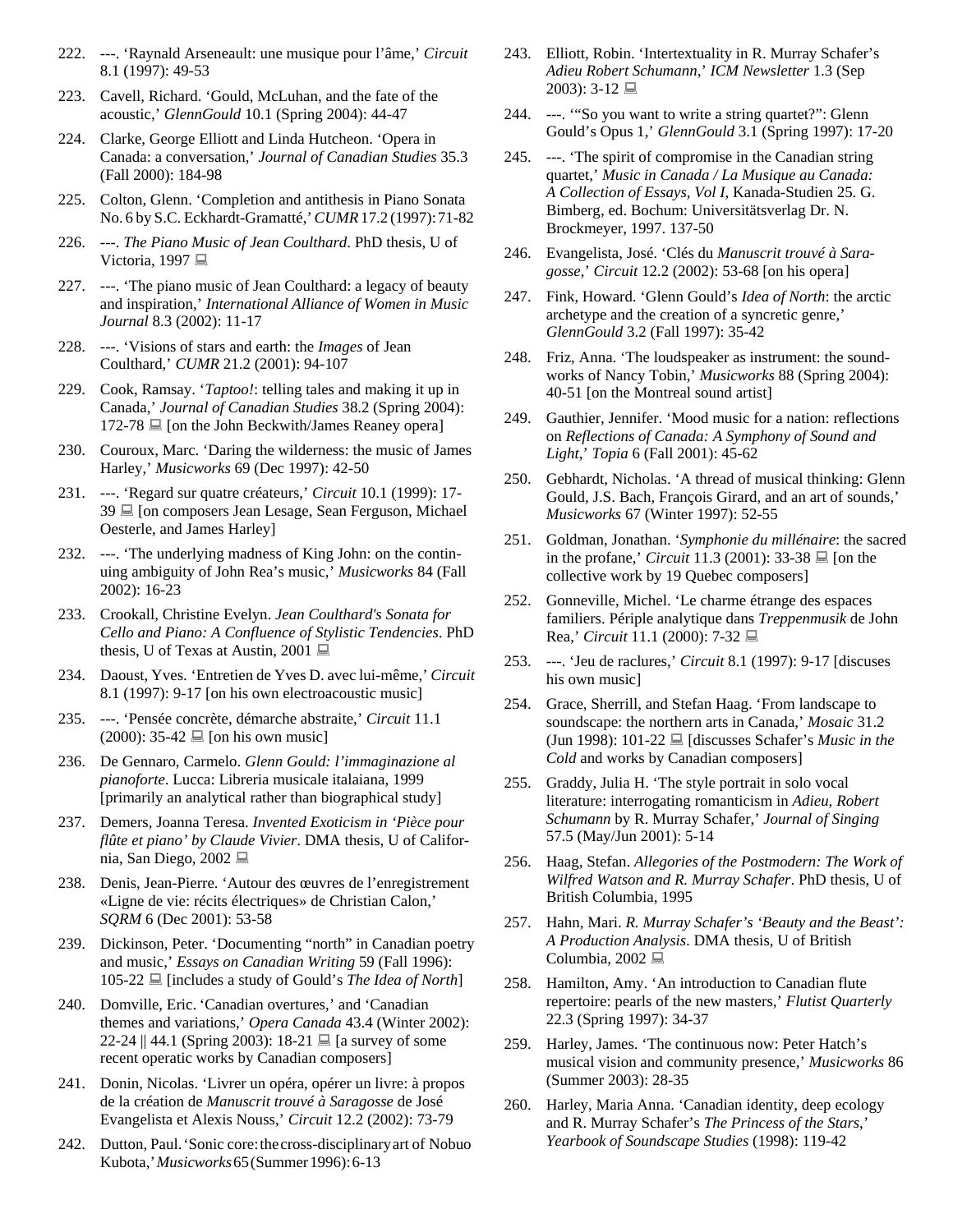- 261. Hatzis, Christos. '*The Law of One*: recursive structures in composition,' *Organised Sound* 3.1 (Apr 1998): 17-25 [discusses his own doctoral thesis composition]
- 262. Herchenroder, Martin. 'Neue Orgelmusik aus Kanada,' *Musik und Kirche* 69.3 (May-Jun 1999): 168-80
- 263. Hibbett, Daniel Lee. *A Study Edition of Healey Willan's 'Requiem'*. DMA thesis, U of Washington, 1998
- 264. Hjartarson, Paul.'Of inward journeys and interior landscapes: Glenn Gould, Lawren Harris, and "The Idea of North",' *Essays on Canadian Writing* 59 (Fall 1996): 65-86
- 265. Hoshowsky, Robert. 'Breaking the sound barrier: R. Murray Schafer,' *Performing Arts and Entertainment in Canada* 31.2 (Fall 1997): 12-15
- 266. Hurlbut, Andres. 'Strange attractors,' *Musicworks* 67 (Winter 1997): 38-44 [on Tim Brady's music]
- 267. Hutcheon, Linda. 'Imagined communities: postnational Canadian opera,' *The Work of Opera: Genre, Nationhood, and Sexual Difference*, ed. Richard Dellamora and Daniel Fischlin. New York: Columbia UP, 1997. 235-52
- 268. Hyland, Marc. 'De la composition traditionelle à l'improvisation,' *Musicworks* 69 (Dec 1997): 38-41 [on his own composition *Chroma* for 'virtual' piano]
- 269. ---. 'Propos et contredanses. Entrevue imaginaire,' *Circuit* 10.1 (1999): 11-16  $\Box$  [on his own music]
- 270. Innes, Dale. 'Glenn Gould and the Goldberg Variations,' *GlennGould* 2.2 (Fall 1996): 66-71
- 271. Kehler, Grace, and Harry Lane, eds. *Opera and Music Theatre*. Special issue. *Canadian Theatre Review* 96 (Fall 1998)  $\equiv$  [editorial by Grace Kehler; Linda and Michael Hutcheon on 'Opera and national identity: new Canadian opera'; Natalie Rewa photo-essay on design in modern Canadian opera; Stuart Hamilton on Canadian opera singers; Ric Knowles on marketing the Canadian Opera Company; Allan Hepburn on queer opera in Canada; Susan Bennett on *Jackie O* in Banff; Stephen Adams on Schafer's *The Princess of the Stars*; Claire Hopkinson and Wayne Strongman on Tapestry Music Theatre; Caryl Clark on Opera Atelier; the full text of George Elliott Clarke's libretto *Beatrice Chancy*, followed by commentary on the music of that opera by its composer, James Rolfe]
- 272. Keillor, Elaine. 'Auf Kanadischer Welle: the establishment of the Germanic musical canon in Canada,' *Music in Canada / La Musique au Canada: A Collection of Essays, Vol I*, Kanada-Studien 25. G. Bimberg, ed. Bochum: Universitätsverlag Dr. N. Brockmeyer, 1997. 49-75
- 273. Kolber, David. 'Hildegard Westerkamp's *Kits Beach Soundwalk*: shifting perspectives in real world music,' *Organised Sound* 7.1 (Apr 2002): 41-43 ■
- 274. Kopstein, Jack, and Ian Pearson. *The Heritage of Canadian Military Music*. St. Catharines, ON: Vanwell, 2002
- 275. Lewis, Tilma. 'Testing the limits of the possible: a portrait of John Gzowski,' *Musicworks* 89 (Summer 2004): 18-29 [on the Toronto guitar maker/composer]
- 276. Loeppky, Ian Richard. *Folk, Traditional, and Non-Western Elements in the Choral Works of Sid Robinovitch*. DMA thesis, U of Cincinnati, 2003
- 277. MacCormac, Sylvi. 'Conversing with nature: reflections on Hildegard Westerkamp's *Talking Rain*,' *Musicworks* 74 (Summer 1999): 8-13
- 278. Maher, Ciarán. 'A different view of the larger picture,' *Musicworks* 77 (Summer 2000): 25-29 [interview with James Tenney]
- 279. Major, Laurent. '*Post* de Yannick Plamondon: accessibilité et espoir,' *SQRM* 6 (Dec 2001): 59-61
- 280. Malone, Sean. 'Glenn Gould and the *Art of Fugue*,' *GlennGould* 8.1 (Spring 2002): 25-34
- 281. Maloney, Timothy. '20th-century Canadian concert music for bands and wind ensembles: an introduction,' *Canadian Winds* 1.1 (Autumn 2002): 32-37
- 282. ---. 'Oskar Morawetz's *Memorial to Martin Luther King* for solo cello, winds, percussion, and piano,' *Canadian Winds* 1.2 (Spring 2003): 35-39
- 283. ---. '"Water Music" by Harry Somers: his *Symphony for Woodwinds, Brass, and Percussion*,' *Canadian Winds* 2.1 (Autumn 2003): 25-30
- 284. Maves, Dale Paul. *The Art Songs for Voice and Piano by Jean Coulthard: An Eclectic Analysis of Selected Songs*. PhD thesis, New York U, 1997 ■
- 285. McCartney, Andra. 'Alien intimacies: hearing science fiction narratives in Hildegard Westerkamp's *Cricket Voice* (or 'I don't like the country, the crickets make me nervous'),' *Organised Sound* 7.1 (Apr 2002): 45-49
- 286. ---. 'Creating worlds for my music to exist: women composers of electroacoustic music in Canada,' *International Alliance of Women in Music Journal* 2.2 (Jun 1996): 16-19
- 287. ---. 'Cyborg experiences: contradictions and tensions of technology, nature, and the body in Hildegard Westerkamp's "Breathing Room",' *Music and Gender*, ed. Beverley Diamond and Pirkko Moisala. Urbana: U of Illinois P, 2000. 317-35
- 288. ---. 'Hildegard Westerkamp's *Moments of Laughter*: recording childhood, performing motherhood, refusing to shut up, and laughing,' *Perspectives of New Music* 38.1 (Winter 2000): 101-28 ■
- 289. ---. 'In and out of the sound studio,' *Organised Sound* 8.1 (Apr 2003): 89-96  $\Box$  [about a research project on women sound producers in Canada]
- 290. ---. 'New games in the digital playground: women composers learning and teaching electroacoustic music,' *Feminism and Psychology* 12.2 (May 2002): 160-67 **■**
- 291. ---. 'Outside in the machine: women composers of electroacoustic music in Canada,' *Ghosts in the Machine: Women and Cultural Policy in Canada and Australia*, ed. Alison Beale and Annette Van Den Bosch. Toronto: Garamond, 1998. 181-210
- 292. ---. *Sounding Places:Situated Conversationsthrough the Soundscape Compositions of Hildegard Westerkamp*. PhD thesis and CD-ROM, York U, 1999 ■
- 293. ---. 'Soundwalk in the park with Hildegard Westerkamp,' *Musicworks* 72 (Fall 1998): 6-15
- 294. McFarlane, Matthew. 'Glenn Gould, Jean Le Moyne, and Pierre Teilhard de Chardin: common visionaries,' *GlennGould* 8.2 (Fall 2002): 70-78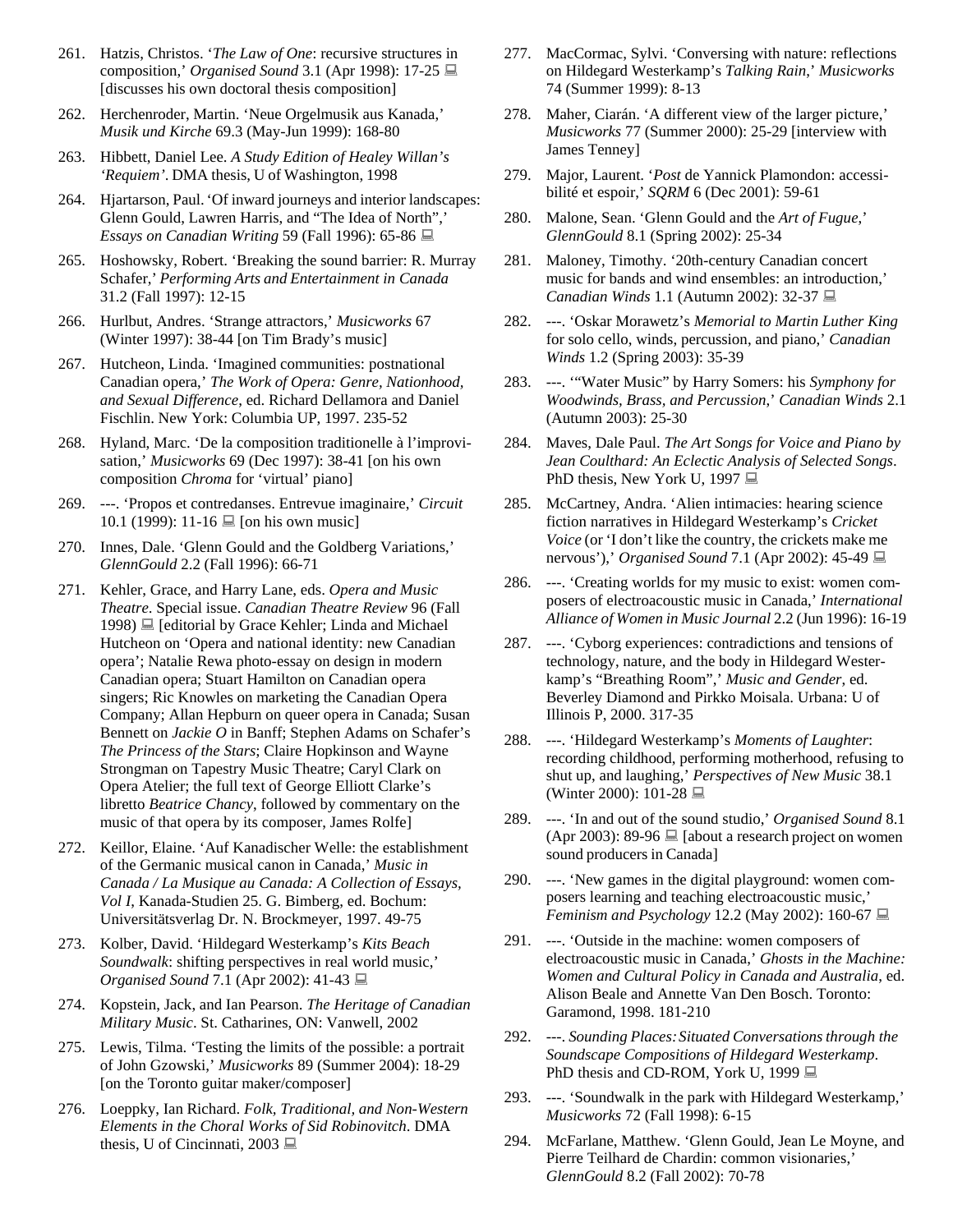- 295. ---. 'Learning to listen: the rich aural art of Francis Dhomont,' *Musicworks* 88 (Spring 2004): 26-39
- 296. McKay, John. '"Les jeux sont faits": ensemble strategies and historical "borrowing" in the music of Bengt Hambraeus,' *Ex Tempore* 10.1 (2000): 12-67
- 297. McLennan, Thomas. 'Paul Dolden,' *Musicworks* 64 (Spring 1996): 20-23
- 298. McNeilly, Kevin. 'Listening, nordicity, community: Glenn Gould's "The Idea of North",' *Essays on Canadian Writing* 59 (Fall 1996): 87-104
- 299. Meredith, Victoria. 'Through the eyes of three Canadian female composers: the concert mass,' *Choral Journal* 42.7 (Feb 2002): 9-17 [Ruth Watson Henderson, Nancy Telfer, Eleanor Daley]
- 300. Morey, Carl, ed. *MacMillan on Music: Essays on Music by Sir Ernest MacMillan*. Toronto: Dundurn, 1997
- 301. ---. *An Opera Sampler: Miscellaneous Essays on Opera*. Toronto: Dundurn, 1998 [includes the essays 'Nineteenthcentury opera in Toronto,' 'Harry Somers: opera as politics,' 'Evviva gli Italiani' (on Italian opera in Canada) and a repr of no. 124 above]
- 301a Review: C.A.Leonard, *CAML* 27.2 (Aug 1999): 29-30
- 302. Mountain, Rosemary. 'Creating and contributing: the expansive spirit of Marcelle Deschênes,' *Musicworks* 86 (Summer 2003): 14-21
- 303. Nattiez, Jean-Jacques. 'Glenn Gould, précurseur du postmodernisme?' *La musique, la recherche et la vie: un dialogue et quelques dérives*. Montreal: Leméac, 1999. 183- 203. Transl. by Katharine Ellis as 'The language of music in the twenty-first century: Gould as precursor of postmodernism?' *GlennGould* 2.1 (Spring 1996): 28-35
- 304. Panneton, Isabelle. 'À la manière des préludes non mesurés,' *Circuit* 8.1 (1997): 27-30 [the influence of French baroque music on her own compositions]
- 305. Peebles, Sarah. 'High-tech versus my-tech: developing systems for electroacoustic improvisation and composition,' *Musicworks* 66 (Fall 1996): 4-13 [the Toronto-based composer on her own work]
- 306. Perron, Alain. 'Panorama,' *Circuit* 10.1 (1999): 41-51 [on his own career and compositions]
- 307. Poirier, Lucien. '"Et je serai guidé jusqu'à la joie": réception de *Cantate pour une Joie* de Pierre Mercure,' *Music in Canada / La Musique au Canada: A Collection of Essays, Vol I*, Kanada-Studien 25. G. Bimberg, ed. Bochum: Universitätsverlag Dr. N. Brockmeyer, 1997. 109-35
- 308. Portugais, Jean, and Olga Ranzenhofer. '*Îles de la nuit*. Parcours dans l'œuvre pour quatuor à cordes de R. Murray Schafer,' *Circuit* 11.2 (2000): 15-52
- 309. Poulin, Brigitte, and Sean Ferguson. 'Entretiens entre une pianiste et un compositeur à propos de *Marées/Srates/Envolée*pourpiano,'*SQRM*6(Dec2001): 29-36
- 310. Provost, Serge. 'Transmission, du son vers la forme,' *Circuit* 8.1 (1997): 43-48 [on his opera *Le vampire et la nymphomane*]
- 311. Raine-Reusch, Randy. 'Stretching time, stretching sound: the compositional achievements of Barry Truax,' *Musicworks* 79 (Spring 2001): 13-19
- 312. Rea, John. '*Ite, Symphonia est*. Apostille au nom de la collectivité musico-religieuse,' *Circuit*11.3(2001): 21-31 [on the collective work *Symphonie du millénaire*]
- 313. ---. 'Nashville ou Darmstadt: le masque mortuaire de la postmodernité,' *Circuit* 9.2 (1998): 61-73 [in part about his own vocal work *Alma & Oskar*]
- 314. Roy, Stéphane (transl. Ned Bouhalassa, Kevin Austin). 'Form and referential citation in a work by Francis Dhomont,' *Organised Sound* 1.1 (Apr 1996): 29-41
- 315. Rusk, Elaine. *A Critical Examination of Women Performers within a Canadian, Feminist Context*. MA thesis, McMaster U, 1997
- 316. Sabourin, Carmen. 'La critique féministe étasunienne en musique: pertinence en milieu francophone Québécoise,' *CUMR* 18.1 (1997): 99-118
- 317. Scelba, Anthony, transl. Fausto Borem. '*Viol will* de Paul McIntyre: anatomia de um madrigal serial canadense para voz e contrabaixo,' *Per musi: Revista de performance musical* 1 (2000): 63-76
- 318. Schafer, R. Murray. '*The Enchanted Forest*,' *Terra Nova: Nature and Culture* 2.3 (Summer 1997): 81-87
- 319. ---. '*Patria': The Complete Cycle*. Toronto: Coach House, 2002
	- 319a Reviews: J.Beckwith, *Literary Rev of Canada* 11.8 (Oct 2003): 10-12 319b R.Elliott, *ICM Newsletter* 1.1 (Jan 2003): 15
- 320. Schwarz, Linda. 'A centenary profile of Sophie-Carmen Eckhardt-Gramatté: her development as seen in her piano sonatas,' *International Alliance of Women in Music Journal* 5 (Winter 1999): 2-7
- 321. Scott, L. Brett. *When Words Sing: The Choral Music of R. Murray Schafer*. DMA thesis, U of Cincinnati, 2002
- 322. Sherlock, John Mark, and Rick Sacks. 'Notes of grace: the music of Michael J. Baker,' *Musicworks* 83 (Summer 2002): 20-27
- 323. Sloss, Christine M. 'Cross-cultural music therapy in Canada,' *Canadian Journal of Music Therapy* 4.1 (Fall 1996): 1-39
- 324. Solose, Jane. 'Imaginative sounds in many piano pieces of Barbara Pentland,' *Clavier* 42.8 (Oct 2003): 24-29 [a study of 'Tuktu' from the piano suite *Arctica*]
- 325. Soo, Rosalyn Wai-Yan. *Selected Intermediate to Earlyadvanced Works for Piano Solo by Violet Balestreri Archer: An Analysis for Teaching and Performance*. DMA thesis, U of Oklahoma, 1997 ■
- 326. Stebbins, Robert A. *The Barbershop Singer: Inside the Social World of a Musical Hobby*. Toronto: U of Toronto P, 1996 [concentrates on Calgary]
- 327. Steenhuisen, Paul. 'Getting lost: an art of musical meandering,' *Musicworks* 87 (Fall 2003): 24-29 [on the Edmonton-born Toronto composer Martin Arnold]
- 328. Stepanek, Heidi Jane. *An Examination of Folkmusicinspired Composition in Canada through an Analysis of Settings of 'Dans tous les cantons'*. MA thesis, Memorial U of Newfoundland, 1999 ■
- 329. Thorburn, Sandy. 'Like ghosts from an enchanter fleeing: melodic quotations as recognizable signifiers in the works of Brian Cherney,' *ICM Newsletter* 1.1 (Jan 2003): 3-7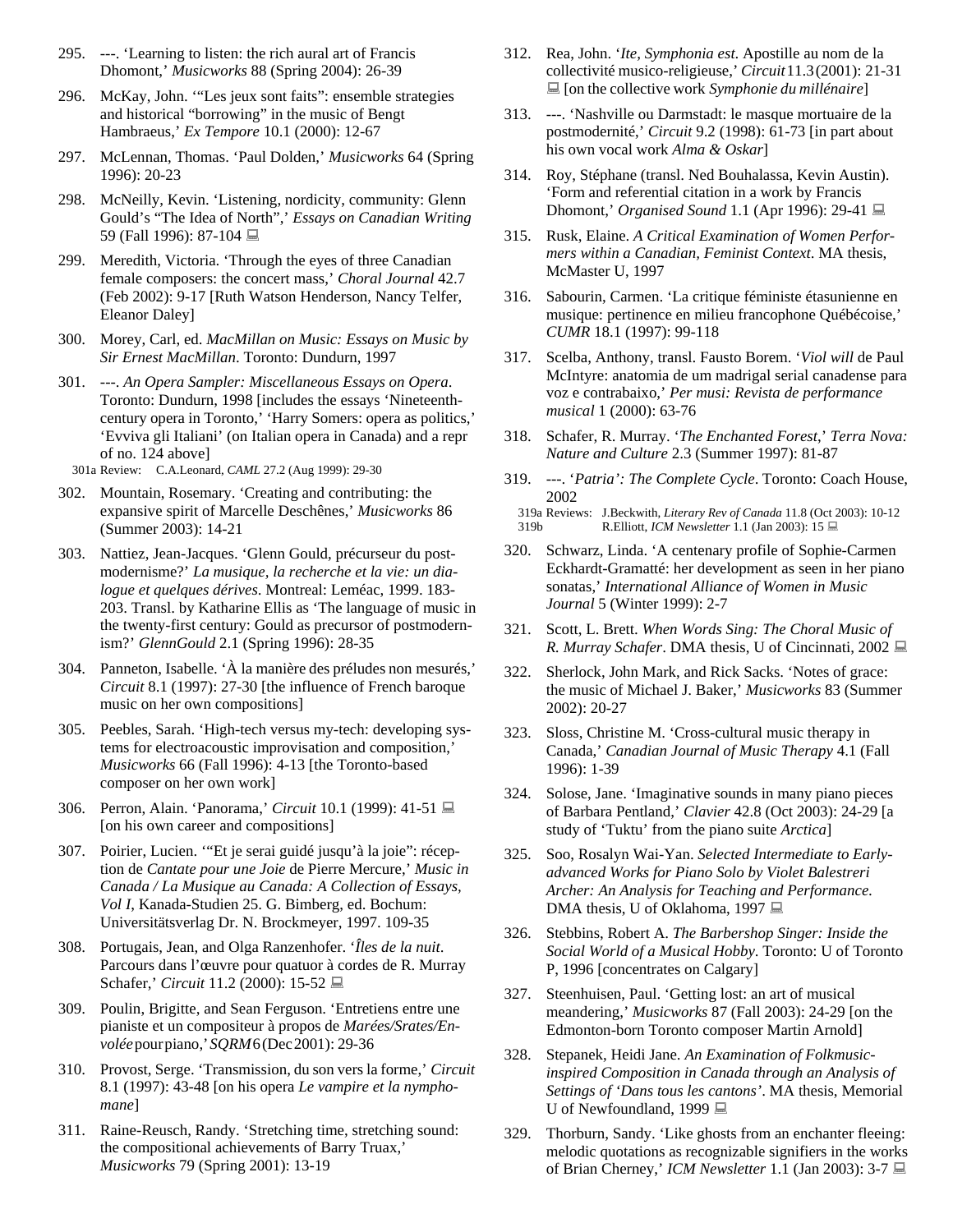- 330. Tilley, Janette. 'Representations of gender in Barbara Pentland's *Disasters of the Sun*,' *CUMR* 22.2 (2002): 77-92
- 331. Tremblay, Jacques. 'L'écriture à haute voix: *Lonely Child* deClaudeVivier,'*Circuit*11.1(2000):45-67
- 332. Truax, Barry. 'Homoeroticism and electroacoustic music: absence and personal voice,' *Organised Sound* 8.1 (Apr 2003): 117-24  $\Box$  [on his own music]
- 333. ---. 'Soundscape, acoustic communication and environmental sound composition,' *Contemporary Music Review* 15.1-2 (1996): 49-65 [on the World Soundscape Project and works by himself, Murray Schafer, Hildegard Westerkamp]
- 334. ---. 'Sounds and sources in *Powers of Two*: towards a contemporary myth,'*Organised Sound* 1.1 (Apr 1996): 13-21 [on his opera *Power of Two*]
- 335. ---. 'Genres and techniques of soundscape composition as developed at Simon Fraser University,' *Organised Sound* 7.1 (Apr 2002): 5-14 ■
- 336. Villeneuve, André. 'Harmonies. Déserts fertiles que j'interroge,' *Circuit* 10.1 (1999): 63-72 **■** [on his own music]
- 337. Voorvelt, Martijn. 'The environmental element in Barry Truax's compositions,' *Journal of New Music Research* 26.1 (Mar 1997): 48-69
- 338. Wacker, Lori. *Motivic Form and Rhythmic Function in the Late Works of S.C. Eckhardt-Gramatté (1899-1974)*. PhD thesis, Indiana U, 2000  $\Box$
- 339. Wasserman, Jerry. 'Where the soul still dances: the blues and Canadian drama,' *Essays on Canadian Writing* 65 (Fall 1998): 56-75 显
- 340. Waterman, Ellen. *R. Murray Schafer's Environmental Music Theatre: A Documentation and Analysis of 'Patria the Epilogue: And Wolf Shall Inherit the Moon'*. PhD thesis, U of California, San Diego, 1997
- 341. --- '*Wolf Music*: style, context and authenticity in R. Murray Schafer's *And Wolf Shall Inherit the Moon*,' *CUMR* 18.2 (1998): 72-88
- 342. ---. 'Confluence and collaboration: *Patria the Epilogue: And Wolf Shall Inherit the Moon*,' two-part article: *Musicworks* 70 (Spring 1998): 6-10 || 72 (Fall 1998): 16-24
- 343. ---. 'R. Murray Schafer's *And Wolf Shall Inherit the Moon*: the nexus of ideal and real wilderness,' *Journal of Canadian Studies* 33.2 (Summer 1998): 139-51 ■
- 344. ---. '*Patria* at the millennium,' *Topia* 6 (Fall 2001): 21-44
- 345. Wegrzynek, Adam Aleksander. *A Survey of the Twentieth-Century Piano Sonata in Canada*. PhD thesis, U of Miami, 1999 里
- 346. Westerkamp, Hildegard. 'Linking soundscape composition and acoustic ecology,' *Organised Sound* 7.1 (Apr 2002):  $52-56 \equiv$
- 347. Willoughby, Angela Sue. *The Solo Piano Music of Violet Archer: A Study of Selected Didactic Works*. DMA thesis, Louisiana State U, 1998
- 348. Wood, Elizabeth J. *The Composer-Performer Relationship, the Musical Score, and Performance: Nelson Goodman's Account of Music as Applied to the Thought and Work of Glenn Gould*. PhD thesis, McGill U, 1997
- 349. Young, Gayle. 'Between seeing and hearing: sensing energy at another level,' *Musicworks* 74 (Summer 1999): 14-20 [on the Montreal composer Helen Hall]
- 350. ---. 'James Tenney: transparent to the sounds of the environment,' *Musicworks* 64 (Spring 1996): 8-18
- 351. ---. 'James Tenney's cultural and compositioinal diversity,' *Musicworks* 77 (Summer 2000): 20-24
- 352. ---. 'Shattering expectations: new Canadian music,' *Chamber Music* 16.4 (Aug 1999): 22-25

# **Musicians: Biographies and Individual Studies**

# **1. General: collections, dictionaries, etc.**

353. Barris, Alex, and Ted Barris. *Making Music: Profiles from a Century of Canadian Music*. Toronto: Harper Collins, 2001 353a Reviews: D.Maley, *CBRA 2001* no. 2181

353b G.Ross, *CAML* 30.2 (Aug 2002): 33-34  $\Box$ 

- 354. *Contemporary Canadian Musicians, Issue One*. Toronto: Gale Canada, 1997 [65 short biographies, mostly of pop groups and musicians]
- 355. *Contemporary Canadian Musicians, Issue Two*. Toronto: Gale Canada, 1998 [65 more biographies]
- 356. Fleming, Lee, ed. *Hot Licks: Lesbian Musicians of Note*. Charlottetown: Gynergy, 1996 356a Review: J.Money, *CBRA 1997* no. 2196
- 357. Jonas, Holly Higgins. *In Their Own Words: Canadian Choral Conductors*. Toronto: Dundurn, 2001 357a Reviews: P.Allen, *CAML* 30.1 (Apr 2002): 36-37 357b D.Maley, *CBRA 2001* no. 2187
- 358. Labelle, Nicole. *Répertoire des œuvres des compositrices du Québec au XXe siècle*. Ottawa: Centre de recherche en civilisation canadienne-française, U d'Ottawa, 1997

# 358a Review: S.Galaise, *SQRM* 3.1-2 (Sep 1999): 86-88

# **2. Monographs and Articles**

# **More than one biographical subject**

- 359. Allen, E.M. 'Twice the talent,' *Strad* 1286 (Jun 1997): 636-41 [on Desmond and Gwen Hoebig]
- 360. Davoine, Françoise. 'Sérieuse, audacieuse, bienheureuse ... généreuses! Rencontre avec Isabelle Panneton, Marie Pelletier et Ana Sokolovic,' *Circuit* 10.1 (1999): 73-81
- 361. Bruneau, William, et al. 'In memoriam: three Canadian composers,' *Internationl Alliance of Women in Music Journal* 6.3 (2000): 19-31 [Archer, Coulthard, Pentland]
- 362. Deaville, James, ed. 'Violet Archer, Jean Coulthard, and Barbara Pentland remembered,' *CUMR* 20.2 (2000): 1-15 [byClaude Kenneson, Wm. Bruneau, Elaine Keillor,Alexandra Munn, Neil Hughes, Glenn Colton, John Beckwith]
- 363. Desjardins, Jacques. 'Brian Cherney et Bruce Mather: la clairvoyance du compositeur solitaire,' *Circuit* 10.2 (1999): 17-28
- 364. Gaub, Albrecht. 'Nördlich der unbregrenzten Möglichkeiten: von den Nationalsozialisten vertriebene Musiker im kanadischen Exil,' *Das Orchester* 49.3 (2001): 2-7 [on exiles from the Third Reich who settled in Canada]
- 365. Ginsberg, Murray. *They Loved to Play: Memories of the Golden Age in Canadian Music*. Toronto: eastendbooks, 1998
	- 365a Review: D.Maley, *CBRA 1998* no. 2184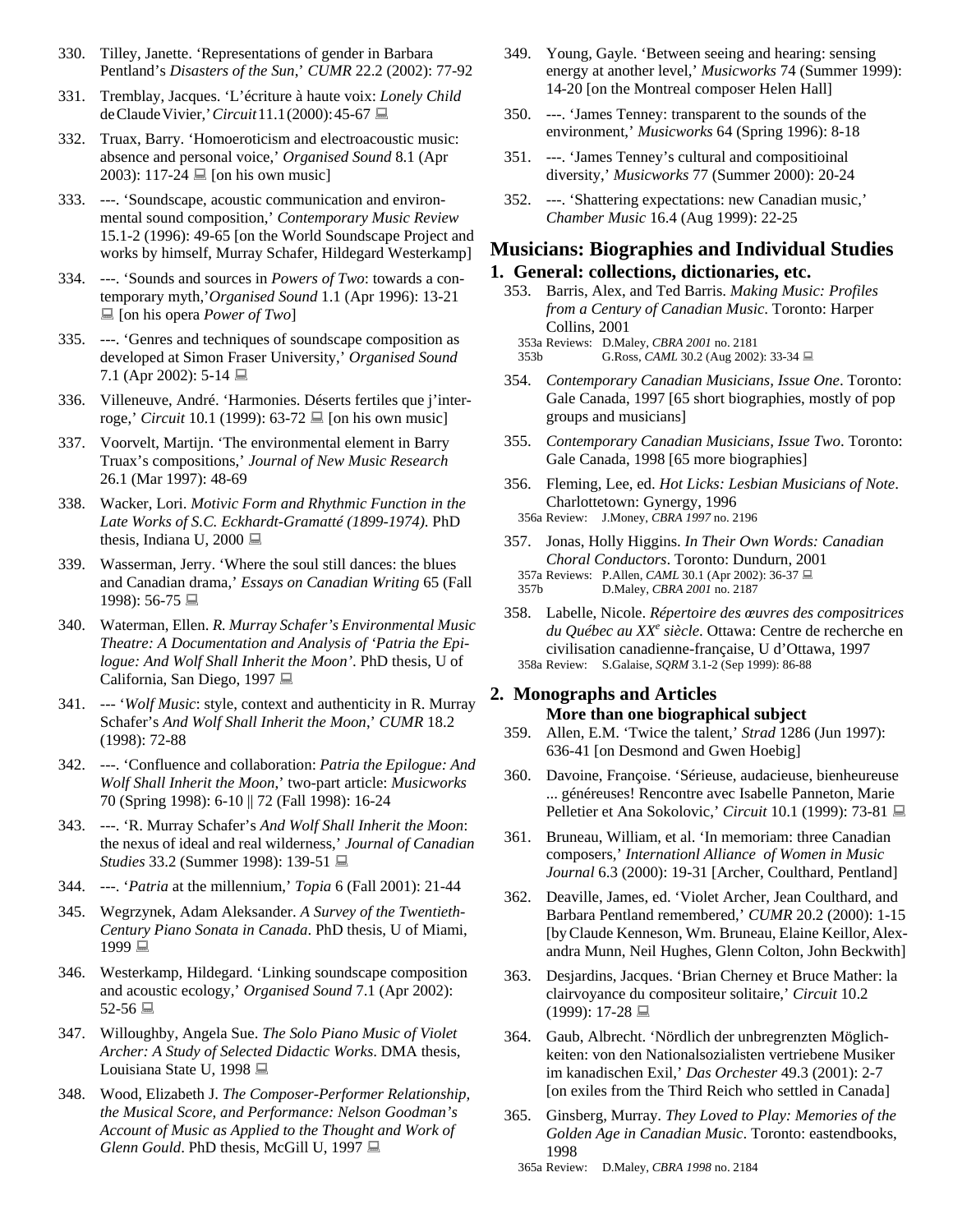- 366. Hartman, James B. 'Seven outstanding Canadian organists of the past,' *Diapason* 93.9 (Sep 2002): 15-17 [the seven are F.H. Torrington, Herbert Fricker, Wm. Hewlett, Willan, Lynnwood Farnam, MacMillan, and Quentin Maclean]
- 367. Koch, Eric. *The Brothers Hambourg*. Toronto: Robin Brass, 1997

367a Review: D.Maley, *CBRA 1998* no. 2188

- 368. Regenstreif, Mike. 'Kate & Anna McGarrigle: on their own terms,' *Sing Out!* 41.4 (Feb-Apr 1997): 42-53
- 369. Weiss, Lauren Vogel. 'Répercussion: Canadian crusaders,' *Percussive Notes* 38.3 (Jun 2000): 6-15

### **William Aide**

370. Aide, William. *Starting from Porcupine*. [Ottawa]: Oberon, 1996

370a Reviews: D.Maley, *CBRA 1996* no. 2001

370b B.Vogt, *UTQ* 67.1 (Winter 1997/98): 334-35

### **Robert Aitken**

371. Paterson, Scott. 'Robert Aitken: Canadian musician extraordinaire,' *Classical Music Magazine* 20.4 (Dec 1997): 18-22

### **Emma Albani**

372. Labrèche-Larouche, Michelle. *Emma Albani: la diva, la vedette mondiale*. Montreal: XYZ, 1997. Transl. by Darcy Dunton as *Emma Albani: International Star*. Montreal: XYZ, 2001

372a Review: D.Maley, *CBRA 2001* no. 6307

- 373. Langlois, Maryse. 'L'énigme de la correspondance d'Albani à Heugel,' *SQRM* 4.1 (Jun 2000): 29-49
- 374. Vachon, Pierre. 'La carrière d'Emma Albani au Covent Garden de Londres,' *SQRM* 4.1 (Jun 2000): 21-27
- 375. ---. *Emma Albani*. Montreal: Lidec, 2000 375a Review: M.-T. Lefebvre, *SQRM* 4.1 (Jun 2000): 100

### **Istvan Anhalt**

- 376. Elliott, Robin, and Gordon E. Smith, eds. *Istvan Anhalt: Pathways and Memory*. Montreal and Kingston: McGill-Queen's UP, 2001
	- 376a Reviews: B.Diamond, *CAML* 30.1 (Apr 2002): 29-33  $\Box$ <br>376b A.Fisher, *Cdn League of Comp Bulletin* (Sprin
	- 376b A.Fisher, *Cdn League of Comp Bulletin* (Spring 2002)
	- 376c U.Kasemets, *Musicworks* 84 (Fall 2002): 60-62
	- 376d P.Laki, *Notes* 59.2 (Dec 2002): 339-40 376e R.MacMillan, *Opus* 25.3 (Fall 2002): 18
	- 376f D.Maley, *CBRA 2001* no. 2057
- 376g A.Zinck, *UTQ* 72.1 (Winter 2002/03): 535-36
- 377. Smith, Gordon. 'Memory at the millennium: composer Istvan Anhalt,' *Topia* 6 (Fall 2001): 99-104

### **Louis Applebaum**

- 378. Pitman, Walter. *Louis Applebaum: A Passion for Culture*. Toronto: Dundurn, 2002
	- 378a Reviews: J.Beckwith, *ICM Newsletter* 1.2 (May 2003): 10
	- 378b R.Elliott, *UTQ* 73.1 (Winter 2003/04): 326-7
	- 378c E.Keillor, *CAML* 31.1 (Apr 2003): 28-30  $\Box$ <br>378d D.Maley, *CBRA* 2002 no. 2086
	- 378d D.Maley, *CBRA 2002* no. 2086

### **Jann Arden**

379. Arden, Jann. *If I Knew, Don't You Think I'd Tell You*? Toronto: Insomniac, 2002 [selected journals]

# **Randy Bachman**

380. Einarson, John, and Randy Bachman. *Randy Bachman: Takin' Care of Business*. Toronto: McArthur, 2000 380a Reviews: R.Elliott, *CAML* 29.2 (Aug 2001): 45-46

380b D.Maley, *CBRA 2000* no. 2003

# **Winnifred Bambrick**

381. New, William H. 'Looking for Winifred Bambrick,' *A Celebration of Canada's Arts 1920-1970*, ed. Glen Carruthers and Gordana Lazarevich. Toronto: Canadian Scholars' P, 1996. 29-45

# **Marius Barbeau**

- 382. Nowry, Lawrence. *Man of Mana. Marius Barbeau: A Biography*. Toronto: NC Press, 1995
	- 382a Review: J.Leeder, *CFMB* 30.3 (Sep 1996): 39-40

# **Martin Bartlett**

383. 'Focus on Martin Bartlett,' *Musicworks* 69 (Dec 1997): 4- 12 [essays by Christopher Butterfield, Donna Zapf, Claude Shryer, and Matt Rogalsky]

# **Denis Bédard**

384. Caron, Sylvain. 'Denis Bédard: organist and composer at the forefront of contemporary Canadian music,' *The American Organist* 32.10 (Oct 1998): 65-69

### **Charlie Biddle**

385. Pâquet, Sonia. 'Mémoire: jazz à Montréal. Dans les pas de Charlie Biddle,' *Au Québec* 6 (2003): 42-54

## **Paul Bley**

- 386. Bley, Paul, and David Lee. *Stopping Time: Paul Bley and the Transformation of Jazz*. Montreal: Véhicule, 1999
- 387. Meehan, Norman. *Time Will Tell: Conversations with Paul Bley*. Berkeley, CA: Berkeley Hills, 2003

## **La Bolduc**

388. Dufour, Christine. *Mary Travers Bolduc: La turluteuse du peuple*. Montreal: XYZ, 2001

# **George Bornoff**

- 389. Chan, Jennie Mae. 'George Bornoff: teacher, mentor, and friend,' *American String Teacher* 48.3 (Aug 1998): 66-71
- 390. Howell, John Raymond. 'Class of wonders,' *Strad* 1308 (Apr 1999): 392-97

# **Rémi Boucher**

391. Cooper, Colin. 'Rémi Boucher,' *Classical Guitar* 22.3 (Nov 2003): 11-17 [interview]

### **Liona Boyd**

392. Boyd, Liona. *In My Own Key: My Life in Love and Music*. Toronto: Stoddart, 1998

# **Lenny Breau**

393. Anderson, Stephen D., with Ronald Cid. *Visions: A Personal Tribute to Jazz Guitarist Lenny Breau*. Montreal: Jazz Guitar, 2000

# **Glenn Buhr**

394. McIlroy, Randal. 'Glenn Buhr: musician of eclectic range,' *Classical Music Magazine* 20.1 (Mar 1997): 21-25

### **Robert Charlebois**

395. Pantchenko, Daniel. 'Robert Charlebois,' *Chorus: Chanson* 21 (1997): 87-108

# **Leonard Cohen**

- 396. Abel, David. *Leonard Cohen: Melodia Poetica*. Valencia, Spain: La Mascara, 1996
- 397. Devlin, Jim. *In Every Style of Passion: The Works of Leonard Cohen*. London: Omnibus, 1996
- 398. ---, ed. *Leonard Cohen: In His Own Words*. London: Omnibus, 1998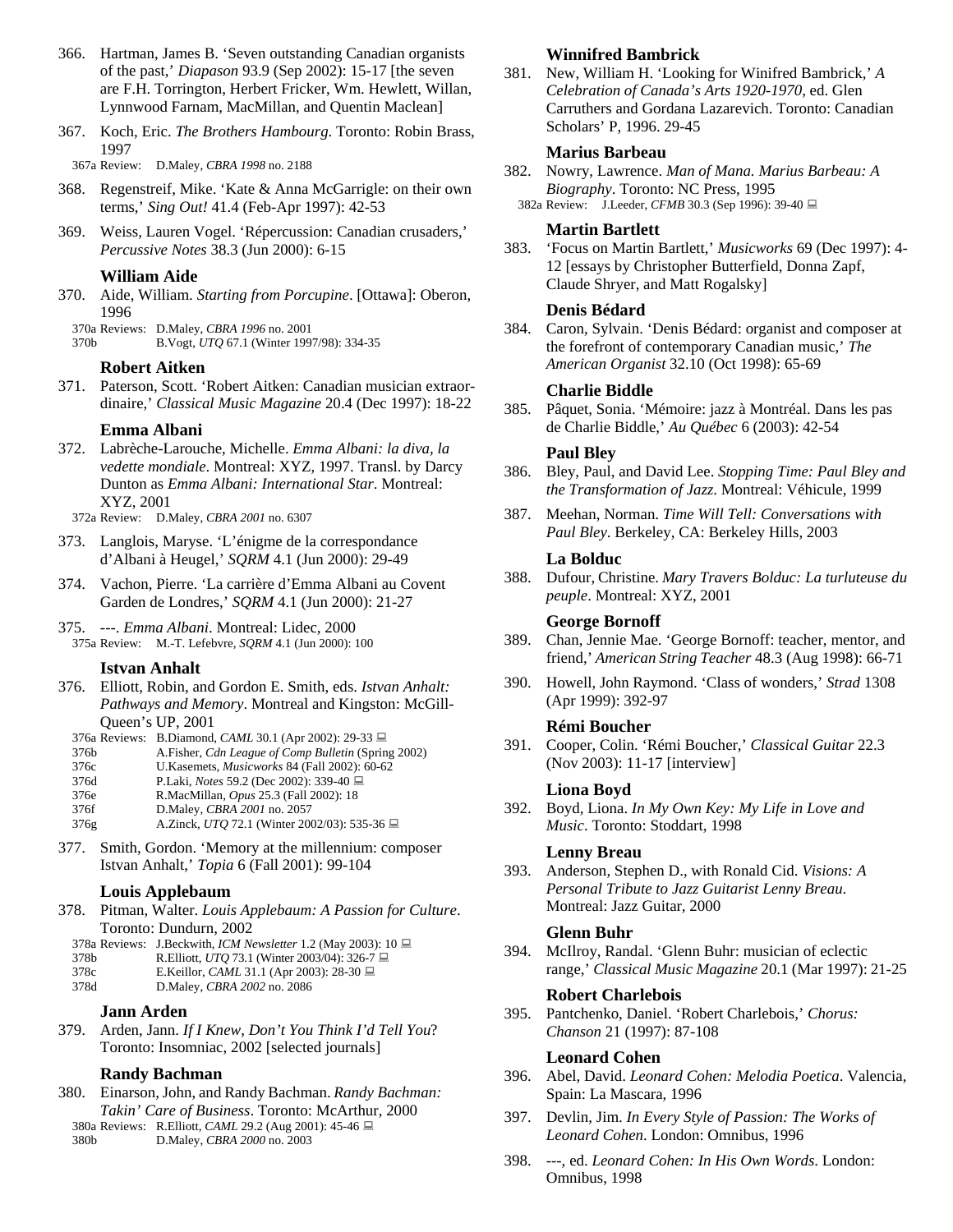- 399. Graf, Christof. *Leonard Cohen: Partisan der Liebe*. Cologne: VGS, 1996
- 400. Nadel, Ira Bruce. *Various Positions: A Life of Leonard Cohen*. Toronto: Random House, 1996
- 401. Rasky, Harry. *The Song of Leonard Cohen*. Oakville, ON: Mosaic, 2001
- 402. Sheppard, David. *Leonard Cohen*. London: Unanimous, 2000

#### **Stompin' Tom Connors**

- 403. Connors, Stompin' Tom. *Before the Fame*. Toronto: Viking/Penguin, 1995 [autobiography vol. 1, to 1960s]
- 404. ---. *Stompin' Tom and the Connors Tone*. Toronto: Viking/Penguin, 2000 [autobiography vol. 2, 1967 on]

#### **Jean Coulthard**

- 405. Bruneau, William. 'With age the power to do good: Jean Coulthard's latest decades,' *Classical Music Magazine* 19.2 (Jun 1996): 14-19
- 406. Colton, Glenn D. 'Canadian composer Jean Coulthard and artist Emily Carr: spiritual encounters with nature,' *IAWM Journal* (Winter 1998): 4-9 **■**

#### **Helen Creighton**

407. Croft, Clary. *Helen Creighton: Canada's First Lady of Folklore*. Halifax: Nimbus, 1999

#### **Dick Damron**

408. Damron, Dick. *The Legend and the Legacy*. Kingston: Quarry, 1997

#### **Mychael Danna**

409. Reesman, Bryan. 'Mychael Danna, globe-trotting visionary,' *Mix* 26.2 (May 2002): 125, 138, 140, 142

#### **Celine Dion**

- 410. Beaunoyer, Jean. *Céline Dion: une femme au destin exceptionnel*. Montreal: Québec Amérique, 1997
- 411. ---, and Jean Beaulne. *René Angélil: The Making of Céline Dion*. Toronto: Dundurn, 2004
- 412. Crouse, Richard. *A Voice and a Dream: The Celine Dion Story*. New York: Ballantine, 1998
- 413. Delbecq, Françoise. *Céline Dion: l'ascension d'une étoile*. Montreal: Stanké, 1997
- 414. Demers, Frédéric. *'La petite fille de Charlemagne parmi les grands!': Céline Dion et la conciliation des ambiguïtés identitaires du Québec contemporain*. MA thesis, U Laval,  $1998 \equiv$
- 415. ---. *Céline Dion et l'identité québécoise: la petite fille de Charlemagne parmis les grands!* Montreal: VLB, 1999
- 416. Dion, Céline, and Georges-Hébert Germain (transl. Bruce Benderson). *Celine Dion: My Story, My Dream*. Toronto: HarperCollins, 2000. French edn publ as *Céline Dion: ma vie, mon rêve*. Paris: Robert Laffont, 2001
- 417. Dubreuil, Michel, and Pierre Montrouge. *Dis-nous Céline*. [France]: Elikia, 1997
- 418. Germain, Georges-Hébert. *Celine*. Montreal: Libre Expression, 1997. Transl. by David Homel and Fred Reed as *Celine: The Authorized Biography of Celine Dion*. Toronto: Dundurn, 1998
- 419. Grills, Barry. *Falling into You: The Story of Celine Dion*. Kingston: Quarry, 1997
- 420. Halperin, Ian. *Celine Dion: Behind the Fairytale. A Very Very Unauthorized Biography*. Boca Raton, FL: Boca Publications Group, 1997
- 421. McKay, Marianne. *Celine Dion*. New York: Metro Books, 1999
- 422. Peters, Lisa, and Della Druick. *Celine Dion: The Complete Biography*. London: Healine, 1999
- 423. Strebel, Frank. *Céline Dion: die Erfolgsstory der romantischen Kanadierin*. Düsseldorf: Econ & List, 1998

### **Gil Evans**

- 424. Hicock, Larry. *Castles Made of Sound: The Story of Gil Evans*. Cambridge, MA: Da Capo, 2003
- 425. Stein Crease, Stephanie. *Gil Evans Out of the Cool: His Life and Music*. Chicago: A Cappella, 2002

#### **Lynnwood Farnam**

426. St. Julien, Marcus George. *Lynnwood Farnam: American Classic Organist*. DMA thesis, Rice U, 2002

#### **Lorand Fenyves**

427. McDougall, Barbara. 'Discipline and understanding,' *Strad* 1286 (Jun 1997): 620-27

#### **Edith Fowke**

- 428. 'Edith Fulton Fowke (1913-1996): *Ave atque vale*,' *CFMB* 30.4 (Dec 1996)  $\Box$  [by Vera Johnson (7-16), Phil Thomas (23), and Robert Rodriquez (23-24)]
- 429. Greenhill, Pauline. 'Radical? Feminist? Nationalist? The Canadian paradox of Edith Fowke,' *CFMB* 37.3 (Fall 2003): 1-9
- 430. Gregory, David. 'Fonds Edith Fowke,' *CFMB* 36.3 (Fall 2002): 26-29
- 431. Kirby, Allan. 'Edith Fowke and traditional music in rural Ontario,' *CFMB* 36.1 (Spring 2002): 12-18
- 432. ---. '"What ordinary people do is important": Edith Fowke's life and publications,' *CJTM* 26 (1998): 1-16
- 433. Panagapka, Jeanette. 'Edith Fowke: reflections,' *CFMB* 36.3 (Fall 2002): 23-26
- 434. Rahn, Jay. 'Obituary: Edith Fowke,' *CJTM* 24 (1996): 1-  $5 \equiv$

#### **Harry Freedman**

435. Dixon, Gail. *The Music of Harry Freedman*. Toronto: U of Toronto P, 2004

#### **Linton Garner**

436. Grove, Chris. 'Last of Mr. B.'s band: a profile of Linton Garner,' *Nuvo* (Winter 2000): 240-54

#### **Serge Garant**

- 437. Beckwith, John. 'New music and the public: Serge Garant and Quebec's "Ruptures" debate,' *Musicworks* 68 (1997): 36-40 [a transl. of the author's contribution to no. 439]
- 438. Boivin, Jean, ed. *Serge Garant*. Special issue. *Circuit* 7.2 (1996) [by François Morel (9-10), Gilles Tremblay (10- 11), Bruce Mather (11-12), Maryvonne Kendergi (12-14), Serge Provost (15-21), Robert Leroux (23-26), Denis Gougeon (27-35), J. Boivin (37-55), Marie-Thérèse Lefebvre (57-73 and 81-84), and Johanne Rivest (75-80)]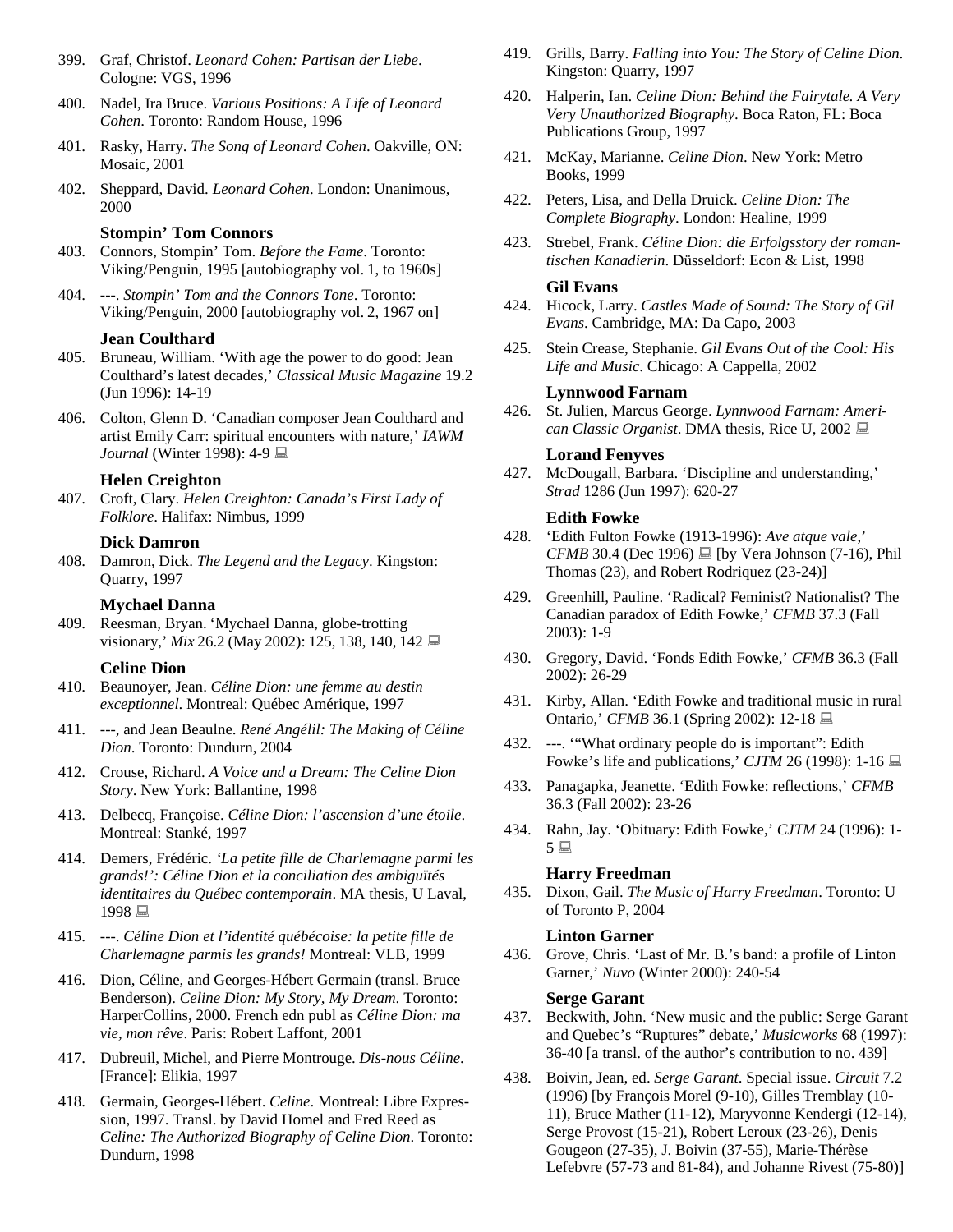439. Dauphin, Claude, ed. *Actes du colloque «Serge Garant (1929-1986), figure marquante de la modernité au Québec» tenu à la Faculté de musique de l'Université de Montréal et à l'École de musique de l'Université de Sherbrooke les 26 octobre et 2 novembre 1996*. Special issue. *SQRM* 1.1-2 (Dec 1997) [essays on Garant and his milieu by Jean-Jacques Nattiez (9-11), Antoine Sirois (13-18), Marie-Thérèse Lefebvre (19-24), Claude Paradis (25-28), Jean Boivin (29-40), Sophie Galaise (41-54), Norma Beecroft (55-58), John Beckwith (59-64), Charles Déragon (65-72), and Marcelle Guertin (73-79)]

#### **Nicholas Goldschmidt**

440. Setterfield, Gwenlyn. *Niki Goldschmidt: A Life in Canadian Music*. Toronto: U of Toronto P, 2003 440a Reviews: J.Beckwith, *CAML* 31.2 (Aug 2003): 40-42

440b R.Elliott, *ICM Newsletter* 1.3 (Sep 2003): 15-16

#### **Glenn Gould**

- 441. Bazzana, Kevin. 'Glenn Gould in Russia: newly discovered documents from the archives of Canada's Department of External Affairs (1955-7),' *GlennGould* 7.1 (Spring 2001): 3-13
- 442. ---. *Wondrous Strange: The Life and Art of Glenn Gould*. Toronto: McClelland & Stewart, 2003
- 442a Reviews: Wm.Aide, *Literary Review of Canada* 12.3 (April 2004): 13-14
- 442b C.Eatock, *ICM Newsletter* 2.1 (Jan 2004): 13-14
- 442c P.Griffiths, *The Nation* (14 Jun 2004): 15-18
- 442d D.Rogosin, *CAML* 32.1 (Apr 2004): 30-31 ■
- 443. Beckwith, John. 'Glenn Gould, the early years: addenda and corrigenda,' *GlennGould* 2.2 (Fall 1996): 56-65
- 444. ---. 'MasterGlen Gold,'*GlennGould* 3.1 (Spring1997):14-16
- 445. Bergman, Rhona. *The Idea of Gould*. Philadelphia:Lev, 1999 445a Review: T.Maloney, *CAML* 28.1 (Apr 2000): 33-38
- 446. Bienvenue, Pierrette. *Glenn Gould*. Montreal: Lidec, 1997
- 447. Bratuz, Damjana. 'Presence of Glenn Gould: the Italian perspective,' *GlennGould* 5.1 (Spring 1999): 3-15
- 448. Flowers, Brandon. 'Glenn Gould at the Stratford Festival, 1953-1964,' *GlennGould* 5.2 (Fall 1999): 49-67
- 449. Hopkins, Charles. 'The agony and the ecstasy,' *International Piano* 25 (Jan/Feb 2003): 8-36 [mainly on his early career; with a complete discography]

450. Lester, Malcolm, compiler. *Glenn Gould: A Life in Pictures*. Toronto: Doubleday Canada, 2002 450a Reviews: R.Elliott, *ICM Newsletter* 1.1 (Jan 2003): 14 450b D.Maley, *CBRA 2002* no. 2186

451. Ostwald, Peter. *Glenn Gould: The Ecstasy and Tragedy of Genius*. New York: W.W. Norton, 1997

- 451a Review: D.Goldbloom, *GlennGould* 3.2 (Fall 1997): 59-61
- 452. Rivest, Johanne. 'Glenn Gould and John Cage in counterpoint,' *GlennGould* 2.2 (Fall 1996): 81-85
- 453. Roberts, John P.L., ed. *The Art of Glenn Gould: Reflections of a Musical Genius*. Toronto: Malcolm Lester, 1999 453a Reviews: D.Maley, *CBRA 1999* no. 2204 453b S.T.Maloney, *CAML* 28.1 (Apr 2000): 33-38 **■**
- 454. ---. 'A pianist's hands: the implications of the secret diaries of Glenn Gould,' *GlennGould* 9.1 (Spring 2003): 28-35
- 455. Said, Edward. 'Glenn Gould: the virtuoso as intellectual,' *Raritan* 20.1 (Summer 2000): 1-16
- 456. Shell, James G. 'Glenn Gould and jazz,' *GlennGould* 5.1 (Spring 1999): 16-21

#### **Bengt Hambraeus**

- 457. Broman, Per Fredrik. *'Back to the future': Towards an Aesthetic Theory of Bengt Hambraeus*. DPhil thesis, Göteborg U, 1999. Publ. Göteborg: U of Göteborg, 1999
- 458. ---. *Bengt Hambraeus's Notion of World Music: Philosophical and Aesthetical Boundaries*. MA thesis, McGill U, 1997 里
- 459. ---, with Nora A. Engebretsen and Bo Alphonce, eds. *Crosscurrents and Counterpoints: Offerings in Honor of Bengt Hambræus at 70*. Göteborg: U of Göteborg, 1998 [biographical and analytical studies by Hope Lee, Berit Berling, Ortwin Stürmer, Hans Hellsten, Joakim Tillman, Werner Jacob, Chris Howard, alcides lanza, Mogens Andersen, David Eagle, John MacKay, Bruce Mather, and a works list and bibliography by Per F. Broman] 459a Review: L.Radford, *Circuit* 10.2 (1999): 51-54
- 460. Radford, Laurie. 'Le meilleur professeur est un éternel étudiant.BengtHambraeus,compositeuret pédagogue,' *Circuit* 10.2 (1999): 29-38

#### **Ronnie Hawkins**

- 461. Wallis, Ian. *The Hawk: Ronnie Hawkins and The Hawks*. Kingston: Quarry, 1996
	- 461a Review: O.McMahon, *CFMB* 31.2 (Mar 1998): 38-39

#### **Leonard Isaacs**

462. Isaaacs, Leonard. *Five Lives in One: Selected Memoirs*, ed. Margaret Isaacs. Hubbards, NS: Good Cheer, 1998

#### **Richard Johnston**

463. Thomas, Philip J. 'And that's how it began,' *CFMB* 31.3-  $4$  (Sep/Dec 1997): 13-17  $\Box$  [interview]

#### **Leila Josefowicz**

464. Palmer, Andrew. 'Great expectations: Canadian virtuoso and former child star Leila Josefowicz talks to Andrew Palmer about music, marriage, and motherhood,' *Strings* 14.8 (May-Jun 2000): 44-53

#### **Helmut Kallmann**

465. Keer, Dawn L. 'Helmut Kallmann: pioneer Canadian music historian/librarian,' *Readings in Canadian Library History 2*, ed. Peter F. McNally. Ottawa: Canadian Library Assn, 1996. 365-88

#### **Maryvonne Kendergi**

466. Bail, Louise. *Maryvonne Kendergi: La musique en partage*. Montreal: Hurtubise HMH, 2002

#### **Marjorie Kisbey-Hicks**

467. Ripley, Sarah. *Reflections: A Biography of Marjorie Kisbey-Hicks 1905-1986*. MA thesis, Carleton U, 2003

#### **Diana Krall**

468. Reid, Jamie. *Diana Krall: The Language of Love*. Markham, ON: Quarry Music, 2002

#### **Rosemarie Landry**

469. Landry, Rosemarie. 'Passion for music and song,' *Queen's Quarterly* 107.1 (Spring 2000): 42-45 **■** 

#### **k.d. lang**

- 470. Allen, Louise. *The Lesbian Idol: Martina, kd and the Consumption of Lesbian Masculinity*. London and Washington: Cassell, 1997
- 471. Collis, Rose. *k.d. lang*. Outlines series. Bath, England: Absolute, 1999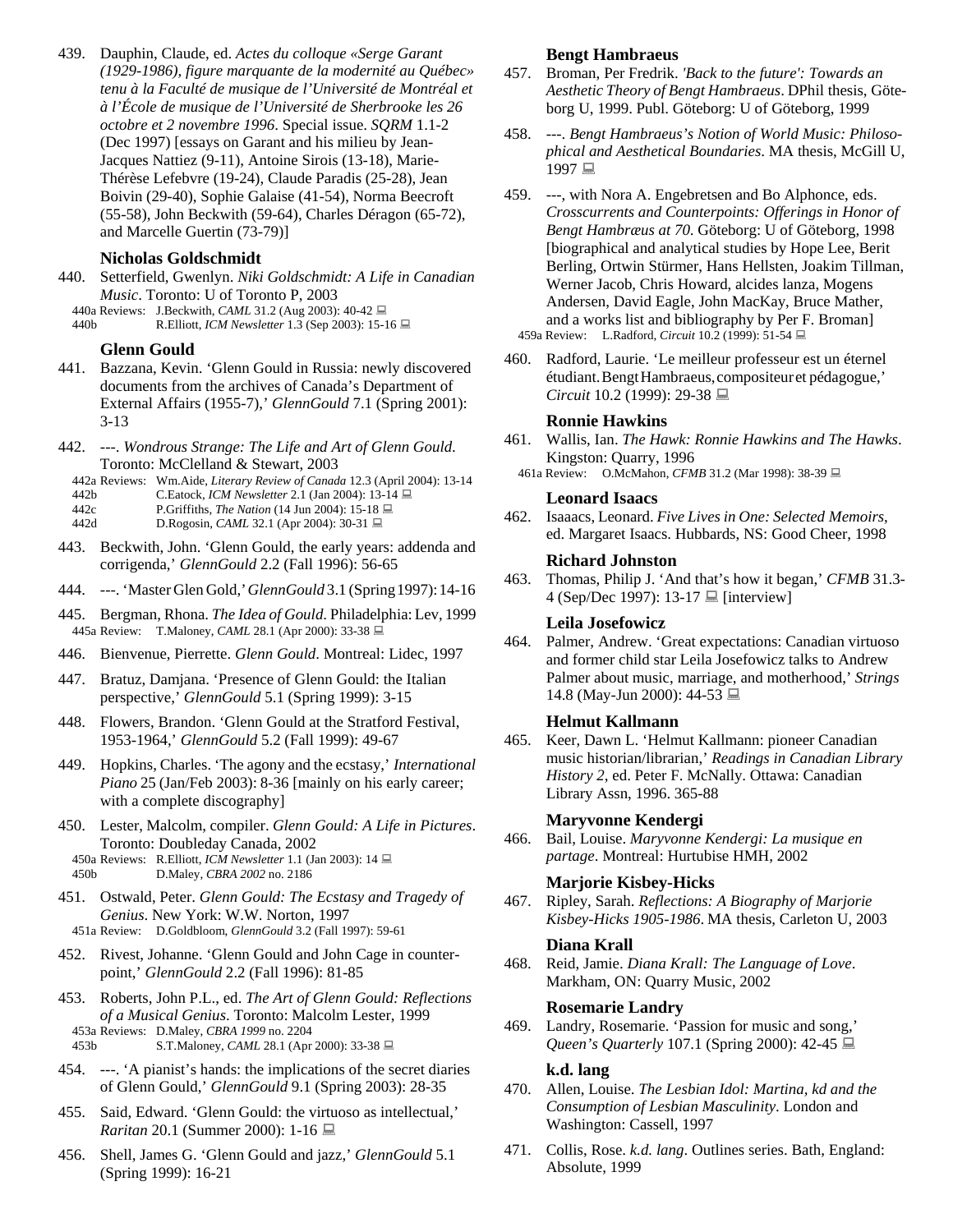- 472. Martinac, Paula. *k.d.lang*. Philadelphia:Chester House, 1997
- 473. Whiteley, Sheila. 'k.d. lang, a certain kind of woman,' *Women and Popular Music: Sexuality, Identity and Subjectivity*. New York: Routledge, 2000: 152-70

### **alcides lanza**

474. Jones, Pamela. 'À la recherche des racines: la vie et la carrière d'alcides lanza en Argentine,' *Circuit* 10.2 (1999): 9-  $15 \equiv$ 

# **Calixa Lavallée**

- 475. Barrière, Mireille. *Calixa Lavallée*. Montreal: Lidec, 1999 475a Review: M.-T. Lefebvre, *SQRM* 4.1 (Jun 2000): 99-100
- 476. Thompson, Brian. *Calixa Lavallée (1842-91): A Critical Biography*. PhD thesis, U of Hong Kong, 2001

## **Hugh Le Caine**

477. Lanza, Alcides, with Andrés Lewin-Richter. 'On Hugh Le Caine,' *Musicworks* 83 (Summer 2002): 42-51 [includes a reminiscence by Josef Tal]

## **Félix Leclerc**

478. Leblanc, Geneviève. *Félix Leclerc en tant que figure rassembleuse d'une communauté mémorielle:incursion au cœur de l'identitaire québécois*. MA thesis, U Laval, 1998

### **George Little**

479. Knock, Edna H. *Little Did I Know: A Sister's Memoir of George Little, Musician*. Brandon, MB: Philomena, 2002 479a Review: C.Leive, *CAML* 31.3 (Nov 2003): 15-16

#### **Ashley MacIsaac**

- 480. MacIsaac, Ashley, and Francis Condron. *Fiddling with Disaster: Clearing the Past*. Toronto: Warwick, 2003 480a Review: R.Elliott, *ICM Newsletter* 1.3 (Sep 2003): 16
- 481. Mead, Rebecca. 'Sex, drugs, and fiddling,' *The New Yorker* 75.39 (20 Dec 1999): 48-55

### **Rita MacNeil**

- 482. MacNeil, Rita, and Anne Simpson. *On a Personal Note*. Toronto: Key Porter, 1998
	- 482a Review: D.Maley, *CBRA 1998* no. 2063

#### **Anna Malenfant**

483. Chiasson, Anselme. *Anna Malenfant: gloire de l'Acadie et du Canada*. Moncton, NB: Éditions d'Acadie, 1999 483a Review: M.-T. Lefebvre, *SQRM* 4.1 (Jun 2000): 99

# **Rodolphe Mathieu**

- 484. Lefebvre, Marie-Thérèse, ed.. *Rodolphe Mathieu: choix de textes inédits*. Montreal: Guérin, 2000
	- 484a Review: J.Bourassa, *CAML* 29.1 (Apr 2001): 49-50

# **Loreena McKennitt**

485. Hancock, Geoff. *Loreena McKennitt: Celtic Quest*. Kingston: Quarry, 1999

### **John T. McKenzie**

486. McKenzie, John T. *There Was a Piper, A Scottish Piper*. Toronto: Natural Heritage, 2001

### **Sarah McLachlan**

487. Fitzgerald, Judith. *Building a Mystery: The Story of Sarah McLachlan and Lilith Fair*. Kingston: Quarry, 1997 487a Review: J.Oakley, *CFMB* 32.2 (Jun 1998): 24-25 ■

### **Murray McLauchlan**

488. McLauchlan, Murray. *Getting Out of Here Alive: The Ballad of Murray McLauchlan*. Toronto: Penguin, 1998 488a Review: E.Keillor, *CAML* 27.2 (Aug 1999): 31-32

#### **Ruby Mercer**

489. De Vrij, Robert, et al. 'Remembering Ruby Mercer (1909- 1999),' *Opera Canada* 40.1 (Spring 1999): 10-21

### **Alan Mills**

490. 'Alan Mills remembered,' *CFMB* 30.2 (Jun 1996) ■ [with contributions from Vera Johnson (5-12), Michael Taft (6-7), Bram Morrison (14-16), Edith Fowke (17)]

#### **Joni Mitchell**

- 491. Hinton, Brian. *Joni Mitchell: Both Sides Now*. London: Sanctuary, 2000
- 492. Luftig, Stacey. *The Joni Mitchell Companion: Four Decades of Commentary*. New York: Schirmer, 2000
- 493. O'Brien, Karen. *Shadows and Light: Joni Mitchell, the Definitive Biography*. London: Virgin, 2001; updated edn 2002

### **T.F. Molt**

494. Grégoire Reid, Claire. 'Théodore Frédéric Molt, musicien allemand à Québec de 1822 à 1849,' *SQRM* 2.2 (Nov 1998): 79-81

## **François Morel**

495. Morin, Éric. 'Foi et persévérance: les 75 ans de François Morel,' *Circuit* 12.1 (2001): 96-99

### **Alanis Morissette**

- 496. Cantin, Paul. *Alanis Morissette: You Oughta Know*. Toronto: Stoddart, 1997
- 497. Coles, Stuart. *Alanis Morissette: Death of Cinderella*. London: Plexus, 1998
- 498. Grills, Barry. *Ironic: Alanis Morissette, the Story*. Kingston: Quarry, 1997
- 499. Tomashoff, Craig. *You Live, You Learn: The Alanis Morissette Story*. New York: Berkley Boulevard, 1998

#### **Anne Murray**

- 500. Grills, Barry. *Snowbird: The Story of Anne Murray*. Kingston: Quarry, 1996
	- 500a Reviews: D.Maley, *CBRA 1996* no.2047
	- J.Oakley, *CFMB* 32.2 (Jun 1998): 24

#### **Zara Nelsova**

501. Potter, Tully. 'Queen bee,' *Strad* 1354 (Feb 2003): 120- 27 [retrospective account of her career]

#### **John Newmark**

- 502. Kallmann, Helmut. 'Music in the internment camps and after World War II: John Newmark's start on a brilliant Canadian career,' *German-Canadian Yearbook* 14 (1995): 181-91
- 503. Maheu, Renée. *Un piano sur la mer: John Newmark et son temps*. Montreal: Les Intouchables, 1997

### **Kathleen Parlow**

504. Potter, Tully. 'Reluctant virtuoso,' *Strad* 1286 (Jun 1997): 610-15

### **Kenneth Peacock**

- 505. Guigné, Anna Kearney. 'In memoriam: Kenneth Howard Peacock – composer and folkmusic specialist, 1922- 2000,' *CFMB* 35.1 (2001): 22-25 ■
- 506. ---. 'Obituary: Kenneth Howard Peacock, 1922-2000,' *Ethnologies* 22.2 (2000): 289-94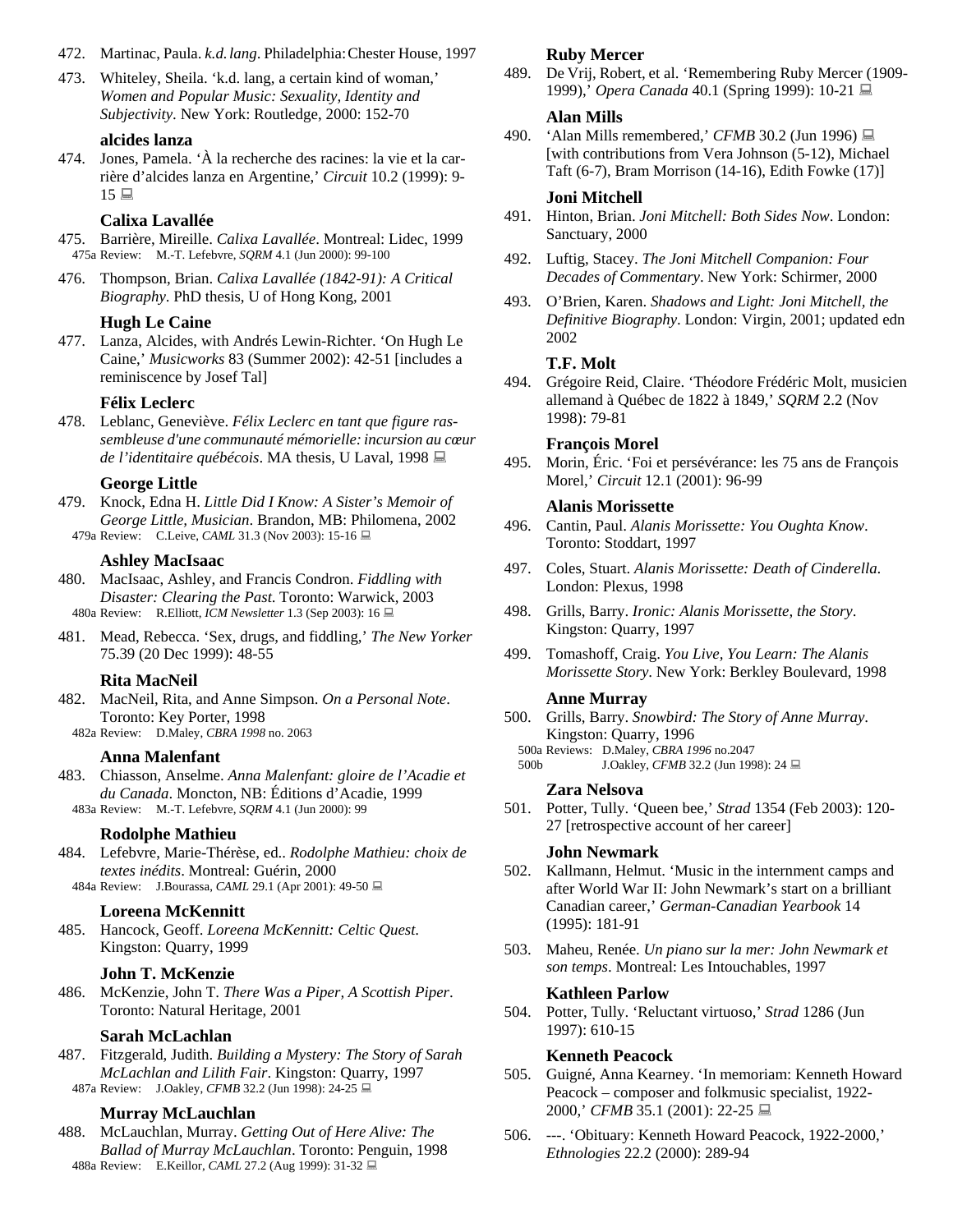# **Frédéric Pelletier**

507. Émond, Vivianne. 'Frédéric Pelletier (1870-1944), musicien et critique musical,' *SQRM* 2.2 (Nov 1998): 89-99

### **Barbara Pentland**

- 508. Bird, Jennifer. 'That a remote glacier remain: discovering the irrepressible Barbara Pentland,' *Musicworks* 80 (Summer 2001): 18-25 [see also John Beckwith letter, *Musicworks* 82 (Winter 2002): 62]
- 509. Duke, David G. 'Notes towards a portrait of Barbara Pentland: issues of gender, class, and colonialism in Canadian music,' *Musicworks* 70 (Spring 1998): 16-20

#### **Oscar Peterson**

- 510. Barris, Alex. *Oscar Peterson: A Musical Biography*. Toronto: HarperCollins, 2002 510a Review: J.McGowan, *CAML* 31.1 (Apr 2003): 31-33 ■
- 511. Lees, Gene. *Oscar Peterson: The Will to Swing*. New York: Cooper Square, 2000
- 511a Review: T.Maloney, *CAML* 28.3 (Dec 2000): 33-35
- 512. Marin, Reva. *Oscar: The Life and Music of Oscar Peterson*. Toronto: Groundwood, 2004 [intended for children]
- 513. Peterson, Oscar, and Richard Palmer. *A Jazz Odyssey: The Life of Oscar Peterson*. London and New York: Continuum, 2002
	- 513a Review: R.van der Bliek, *CAML* 30.3 (Nov 2002): 31-32

#### **Lucien Poirier**

514. Couture, Simon, ed. *Meslanges à la mémoire de Lucien Poirier*. Special issue. *SQRM* 2.2 (Nov 1998) [essays on Poirier by Simon Couture (11-16), Marc Honegger (29-32), Raymond Ringuette (33-35), Juliette Bourassa (37-39), Helmut Kallmann (41-44), John Beckwith (45-47), Marie-Thérèse Lefebvre (49-51), and Antoine Bouchard (53-54)]

#### **Carole Pope**

515. Pope, Carole. *Anti Diva: An Autobiography*. [Toronto]: Random House Canada, 2000

### **Gilles Potvin**

- 516. Huot, Guy, et al. 'Témoignages,' *SQRM* 4.1 (Jun 2000): 91- 97 [by Guy Huot, Helmut Kallmann, Gilles Lefebvre, Otto Joachim, Pierrette Alarie&Léopold Simoneau, Eric McLean, Charles Dutoit, Louis Charbonneau, and Claire Versailles]
- 517. Lefebvre, Marie-Thérèse. 'Gilles Potvin: quelques éléments bio-bibliographiques,' *SQRM* 4.1 (Jun 2000): 11-18

#### **Louis Quilico**

- 518. Petrowska, Christina. *Mr. Rigoletto: In Conversation with Louis Quilico*. North York, ON: Captus, 1996
	- 518a Review: D.Maley, *CBRA 1996* no. 2206

#### **Raffi**

519. [Cavoukian], Raffi. *The Life of a Children's Troubadour: An Autobiography*. Vancouver: Homeland, 1999

#### **John Ramsey**

520. Butler, Eileen. *The Life of John Ramsey: Miramichi's Music Man*. Miramichi, NB: the author, 1997

### **Lara St John**

521. Smith, Ken. 'Baroque spice,' *Strad* 1363 (Nov 2003): 1178- 81

# **Robert Savoie**

522. Savoie, Robert, and Michèle Gaudreau. *Figaro-ci, Figarolà: mémoires d'un baryton voyageur*. Montreal: Varia, 1998

## **R. Murray Schafer**

523. Mulhallen, Karen. 'Schaferscapes,' *Border Crossings* 15.1 (Winter 1996): 25-31 ■

### **Gerald Stanick**

524. Allen, E.M. 'Prairie-grown talent,' *Strad* 1286 (Jun 1997): 644-48

#### **Steven Staryk**

- 525. Staryk, Steven, and Thane Lewis. *Fiddling with Life: The Unusual Journey of Steven Staryk*. Oakville, ON: Mosaic, 2000 [comes with CD of 15 excerpts]
	- 525a Reviews: E.Keillor, *CAML* 29.3 (Dec 2001): 27
	- 525b D.Maley, *CBRA 2000* no. 2086

# **Karl Steiner**

526. Gaub, Albrecht. 'Karl Steiner, Canadian apostle of the Second Viennese School,' *ICM Newsletter* 1.2 (May  $2003$ : 3-7

### **Gilles Tremblay**

527. Bail, Louise, ed. 'Hommage à Gilles Tremblay,' *SQRM* 7.1-2 (Dec 2003): 53-74

### **Shania Twain**

- 528. Eggar, Robin. *Shania Twain: The Biography*. London: Headline, 2001
- 529. Gray, Scott. *On Her Way: The Shania Twain Story*. New York: Ballantine, 1998
- 530. Hager, Barbara. *On Her Way: The Life and Music of Shania Twain*. New York: Berkley Boulevard, 1998
- 531. McCall, Michael. *Shania Twain*. New York: St. Martin's Griffin, 1999
- 532. Williams, Dallas. *Shania Twain: On My Way*. Toronto: ECW, 1997

#### **Lorraine Vaillancourt**

533. Vaillancourt, Lorraine. 'La musique aujourd'hui dans tous ses éclats,' *Circuit* 9.2 (1998): 75-80 [autobiographical reflections upon induction into the Royal Society of Canada]

#### **Jean Vallerand**

534. Lefebvre, Marie-Thérèse. *Jean Vallerand et la vie musicale du Québec 1915-1994*. Montreal: Méridien, 1996 534a Reviews: E.Keillor, *SQRM* 2.1 (Jun 1998): 44

534b J.Rivest, *CUMR* 17.2 (1997): 115-18

535. Olivier, Dominique. 'Jean Vallerand, critique musical,' *ARMuQ* 18 (Dec 1996): 11-24

#### **Richard Verreau**

536. Thériault, Louis. *Richard Verreau: chanter plus beau*. Montreal: Lescop, 2000 [comes with CD]

#### **Jon Vickers**

537. Williams, Jeannie. *Jon Vickers: A Hero's Life*. Boston: Northeastern UP, 1999

#### **Gilles Vigneault**

538. Legras, Marc, ed. 'Pantheon: Gilles Vigneault,' *Chorus: Chanson* 16 (Jul-Sep 1996): 121-46

#### **Jackie Washington**

539. Washington, Jackie, and James Strecker. *More than a Blues Singer: Jackie Washington Tells His Story*. Hamilton, ON: Mini Mocho, 1996

#### **John Weinzweig**

540. Weinzweig, John. 'The making of a composer,' *A Celebration of Canada's Arts 1930-1970*, ed. Glen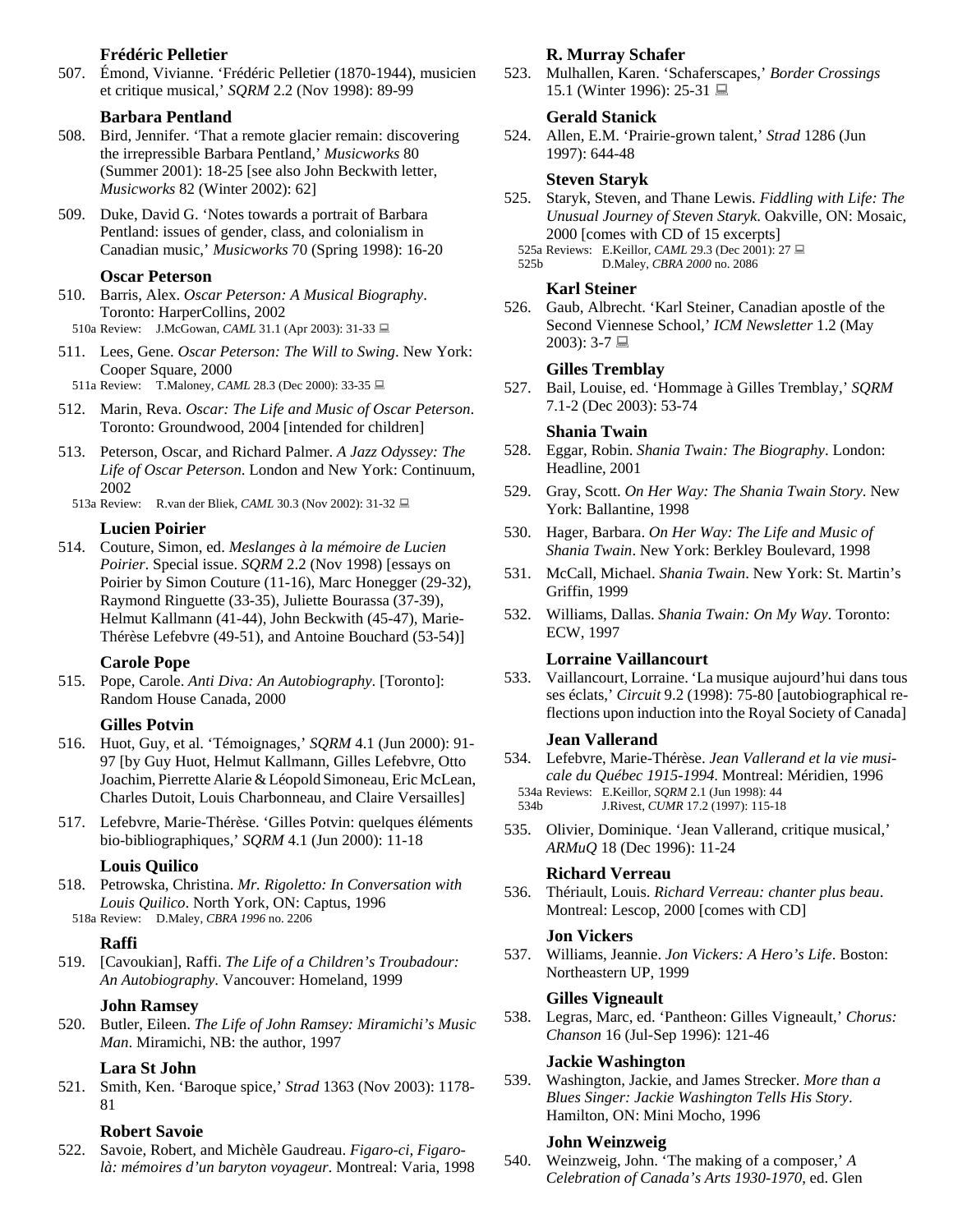Carruthers and Gordana Lazarevich. Toronto: Canadian Scholars' P, 1996. 77-86

#### **Neil Young**

- 541. Grant, Steve. *Essential Neil Young*. London: Chameleon, 1998
- 542. Heatley, Michael, compiler. *Neil Young: In His Own Words*. London: Omnibus, 1997
- 543. Keizer, Brian. *Neil Young*. New York: Boulevard, 1996
- 544. Long, Pete. *Ghosts on the Road: Neil Young in Concert*. London: Old Homestead, 1996
- 545. McDonough, James. *Shakey: Neil Young's Biography*. Toronto: Random House Canada, 2002
- 546. Petridis, Alexis. *Neil Young*. London: Unanimous, 2000
- 547. Rogan, Johnny. *Neil Young: Zero to Sixty, A Critical Biography*. London: Rogan House, 2000
- 548. ---. *The Complete Guide to the Music of Neil Young*. London: Omnibus, 1996
- 549. Simmons, Sylvie. *Neil Young: Reflections in Broken Glass*. Edinburgh: Mojo, 2001
- 550. Williams, Paul. *Neil Young: Love to Burn. Thirty Years of Speaking Out, 1966-1996*. London: Omnibus, 1997
- 551. Young, Scott. *Neil and Me*. Toronto: McClelland & Stewart, 1984; updated edn 1997.

# **First Nations Music**

- 552. Alstrup, Kevin Michael. *'The song that's the monument': Eskasoni Mi'kmaw Tribal Culture in the Music-making of Rita Joe and Thomas George Poulette*. PhD thesis, Brown  $U$ , 2003
- 553. Beaudry, Nicole. 'The challenges of human relations in ethnographic enquiry: examples from arctic and subarctic fieldwork,' *Shadows in the Field: New Perspectives for Fieldwork in Ethnomusicology*, ed. Gregory F. Barz and Timothy J. Cooley. New York: Oxford UP, 1997. 63-83
- 554. ---. 'Le «dynamisme» d'une tradition: la danse à tambour chez les Dènès,' *CUMR* 19.2 (1999): 79-93
- 555. ---, et al.'Music of the American Indians / First Nations in the United States and Canada,' *United States and Canada*, ed. Ellen Koskoff. Garland Encyclopedia of World Music, Vol. 3. New York & London: Garland, 2001. 365-501
- 556. Chrétien, Annette. *'Mattawa, Where the Waters Meet': The Question of Identity in Métis Culture*. MMus thesis, U of Ottawa, 1996
- 557. ---. '*Under the Double Eagle*: from military march to Métis *miziksharing*,' *world of music* 44.1 (2002): 95-114
- 558. Diamond, Beverley. 'Native American contemporary music: the women,' *world of music* 44.1 (2002): 11-39
- 559. ---. 'Theory from practice: First Nations popular music in Canada,' *Repercussions* 7-8 (Spring 1999/ Fall 2000): 397- 431
- 560. Dueck, Jonathan. 'From whom is the voice coming? Mennonites, First Nations people, and appropriation of voice,' *Journal of Mennonite Studies* 19 (2001): 144-57 [partly about a Cheyenne hymn in the Mennonite *Hymnal*]
- 561. Enrico, John and Wendy Bross Stuart. *Northern Haida Songs*. Studies in the Anthropology of North American Indians. Lincoln and London: U of Nebraska P, 1996 561a Reviews: K.Alstrup, *CAML* 26.3 (Dec 1998): 31-32 561b B.Diamond, *CUMR* 18.2 (1998): 111-14
- 562. Harrison, Klisala Rose. 'The Kwagiulth Dancers: addressing intellectual property issues at Victoria's First Peoples Festival,' *world of music* 44.1 (2002): 137-51
- 563. ---. *Victoria's First Peoples Festival: Embodying Kwakwaka'wakw History in Presentations of Music and Dance in Public Spaces*. MA thesis, York U, 2000 **■**
- 564. Hiscott, Jim. 'Inuit accordion music a better kept secret,' *CFMB* 34.1-2 (Mar/Jun 2000): 16-19
- 565. Hoefnagels, Anna Theresa. *Powwows in Southwestern Ontario: Relationships, Influences and Musical Style*. PhD thesis, York U, 2001
- 566. ---. 'Powwow songs: traveling songs and changing protocol,' *world of music* 44.1 (2002): 127-36
- 567. ---. 'Remembering Canada's forgotten soldiers at contemporary powwows,' *CJTM* 28 (2001): 24-32
- 568. Kaczmarek, Josephine Agnes. *The Dream Dance: An Examination of its Music and Practice among Woodlands and Central Subarctic Indians*. MA thesis, U of Manitoba, 1999 里
- 569. Keillor, Elaine. 'Amerindians at the rodeos and their music,' *world of music* 44.1 (2002): 75-94
- 570. Kritsch Vascotto, Norma Mae. *The Transmission of Drum Songs in Pelly Bay, Nunavut, and the Contributions of Composers and Singers to Musical Norms*. PhD thesis, U of Toronto, 2001
- 571. Nattiez, Jean-Jacques. 'Inuit throat-games and Siberian throat singing: a comparative, historical, and semiological approach,' *Ethnomusicology* 43.3 (Fall 1999): 399-418 ■
- 572. Neuenfeldt, Karl. 'An overview of case studies of contemporary Native American music in Canada, the United States of America and on the web,' *world of music* 44.1 (2002): 7-10
- 573. ---. 'Songs of survival: ethno-pop music as ethnographic indigenous media,' *Australian-Canadian Studies* 14.1 (1996): 15-31
- 574. Patterson, Michael. *Native Music in Canada: Through the Seven Fires*. MA thesis, Carleton U, 1996
- 575. Rosen, Franziska von. *Music, Visual Art, Stories: Conversations with a Community of Micmac Artists*. PhD thesis, Brown U, 1998
- 576. Scales, Christopher. *First Nations Popular Music in Canada: Identity, Politics and Musical Meaning*. MA thesis, U of British Columbia, 1996
- 577. ---. 'First Nations popular music in Canada: musical meaning and the politics of identity,' *CUMR* 19.2 (1999): 94-101
- 578. ---. 'The politics and aesthetics of recording: a comparative Canadian case study of powwow and contemporary Native American music,' *world of music* 44.1 (2002): 41- 59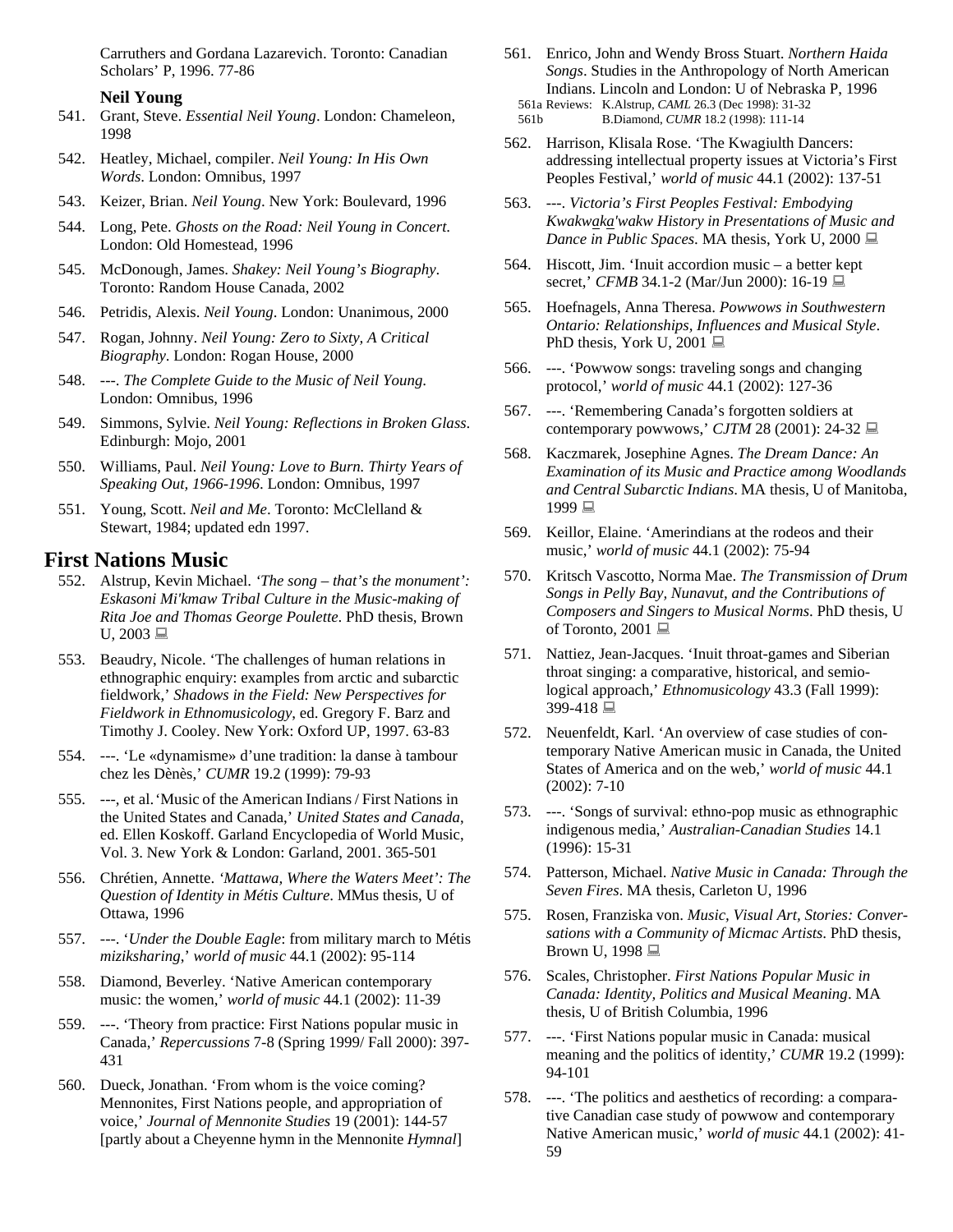- 579. ---. *Powwow Music and the Aboriginal Recording Industry on the Northern Plains: Media, Technology, and Native American Music in the Late Twentieth Century*. PhD thesis, U of Illinois, 2004
- 580. Shepherd, John, and Beverley Diamond. 'Colloquy: theory and fieldwork,' *CUMR* 19.1 (1998): 4-18
- 581. Tremblay-Matte, Cécile, and Sylvain Rivard. *Archéologie sonore:chants amérindiens*.Laval, QC: Trois, 2001
- 582. Trott, Christopher G. 'Structure *into* practice: a theory of Inuit music,' *Indigenous Religious Musics*, ed. Karen Ralls-MacLeod and Graham Harvey. Aldershot, UK: Ashgate, 2000. 183-97 [with CD]
- 583. Tulk, Janice Esther. *Medicine Dream: Contemporary Native Music and Issues of Identity*. MA thesis, U of Alberta, 2003 [Medicine Dream is based in Alaska but led by a Mi'kmaq from Newfoundland]
- 584. Whidden, Lynn. 'Rethinking Native music scholarship,' *Canadian Journal of Native Studies* 18.1 (1998): 135-40

# **Traditional and Diasporic Music**

585. Arsenault, Georges, compiler. *Contes, légends et chansons de l'Île-du-Prince-Édouard.* Moncton: Éditions d'Acadie, 1998. Transl. by Sally Ross as *Acadian Legends, Folktales, and Songs from Prince Edward Island*. Charlottetown: Acorn, 2002

585a Review: R.Rodriquez, *CFMB* 37.2 (Summer 2003): 16-17

- 586. Berg,Wesley.'Hymns of theOldColonyMennonites and the old way of singing,' *Musical Quarterly* 80.1 (Spring 1996):  $77-117 \equiv$  [partly based on Mennonite singing from Alberta]
- 587. Bozynski, Michelle. 'Preparing for Cariwest: music of a West Indian dance band,' *CJTM* 24 (1996): 23-31  $\Box$  [on the dance band Tropical Fever and its participation in Edmonton's Caribbean festival Cariwest in 1996]
- 588. Brown, Lorne. 'Crack! In which Lorne Brown talks with Jerry Gray of the Travellers and we get to listen!' *CFMB* 36.1 (Spring 2002): 1-6
- 589. ---. 'An interview with Rick Fielding, September 20, 2003,' *CFMB* 38.1 (Spring 2004): 10-17
- 590. Bru, Marc. 'April Verch: Canadian fiddler and step-dancer,' *Bluegrass Canada Magazine* 9.1 (May-Jun 1997): 8-11
- 591. Burns, Lianne Dawn. *The Transmission of Ghanaian Music by Abdul Adams in Calgary, Alberta, Canada: Teaching and Learning Kpanlogo of the Ga and Adowa of the Ashanti as Social Expression*. MMus thesis, U of Calgary, 2001
- 592. Burr, Ramiro. 'Joaquín Díaz: Montreal's Dominican merengue master,' *Sing Out!* 48.1 (Spring 2004): 20-23
- 593. Chafe, Maureen Ann. *The Collection and Documentation of Folk Songs of Conception Bay, Newfoundland*. MMus thesis, U of Calgary, 1996
- 594. ---. 'Two Newfoundland songs: "Loss of the John Harvey" and "Union of St. John's",' *CFMB* 35:3-4 (2001/02): 29-33
- 595. Chamberland, Roger. 'La chanson traditionelle au Québec,' *Poésie* 76 (Feb 1999): 87-96
- 596. Chan,MargaretRoseWaiWah.*Chinese-CanadianFestivals: Where Memory and Imagination Converge for Diasporic Chinese Communities in Toronto*. PhD thesis, York U, 2001  $\Box$
- 597. ---. 'East meets west at Chinese festivals in Toronto,' *CJTM* 28 (2001): 1-14
- 598. ---. *The 'Yellow River Piano Concerto' as a Site for Negotiating Cultural Spaces for a Diasporic Chinese Community in Toronto*. MA thesis, York U, 1996
- 599. Cherwick, Brian Anthony. *Polkas on the Prairies: Ukrainian Music and the Construction of Identity*. PhD thesis, U of Alberta, 1999  $\Box$
- 600. Chiasson, Anselme, and Daniel Boudreau, R.R.P.P., compilers. *Chansons d'Acadie. Séries 1 à 4*. Moncton: Centre d'études acadiennes, 2002 [new composite edn of the 1940s publications; see also no. 605]
- 601. Chow-Morris, Kim. *On the Chinese Spiritual Tradition of Qigong in Toronto as a Site for Negotiating Identity*. MA thesis, York U, 1998  $\Box$
- 602. ---. *Improvising Hegemony, Exploring Disjuncture: The Music and Cultures of Jiangnan Sizhu*. PhD thesis, York U, 2004 [Chapter Six examines the transmigration of silk and bamboo music and traditions from Eastern China to Canada and the USA]
- 603. Chun, William. 'Toronto Asian karaoke and karaoke bars,' *ICM Newsetter* 2.1 (Jan 2004): 7-9
- 604. Deschêne, Donald, compiler. *Chansons d'Acadie, des R.R.P.P. Anselme Chiasson et Daniel Boudreau. Concordance des Titres et Classement*. Moncton: Centre d'études acadinnes, 1996 [see also no. 601]
- 605. Devlin Trew, Johanne. 'Conflicting visions: Don Messer, liberal nationalism and the Canadian unity debate,' *International Journal of Canadian Studies* 26 (Fall 2002):41-57
- 606. ---. *Music, Place and Community: Culture and Irish Heritage in the Ottawa Valley*. PhD thesis, U of Limerick, 2000
- 607. ---. 'Ottawa Valley fiddling: issues of identity and style,' *British Journal of Canadian Studies* 11.2 (1996): 339-44
- 608. Dueck, Jonathan. *An Ethnographic Study of the Musical Practices of Three Edmonton Mennonite Churches*. PhD thesis, U of Alberta, 2003
- 609. Feintuch, Burt. 'A week on the ceilidh trail,' *Essays in Honor of Edward D. Ives*, ed. Pauleena MacDougall and David Taylor. *Northeast Folklore* 35 (2000): 61-98
- 610. ---. 'The conditions for Cape Breton fiddle music: the social and economic setting of a rural soundscape,' *Ethnomusicology* 48.1 (Winter 2004): 73-104
- 611. Gallaugher, Annemarie. 'Articulations of locality: portraits and narratives from the Toronto-Cuban musicscape,' *CUMR* 19.2 (1999): 102-14
- 612. Gallo, Antonio. *A Lone Sacred Space, an Old Musical Tradition: The Dynamics of the Ethiopian Orthodox Church in Toronto through its Music*. PhD thesis, U de Montréal, 1998 <del>■</del>
- 613. Galván, Brígido. *Partially-Automated Live Performance by Latin American Musicians in Two Canadian Cities: Musical Identity and Authenticity in a Globalized Cultural Economy*. MMus thesis, U of Ottawa, 1996
- 614. ---. 'Sonic cleansing: the uncontaminated other and Toronto's Cuban music scene,' *Sonic Geography Imagined and Remembered*, ed. Ellen Waterman. Toronto: Penumbra, 2002. 38-52.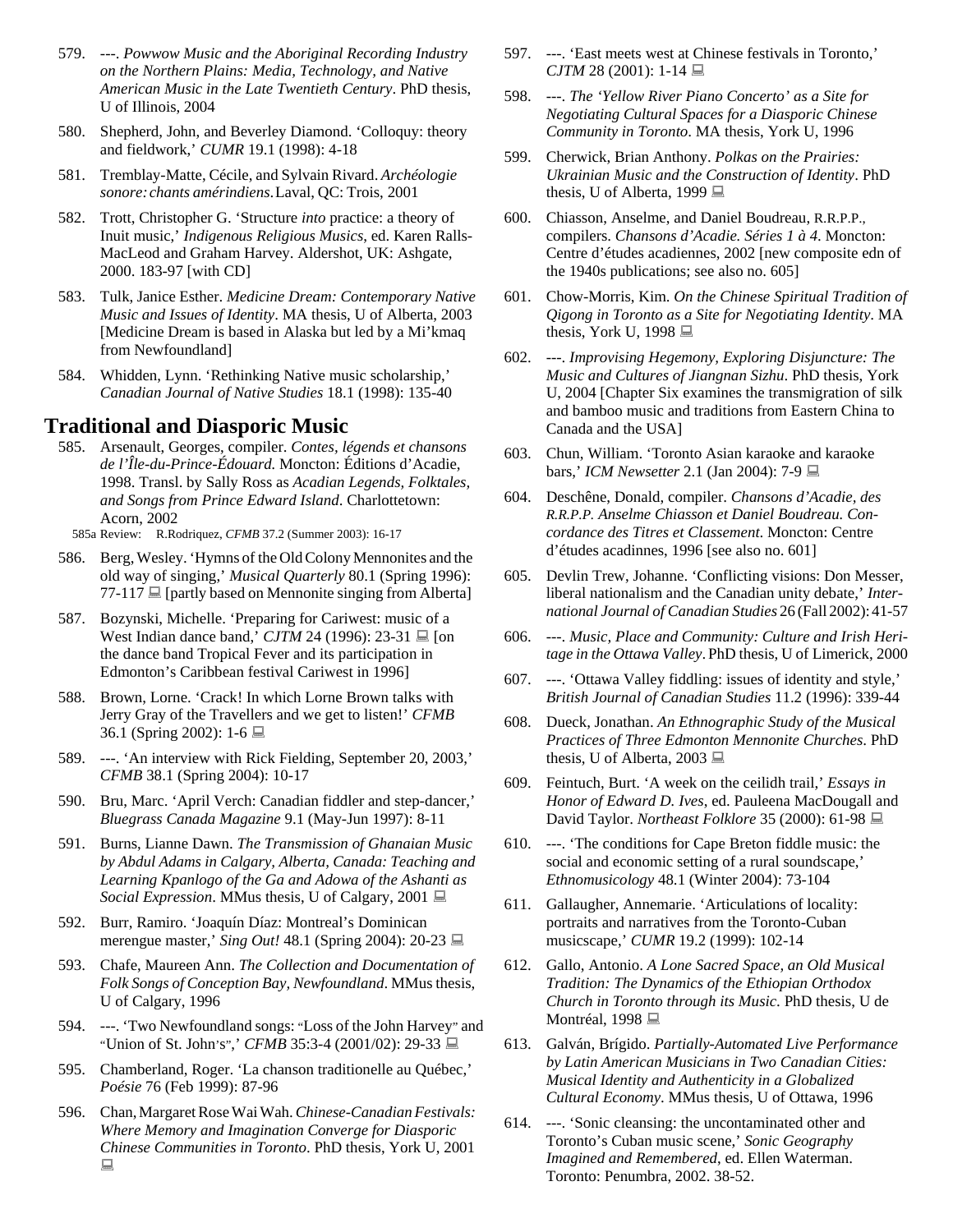- 615. Gaudet, André. *'Bayo' Everett Thibodeau: violoneux dans l'âme*. Petit-Ruisseau, NS: the author, 2000
- 616. Genest, Sylvie. *Savoir sur quel pied danser: La Bottine Souriante, son succès, ses médiations*. MMus thesis, U of Ottawa, 1997 **■**
- 617. Gibson, John G. *Old and New World Highland Bagpiping*. Montreal & Kingston: McGill-Queen's UP, 2002 617a Reviews: C.Biggs, *CBRA 2002* no. 2185 617b M.Champagne, *CAML* 30.3 (Nov 2002): 33-34
- 618. ---. *Traditional Gaelic Bagpiping, 1745-1945*. Montreal & Kingston: McGill-Queen's UP, 1998 618a Review: J.Walker, *CBRA 1998* no. 2183
- 619. Goldin-Loumbrozo, Arianna. *Latvian Composers in the United States and Canada: An Analytical Study with Suggestions for Performance of their Instrumental Music*. PhD thesis, New York U, 1996
- 620. Greenhill, Pauline. 'Backyard world / Canadian culture: looking at festival agendas,' *CUMR* 19.2 (1999): 37-46
- 621. ---. 'So many tunes, so little time: a festival co-ordinator's perspective on Winnipeg's Irish Fest,' *CFMB* 31.3-4  $(Sep/Dec 1997)$ : 18-23  $\Box$  [interview with Gord Menzies]
- 622. ---, and Diane Tye, eds. *Undisciplined Women: Tradition and Culture in Canada*. Montreal & Kingston: McGill-Queen's UP, 1997 [on folklore and Canadian women] 622a Reviews: B.Diamond, *CJTM* 27 (1999-2000): 44-47 622b P.Merivale, *UTQ* 68.1 (Winter 1998/99): 385-86
- 623. Gregory, David. 'A conversation with Kiran Ahluwalia,' *CFMB* 37.4 (Winter 2003): 1-7
- 624. ---. 'Before Newfoundland: Maud Karpeles in Canada,' *CFMB* 37.1 (Spring 2003): 1-8
- 625. ---. 'Lomax on Canadian folk music,' *CFMB* 36.4 (Winter 2002): 18-21 [on a radio script Lomax wrote for the BBC]
- 626. ---. 'Maud Karpeles, Newfoundland, and the crisis of the folksong revival, 1924-1935,' *Newfoundland Studies* 16.2 (Fall 2000): 151-65
- 627. ---. 'Moira Cameron: northern balladeer,' *CFMB* 36.3 (Fall 2002): 2-11
- 628. Guigné, Anna Kearney. 'An operative model for analyzing Kenneth Peacock's Newfoundland song collection,' *CFMB* 37.2 (Summer 2003): 1-6
- 629. ---. *Kenneth Peacock's "Songs of the Newfoundland Outports": The Cultural Politics of a Newfoundland Song Collection*. PhD thesis, Memorial U of Newfoundland, 2004
- 630. ---. 'The songs that nearly got away: an examination of the unpublished portion of Kenneth Peacock's Newfoundland field collection,' *CJTM* 30 (2003): 47-63
- 631. Haines, John. 'Marius Barbeau and Jean Beck on transcribing French-Canadian songs,' *Association for Recorded Sound Collections Journal* 30.1 (Spring 1999): 1-6
- 632. Halpert, Herbert, and J.D.A. Widdowson, with Martin J. Lovelace and Eileen Collins; music transcription and commentary by Julia C. Bishop. *Folktales of Newfoundland: The Resilience of the Oral Tradition*. 2 vols. New York & London: Garland, 1996 [p. xx: 'the most important folktale collection since the Grimms' (Gerald Thomas)]
	- 632a Reviews: J.Leary, *Journal of American Folkore* 446 (1999): 580-81 632b W.F.H. Nicolaisen, *Newfoundland Studies* 13 (1997): 93-97 632c J.Simpson, *Folklore* 109 (1998): 117-18
- 633. Herget, Sheri. *Towards an Understanding of Canadian Traditional Song Style through Analyses of Descriptive Transcriptions using Field Recordings Made by Edith F. Fowke in the Peterborough Area of Ontario during the Years 1957 to 1959.* MMus thesis, U of Calgary, 2001 **■**
- 634. Hiscock, Philip. 'Taking apart "Tickle Cove Pond",' *CJTM* 29 (2002): 32-68  $\Box$  [analysis of the popular song written by Bonavista Bay musician Mark Walker]
- 635. ---. 'Ten things to consider about "The Star of Logy Bay",' *CFMB* 37.2 (Summer 2003): 7-11 [studies whether the song was written by Mark Walker (b. 1846, d. 1924)]
- 636. Hutchinson, Patrick. *A Life in the Making: Chris Langan, Uilleann Piper*. PhD thesis, Brown U, 1997
- 637. Ives, Edward D. *Drive Dull Care Away: Folksongs from Prince Edward Island*. Charlottetown: Institute of Island Studies, 1999 [comes with CD recording] 637a Reviews: L.Brown, *CFMB* 34.1-2 (Mar/Jun 2000): 43
- 637b M.Lovelace, *Western Folklore* 59.1 (2000): 75-76
- 638. Izumi, Masumi. 'Reconsidering ethnic culture and community: a case study on Japanese Canadian taiko drumming,' *Journal of Asian American Studies* 4.1 (Feb 2001): 35-56 呈
- 639. Johnson, Sherry. 'Gender consciousness among women fiddlers in Ontario fiddle contests,' *CFMB* 34.1-2 (Mar/ Jun 2000): 3-6
- 640. ---. '"If you want to win, you've got to play it like a man." Music, gender, and value in Ontario fiddle contests,' *CJTM* 27 (1999/2000): 10-19
- 641. Keillor, Elaine. '*Chanson de Riel*: a musical rubbaboo,' *SQRM* 2.1 (Jun 1998): 23-28
- 642. Klymasz, Robert B., ed. *From 'Chantre' to 'Djak': Cantorial Traditions in Canada*. Mercury Series – Canadian Centre for Folk Culture Studies, Paper 73. Hull: Canadian Museum of Civilization, 2000
	- 642a Reviews: C.Ford, *CJTM* 28 (2001): 57-59 642b C.Martin, *CAML* 28.2 (Aug 2000): 31-32 ■
- 643. Koszarycz, Anna-Marie.*Collection and Documentation of Ukrainian Folk Songs in Kalyna Country, Edmonton, Alberta, Canada (1997)*. MMus thesis, U of Calgary, 1999
- 644. Laforte, Conrad, and Monique Jutras. *Vision d'une société par les chansons de tradition orale à caractère épique et tragique*. Quebec: Les Presses de l'U Laval, 1997 644a Review: G. Smith, *CJTM* 27 (1999/2000): 48-49
- 645. Leeder, John, and George W. Lyon. 'A chat with Wade Hemsworth,' *CFMB* 30.1 (Mar 1996): 12-17 ■
- 646. ---. '...still looking for home...,' *CFMB* 33.2 (Jun 1999): 3-16  $\Box$  [interview with Paddy Tutty]
- 647. ---. '...that particular creative outlet...,' *CFMB* 31.3-4 (Sep/Dec 1997): 25-35  $\Box$  [interview with Grit Laskin]
- 648. ---. '"That's world beat, for sure!" Daniel Thonon and Pierre Imbert, *Ad Vielle Que Pourra*,' *CFMB* 31.1 (Mar 1997): 8-14 [talks to members of a Calgary folk group]
- 649. Le Floc'h, Joseph. 'Ces vieilles chansons d'en-premier: le timbredansla chanson folklorique française et canadienne,' *Timbre und Vaudeville: Zur Geschichte und Problematik einer populären Gattung im 17. und 18. Jahrhundert: Bericht über den Kongress in Bad Homburg 1996*, ed. Herbert Schneider. Hildesheim: Olms, 1999. 173-202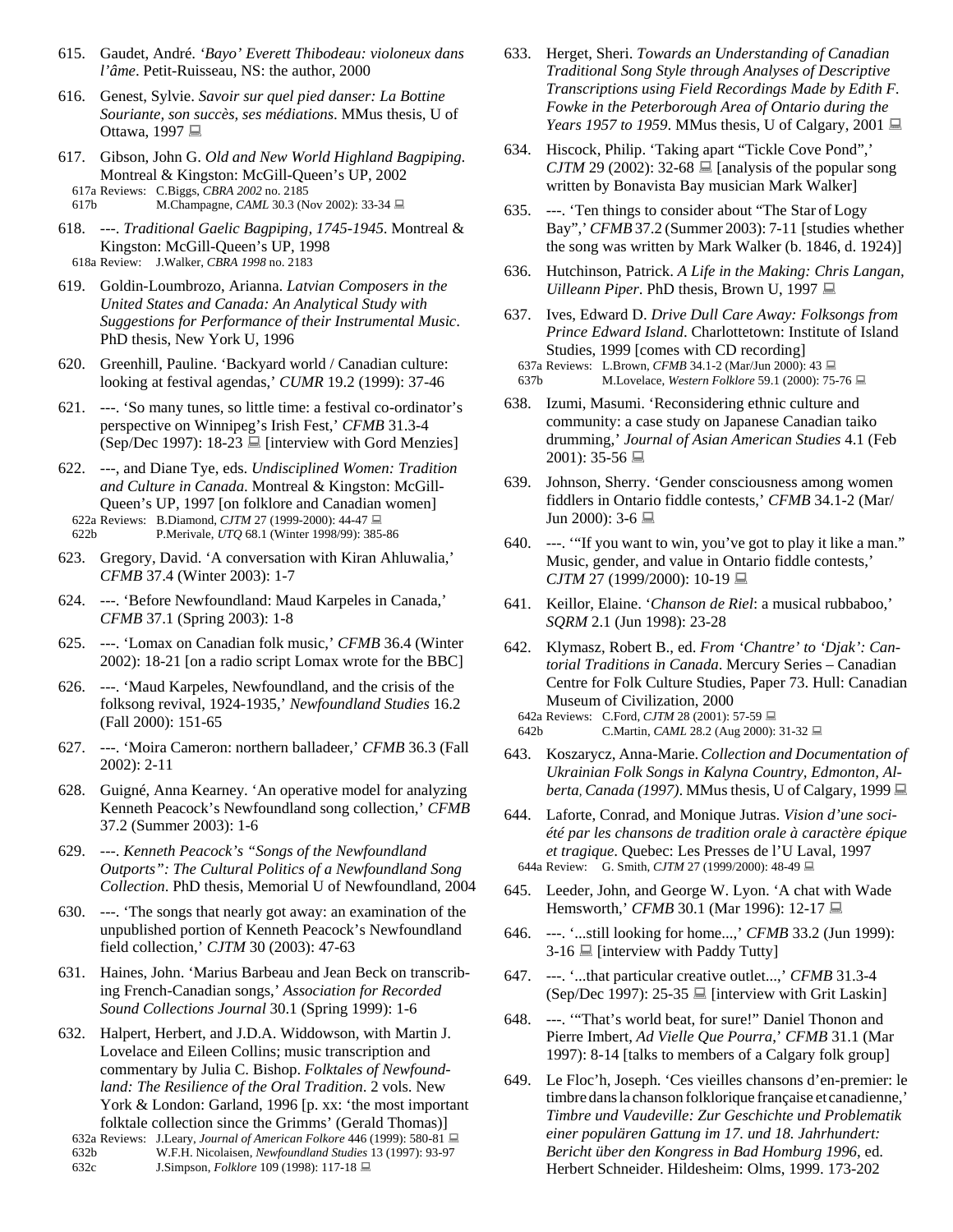- 650. Le Guevel, Yves. *La musique traditionnelle instrumentale canadienne-française en milieu urbain: Le cas de Québec (1930-1960)*. MA thesis, U Laval, 1997 ■
- 651. Lovelace, Martin. 'Unnatural selection: Maud Karpeles's Newfoundland field diaries,' *Folk Song: Tradition, Revival, and Re-Creation*, ed. Ian Russell and David Atkinson. Aberdeen: Elphinstone Institute, U of Aberdeen, 2004. 284-98
- 652. ---, with Paul Smith and J.D.A. Widdowson, eds. *Folklore: An Emerging Discipline. Selected Essays of Herbert Halpert*. St John's: Folklore and Language, 2002 [Halpert (b.1911, d.2000) joined the staff at Memorial U in 1962 and was a galvanizing figure in folklore studies there]
- 653. Lupton, Allison Madelene. *A Collection and Examination of the Music and Dance Tradition Supported by the Fiddlefern Dancers and the Glenelg Full Moon Country Dance Band in Owen Sound, Ontario*. MMus thesis, U of Calgary, 1998 里
- 654. Lurie, Stephen M. 'A mrdangam master in North America: an interview with Trichy Sankaran,' *Percussive Notes* 36.1 (Feb 1998): 36-43
- 655. Lyon, George W. 'Crack!: wherein George Lyon talks to Neil Rosenberg and we get to listen!' *CFMB* 35.1 (2001):  $1-10$
- 656. ---. 'That's something else my dad said to me...,' *CFMB* 34.4 (Dec 2000):  $3-13 \equiv$  [interview with Johnny V. Mills]
- 657. ---. '"The singing was the important thing": an interview with Phil Thomas,' *CFMB* 32.2 (Jun 1998): 3-18 ■
- 658. MacInnes, Sheldon. *A Journey in Celtic Music, Cape Breton Style*. Sydney: U College of Cape Breton P, 1997 658a Reviews: J.Leeder, *CFMB* 32.2 (Jun 1998): 23-24 658b D.Maley, *CBRA 1997* no. 2199
- 659. MacIntyre, Sandy. 'Fiddling Cape Breton style,' *Fiddler Magazine* 3.2 (1996): 4-19
- 660. McKeough, Kevin. 'Country cousin,' *Strings* 17.8 (May-Jun 2003): 42-47 [interview with Natalie MacMaster]  $\Box$
- 661. Melhuish, Martin. *Celtic Tides: Traditional Music in a New Age*. Kingston: Quarry, 1998 [chapters on The Rankins and Loreena McKennitt]
- 662. Morgan, Zak. 'Tradition and identity in Scotland and Canada: James Macpherson, Stan Rogers, Garnet Rogers,' *CJTM* 24 (1996): 32-55 ■
- 663. Nurse, Andrew J. *Tradition and Modernity: The Cultural Work of Marius Barbeau*. PhD thesis, Queen's U, 1998 **■**
- 664. Nurse, Keith. 'Globalization and Trinidad Carnival: diaspora, hybridity and identity in global culture,' *Cultural Studies* 13.4 (Oct 1999): 661-90 ■ [on Toronto's Caribana]
- 665. Nuttall, Denise Irene. *Embodying Culture: Gurus, disciples and Tabla Players*. PhD thesis, U of British Columbia, 1998  $\Box$  [on tabla players in Toronto, Vancouver, and abroad]
- 666. Osborne, Evelyn Michelle. *'We never had a bed like that for a violin! We had a bag!': Exploring Fiddlers and Dance Music in Newfoundland: Red Cliff, Bonavista Bay and Bay de Verde, Conception Bay*. MA thesis, Carleton U, 2003
- 667. Ostashewski, Marcia. 'Identity politics and western Canadian Ukrainian musics: globalizing the local or localizing the global?' *Topia* 6 (Fall 2001): 63-82
- 668. Payant, Robert. *Les chanteux. La chanson en mémoire*. Montreal: Triptyque, 1998 [anthology of 50 songs, with biographical sketches and bibliography]
- 669. Perlman, Ken. 'An interview with Buddy & Natalie MacMaster,' *Sing Out!* 40.4 (Feb-Apr 1996): 44-53
- 670. ---. '"My head was full of music": learning fiddle tunes on Prince Edward Island,' *The Old-Time Herald* 6.2 (Winter 1997-98): 22-27
- 671. ---. 'Tune-recall among traditional fiddlers on Prince Edward Island,' *CFMB* 31.3-4 (Sep/Dec 1997): 8-11 ■
- 672. Quigley, Colin. *Music from the Heart: Compositions of a Folk Fiddler*. Athens, GA: U of Georgia P, 1995 [Émile Benoît, a Francophone fiddler from Newfoundland]
	- 672a Reviews: C.Conway, *J of Folklore Research* 35.2 (1998): 175-6
	- 672b I.Emke, *Dirty Linen* 72 (Oct-Nov 1997): 95-96
	- 672c H.Fairbairn, *Folk Music Journal* 7.2 (1996): 232-34
	- 672d C.Goertzen, *American Music* 16.3 (Fall 1998): 341-42 672e G.Smith, *CJTM* 27 (1999-2000): 50-51 ■ /
		- *Newfoundland Studies* 16.1 (Spring 2000): 98-100
- 673. Rahn, Jay. 'Prosody, performance and perception: tempo in LaRena Clark's ballad-metre songs,' *CJTM* 30 (2003): 64-83
- 674. Robichaud, Xavier. 'La musique des Andes à Montréal,' *Canadian Ethnic Studies* 28.2 (1996): 139-53
- 675. Roseman, Ken. 'Pamela Morgan: a voice for Newfoundland's roots,' *Sing Out!* 41.1 (May-Jul 1996): 44-51
- 676. Rosenberg, Neil V. 'Repetition, innovation, and representation in Don Messer's media repertoire,' *Journal of American Folklore* 115/456 (2002): 191-208
- 677. ---. 'Strategy and tactics in fieldwork: the whole Don Messer show,' *The World Observed: Reflections on the Fieldwork Process*, ed. Bruce Jackson and Edward D. Ives. Urbana: U of Illinois P, 1996
- 678. Shaw, John, ed. *Brìgh an Òrain: A Story in Every Song*. Montreal & Kingston: McGill-Queen's UP, 2000 [about the Gaelic song tradition of Cape Breton, and particularly about the singer/storyteller Lauchie MacLellan] 678a Review: H.Sparling, *CJTM* 28 (2001): 54-56
- 679. Simonot, Collete Patricia. *Performing Identities: Who is 'Hart-Rouge'?* MA thesis, York U, 1997
- 680. Smith, Gordon E. 'The cult of the folk: collecting strategies after Ernest Gagnon,' *CUMR* 19.2 (1999): 16-26
- 681. ---. 'Le discours sur la musique traditionnelle dans l'œuvre de Marius Barbeau,' *SQRM* 7.1-2 (Dec 2003): 33-42
- 682. Sparling, Heather Lee. 'Mitigating or marketing culture? Promoting mouth music in Cape Breton, Nova Scotia,' *CJTM* 27 (1999/2000): 1-9
- 683. ---. *Puirt-a-beul: An Ethnographic Study of Mouth Music in Cape Breton*. MA thesis, York U, 2000
- 684. Steffler, Paul. 'Structure et performance dramatique: analyse des techniques artistiques utilisées par Mme Josie Lacosta dans une interprétation de la chanson traditionelle *En rentrant dans la rade* (1964),' *Les Franco-Terreneuviens de la péninsule de Port-au-Port: évolution d'une identité franco-canadienne*, ed. André Magord. Moncton: Chaire d'études acadiennes, 2002. 113-63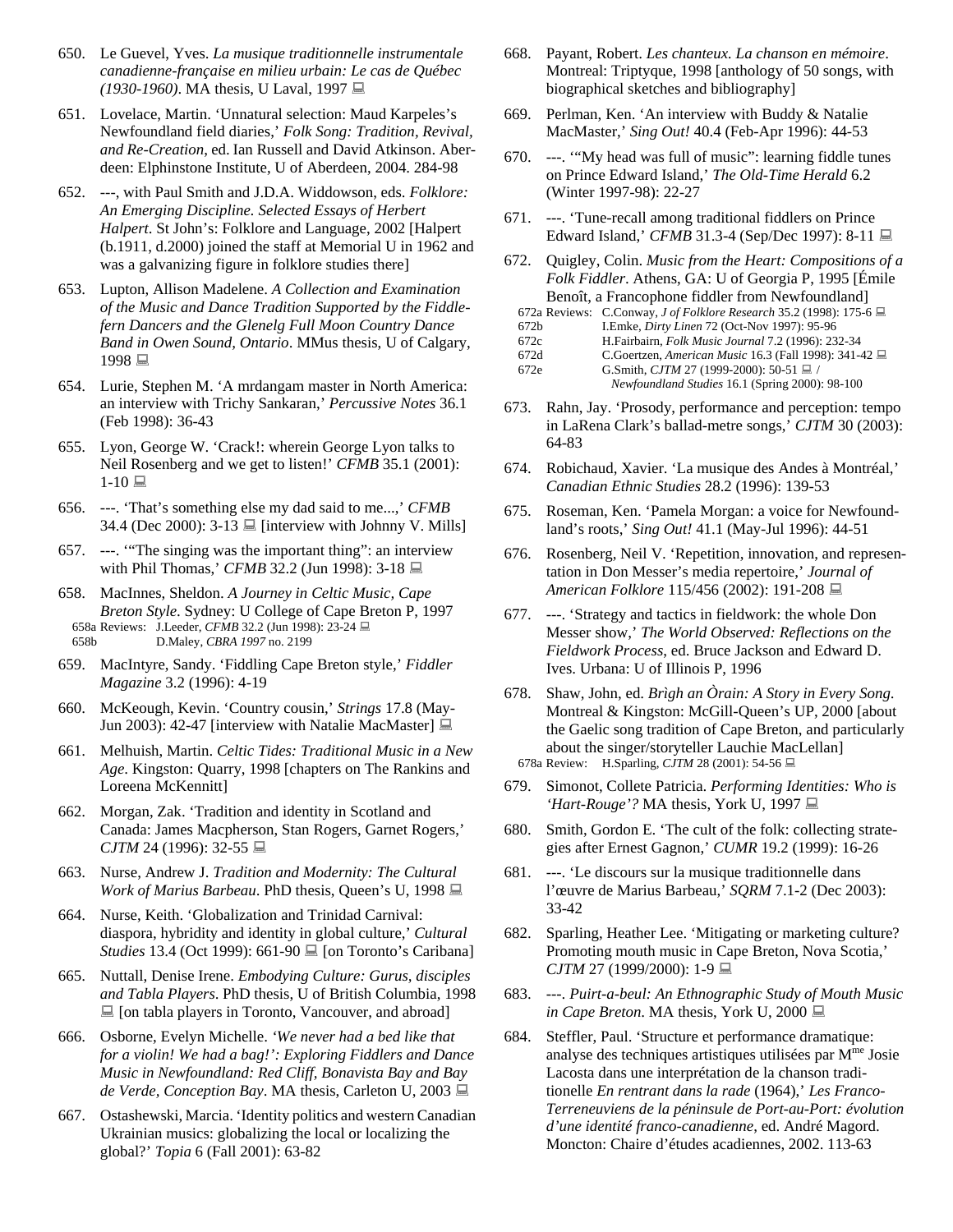- 685. Stormer, Lisa Anne. *The Study of an Old Tyme Fiddling Club: Re-creation of Rural Community*. MA thesis, U of Alberta, 1997
- 686. Sullivan, Mairéid. *Celtic Women in Music: A Celebration of Beauty and Sovereignty*. Kingston: Quarry, 1999 [chapters on Mary Jane Lamond, Eileen McGann, Loreena McKennitt]
- 687. Sykes, Claire. 'Sounding the world: the technical and musical diversity of Randy Raine-Reusch,' *Musicworks* 71 (Summer 1998): 4-10
- 688. Taranger, Angela. 'Multiple meanings: the role of Black gospel in an interracial and multi-ethnic Edmonton church,' *CUMR* 19.2 (1999): 61-69
- 689. Thomas, Phil. '"D'ye ken Sam Hughes?" and two other songs from the Great War, 1914-1918,' *CFMB* 37.4 (Winter 2003): 10-14

Trew, Johanne. *See* Devlin Trew, Johanne.

- 690. Truchly, Veronica Patricia. *The World at our Doorstep: The Politics of Multicultural Spectacle*. PhD thesis, U of California, Los Angeles, 2003
- 691. Vachichin, Svitlana. *The Role of the Winter Folk Song Cycle in the Ukrainian Experience (in Canada and Ukraine)*. MA thesis, U of Manitoba, 2002  $\Box$  [in Ukrainian; English précis]
- 692. Voyer, Simonne, and Gynette Tremblay. *La danse traditionnelle québécoise et sa musique d'accompagnement*. Saint-Nicolas, QC: Les Édtions de l'IQRC, 2001
- 693. Warwick, Jacqueline. '"Make way for the Indian": bhangra music and South Asian presence in Toronto,' *Popular Music and Society* 24.2 (Summer 2000): 25-44 ■
- 694. ---. *Can Anyone Dance to this Music? Bhangra and Toronto's South Asian Youth*. MA thesis, York U, 1996
- 695. Watson, Franceene. 'Red River Valley fiddler Andy De Jarlis: his musical legacy touched by new dimensions,' *CFMB* 31.2 (Jun 1997): 16-22
- 696. Wilburn, Gene. *Northern Journey: A Guide to Canadian Folk Music on CD*. Teeswater, ON: Reference Press, 1995 696a Reviews: M.Regenstreif, *Sing Out!* 41.1 (May-Jul 1996): 126 696b P.Thomas, *CFMB* 30.2 (Jun 1996): 36-37 **■**
- 697. ---. *Northern Journey 2: A Guide to Canadian Folk Music on CD*. Teeswater, ON: Reference Press, 1998 **■** [an online edition is maintained at http://www.northernjourney.com]
- 698. Williams, Scott. *Pipers of Nova Scotia: Biograhical Sketches 1773 to 2000*. Antigonish: the author, 2000
- 699. ---. *Pipe Bands of Nova Scotia: 1898-2000*. Antigonish: the author, 2000
- 700. Winick, Steve. 'La Bottine Souriante: "The best band in the world",' *Dirty Linen* 72 (Oct-Nov 1997): 44-48

# **Popular Music**

# **1. General studies**

- 701. Acland, Charles. 'Popular music in Canada: revisiting the absent audience,' *A Passion for Identity: An Introduction to Canadian Studies*, ed. David Taras and Beverly Rasporich. Toronto: ITP Nelson, 1997.
- 702. Alston, James Anthony. *The Role of Music in Rastafarian Society in Jamaica, 1930-1995*. PhD thesis, U of Pittsburgh, 1996  $\Box$  [discusses the international Rastafarian music festival and conference held in Toronto in July 1995]
- 703. Barclay, Michael, with Ian A.D. Jack and Jason Schneider. *Have Not Been the Same: The CanRock Renaissance, 1985-1995*. Toronto: ECW, 2001 703a Reviews: S.Derry, *CAML* 30.3 (Nov 2002): 29-30 703b A.Zinck, *ICM Newsletter* 1.2 (May 2003): 11-12
- 704. Berland, Jody. 'Locating listening: technological space, popular music, and Canadian meditations,' *The Place of Music*, ed. Andrew Leyshon, David Matless, and George Revill. New York: Guilford, 1998. 129-50
- 705. Bidini, Dave. *On a Cold Road: Tales of Adventure in Canadian Rock*. Toronto: McClelland & Stewart, 1998 705a Review: F.T.Knight, *CAML* 27.3 (Dec 1999): 30-31
- 706. Brown, Jim. *Country Women in Music: Man, I Feel Like a Woman*. Kingston: Quarry Music, 1999 [Chapter 4 'Snowbirds' (137-65) is on Canadians]
- 707. Chamberland, Roger. 'Rap in Canada: bilingual and multicultural,' *Global Noise: Rap and Hip-Hop outside the USA*, ed. Tony Mitchell. Middletown, CT: Wesleyan UP, 2001. 306-25
- 708. Côté, Gérald. 'Métissage à la québécoise: histoire, crises et composites,' *SQRM* 4.2 (Dec 2000): 41-47
- 709. ---. *Processus de création et musique populaire: un exemple de métissage à la québécoise*. Paris and Montreal: L'Harmattan, 1998
- 710. Daniel, Linda Jean. *Singing Out! Canadian Women in Country Music*. EdD thesis, U of Toronto, 1999
- 711. ---. '"If you're not in it for the love!": Canadian women in country music,' *The Women of Country Music: A Reader*, ed. Charles K. Wolfe and James E. Akenson. Lexington: U of Kentucky P, 2003. 161-85
- 712. Entwisle, Stephen Michel. *La Chanson Goes Hip-Hop: Local Identity, Globalization and Contemporary Music in Quebec Nationalism.* MA thesis, U of Calgary, 1999 **■**
- 713. Giroux, Robert, ed. *La chanson: carrières et société*. Montreal: Triptyque, 1996 [ten essays on various Quebec and Franco-Ontarian pop/rock groups and song lyricists]
- 714. ---, with Constance Havard and Rock La Palme, eds. *Le guide de la chanson québécoise*, 2nd rev. edn. Montreal: Triptyque, 1996
- 715. Goddard, John and Richard Crouse. *Rock and Roll Toronto: From Alanis to Zeppelin*. Toronto: Doubleday Canada, 1997

715a Review: T.Jones, *CBRA 1998* no. 2185

- 716. Grenier, Line. 'Governing "national" memories through popular music in Quebec,' *Topia* 6 (Fall 2001): 11-19
- 717. ---. 'In search of an archive: methodological issues in the genealogical analysis of the popular music industry in Quebec,' *Canadian Journal of Communication* 26.2-3  $(2001): 277-84 \equiv$
- 718. ---. '«Je me souviens»... en chansons: articulations de la citoyenneté culturelle et de l'identitaire dans le champ musical populaire au Québec,' *Sociologie et Sociétés* 29.2 (1997): 31-47
- 719. ---, and Jocelyne Guilbault. '*Créolité* and *francophonie* in music: socio-musical repositionings where it matters,' *Cultural Studies* 11.2 (May 1997): 207-34 / repr. in *Repercussions* 7-8 (Spring 1999/Fall 2000): 351-95 [on mainstream Quebec popular music]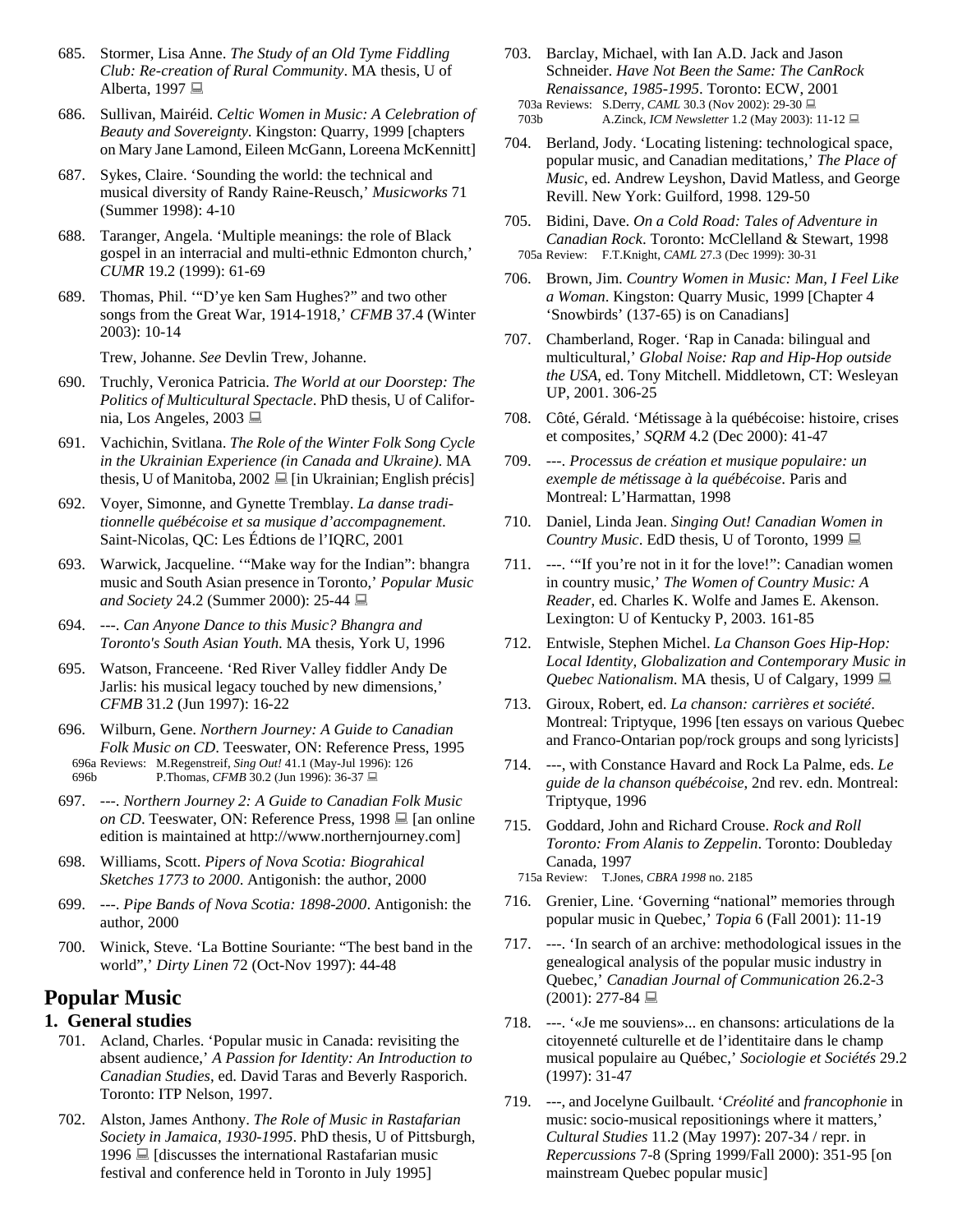- 720. Hutton, Jack. *The World is Waiting for the Sunrise*. Bala, ON: Bala's Museum, 2000 [on the famous popular song of that title by Ernest Seitz and Gene Lockhart]
- 721. Ivison, Douglas. 'Canadian content: cultural specificity in English-Canadian popular music,' *Canadian Issues* 19 (1997): 47-56
- 722. Jennings, Nicholas. *Before the Gold Rush: Flashbacks to the Dawn of the Canadian Sound*. Toronto: Viking, 1997 722a Reviews: J.Broumpton, *CBRA 1997* no. 2197 722b R.Elliott, *CAML* 26.3 (Dec 1998): 26-27
- 723. Keene, Darren R. *Regional Representation Versus Hitmaking: Canadian Music Policy at the Crossroads*. MA thesis, U of Windsor, 1997
- 724. Kelly, Robert Thomas. *Physicality and the Edmonton Electronic Dance Music Experience*. MA thesis, U of Alberta, 2001
- 725. Kendall, Brian. *Our Hearts Went Boom: The Beatles' Invasion of Canada*. Toronto: Viking/Penguin, 1997 725a Review: J.Broumpton, *CBRA 1998* no. 2187
- 726. Krims, Adam. *Rap Music and the Poetics of Identity*. Cambridge: Cambridge UP, 2000 [discusses the Canadian Cree rapper Bannock]
- 726a Reviews: Y.Everett, *Music Theory Spectrum* 24.2 (2002): 259-72 726b J.Walker, *Music Theory Online* 7.4 (July 2001)
- 727. Kroeker, Joel Donovan. *Targeting Utterances through the Liminal Mist: An Investigation into the Cultural Practices and Worldview of the Western Canadian Singer/Songwriter*. MA thesis, U of Alberta, 2001  $\Box$
- 728. Kuehl, Carrie A. *Songs, Society and Identity in Contemporary Quebec*. PhD thesis, State U of New York, Albany, 1997 **[asse** [on the *chanson québécois* from 1960 to 1995]
- 729. Lwin, Nanda. *Canada's Top Hits of the Year, 1975-1996*. Mississauga, ON: Music Data Canada, 1997
- 730. ---. *Canada's Top 1000 Singles, 1975-1998: One Thousand of the Biggest Hits of the Past Two Decades*. Mississauga, ON: Music Data Canada, 1998
- 731. ---. *The Canadian Singles Chart Book: 1975-1996*. Mississauga, ON: Music Data Canada, 1996
- 732. ---. *Top Albums: The Essential Chart Guide*. Toronto: Music Data Research, 2003
- 733. ---. *Top 40 Hits: The Essential Chart Guide.* Mississauga, ON: Music Data Canada, 1999
- 734. Narváez, Peter '"I think I wrote a folksong": popularity and regional vernacular,' *Journal of American Folklore* 115/456  $(2002)$ : 269-82  $\Box$  [on Ron Hynes's song 'Sonny's Dream']
- 735. ---. '"She's gone, boys": vernacular song responses to the Atlantic fisheries crisis,' *CJTM* 25 (1997): 1-13
- 736. ---. 'Unplugged: blues guitarists and the myth of acousticity,' *Guitar Cultures*, ed. Andy Bennett and Kevin Dawe. New York & Oxford: Berg, 2001. 27-44
- 737. O'Connor, Alan. 'Local scenes and dangerous crossroads: punk and theories of cultural hybridity,' *Popular Music* 12 (May 2002): 225-36  $\Box$  [includes a discussion of Toronto]
- 738. Pevere, Geoff, and Greig Dymond. *Mondo Canuck: A Canadian Pop Culture Odyssey*. Scarborough, ON: Prentice Hall Canada, 1996
- 739. Pichette, Marie-Hélène. *Musique populaire et identité franco-ontariennes: 'La Nuit sur l'étang'*. MA thesis, U of Ottawa, 2000  $\Box$  / rev. and publ under the same title in Collection Ancrages: Sudbury, ON: Prise de parole, 2001 739a Review: S.Lacasse, *CAML* 30.1 (Apr 2002): 38-39
- 740. Potter, Greg. *Hand Me Down World: The Canadian Pop-Rock Paradox*. Toronto: Macmillan Canada, 1999
- 741. Promane, Barry C. *Rock Music and Touring in Canada*. MA thesis, Carleton U, 2004
- 742. Ross, Sheila Laura. *'Gonna die in Coquitlam': National Identities as Mediated through Contemporary English-Canadian Popular Music*. MA thesis, Carleton U, 2001
- 743. Shepherd, John. 'Government, politics, and popular music in Canada,' *The United States and Canada*, ed. Ellen Koskoff. Garland Encyclopedia of World Music, Vol. 3. New York & London: Garland, 2001. 313-15
- 744. Testa, Bart, and Jim Shedden. 'In the great midwestern hardware store: the seventies triumph in English-Canadian rock music,' *Slippery Pastimes: Reading the Popular in Canadian Culture*, ed.Joan Nicks and Jeanette Sloniowski. Waterloo: Wilfrid Laurier UP, 2002. 177-216
- 745. Walcott, Rinaldo. *Black Like Who? Writing·Black · Canada*, 2nd rev. edn. Toronto: Insomniac, 2003 [Chapter 7 "Keep on movin"" (113-29) is on rap in Canada, and Chapter 8 'After origins' (131-44) is on music and Black popular culture in Canada]
- 746. ---. 'Caribbean pop culture in Canada: or, the impossibility of belonging to the nation,'*Small Axe*5.1(2001):123-39
- 747. ---. '"It's my nature": the discourse of experience and Black Canadian music,' *Slippery Pastimes: Reading the Popular in Canadian Culture*, ed. Joan Nicks and Jeanette Sloniowski. Waterloo: Wilfrid Laurier UP, 2002. 263-77

# **2. Specific artists (see also Biograhies, nos. 353-551) Barenaked Ladies**

- 748. Myers, Paul. *Barenaked Ladies: Public Stunts, Private Stories*. Vancouver: Madrigal, 2001
- 748a Review: T.Jones, *CBRA 2001* no. 2195

# **Leonard Cohen**

- 749. Balfour, Sappho Mollie. *No Fixed Address: Locating Leonard Cohen in Western Religious/Spiritual Culture*. MA thesis, U of Calgary, 1998
- 750. Nonnekes, Paul. *Three Moments of Love in Leonard Cohen and Bruce Cockburn*. Montreal: Black Rose, 2001 750a Review: D.Maley, *CBRA 2001* no. 2196
- 751. Ratcliff, Maurice. *The Complete Guide to the Music of Leonard Cohen*. London: Ombnibus, 1999
- 752. Rodenberg, Hans-Peter. '"I hold the idea of ecstasy as the solution": Leonard Cohen und die melancholische Dekonstruktion des Selbst,' *Hamburger Jahrbuch für Musikwissenschaft* 15 (1998): 367-86

### **Stompin' Tom Connors**

753. Echard, William. 'Forceful nuance and Stompin' Tom,' *Slippery Pastimes: Reading the Popular in Canadian Culture*, ed. Joan Nicks and Jeanette Sloniowski. Waterloo: Wilfrid Laurier UP, 2002. 243-61

#### **Celine Dion**

754. Young, David. 'Céline Dion, the ADISQ controversy, and the anglophone press in Canada,' *Canadian Journal of Communication* 24.4 (1999): 515-38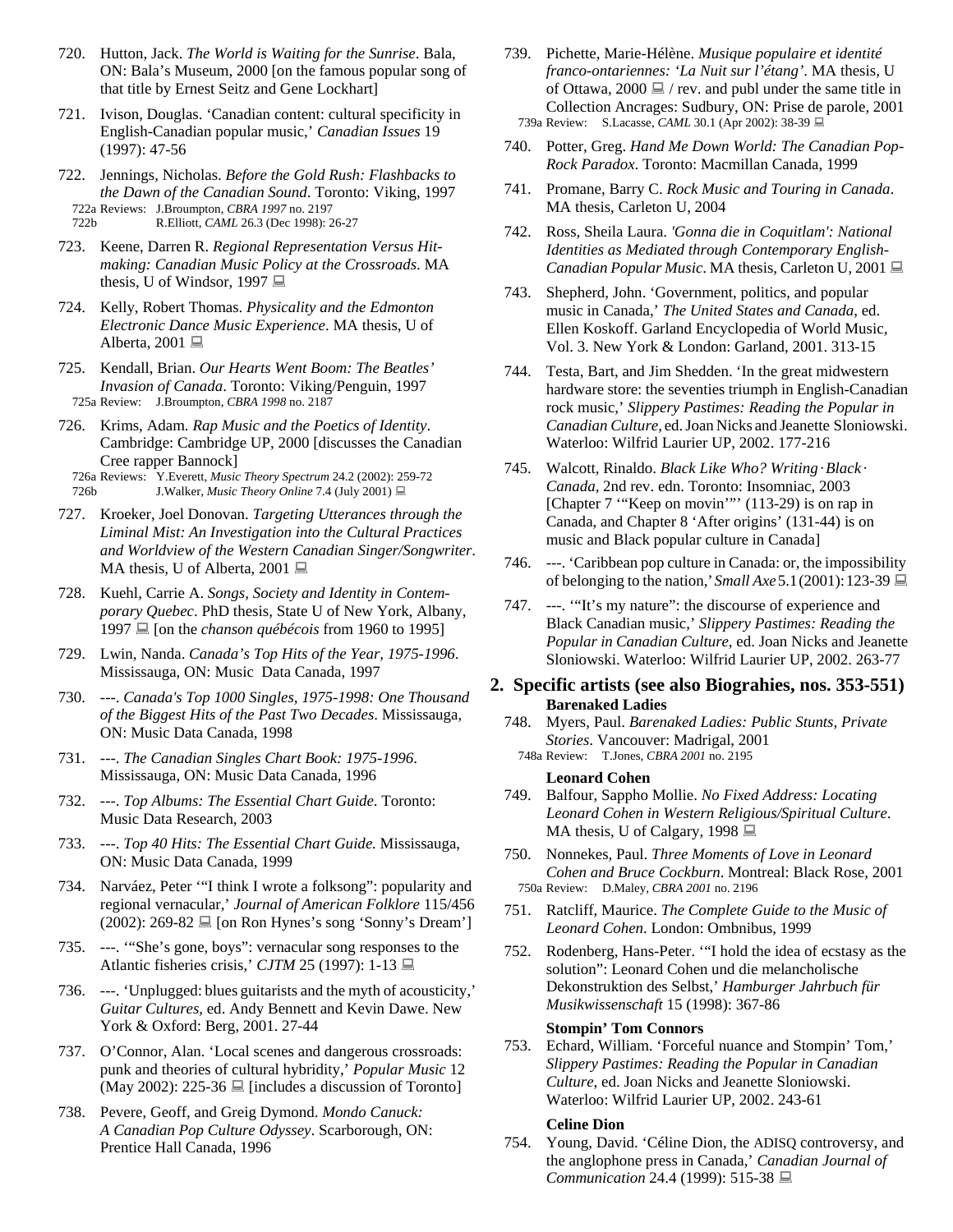### **Great Big Sea**

755. Moore, Sarah Janette. *Re-articulating Canadian Popular Music through a Local Lens: Examining 'Great Big Sea' and Issues of Locality, Regionalism and Nationalism*. MA thesis, Carleton U, 2002

### **The Guess Who**

- 756. Elliott, Robin. 'The Guess Who and the "stigma of being Canadian",' *Music in Canada / La Musique au Canada: A Collection of Essays, Vol I*, Kanada-Studien 25. G. Bimberg, ed. Bochum: Universitätsverlag Dr. N. Brockmeyer, 1997. 151-64
- 757. Hall, Russell. 'The Guess Who: ballad of the last 40 years,' *Goldmine* (30 Nov 2001): 14-17, 30, 32

#### **Kid Koala**

758. Turenne, Martin. 'Music to console yourself,' *Signal to Noise* 31 (Fall 2003): 30-36 [interview with Montreal DJ Eric San, known as Kid Koala]

#### **k.d. lang**

- 759. Bruzzi, Stella. 'Mannish girl: k.d. lang from cowpunk to androgyny,' *Sexing the Groove: Popular Music and Gender*, ed. Sheila Whiteley. New York: Routledge, 1997. 191-206
- 760. Burns, Lori. 'Genre, gender, and convention revisited: k.d. lang's cover of Cole Porter's "So in love",' *Repercussions 7-8* (Spring 1999/Fall 2000): 299-325
- 761. Sherinian, Zoe C. 'k.d. lang and gender performance,' *The United States and Canada*, ed. Ellen Koskoff. Garland Encyclopedia of World Music, Vol. 3. New York & London: Garland, 2001. 107-11

#### **Ashley MacIsaac**

762. MacLeod, Erna, 'Ashley MacIsaac: star image, queer identity, and the politics of outing,' *Topia* 8 (Fall 2002): 19-42

#### **Sarah McLachlan**

763. Ventura, Rachelle. *Creating Style and Extending Boundaries: An Analysis of Three Women in Rock*. MMus thesis, U of Alberta, 1998  $\Box$  [also on Sheryl Crow, Sinéad O'Connor]

#### **Joni Mitchell**

- 764. Enright, Robert. 'Words and pictures: the arts of Joni Mitchell,' *Border Crossings* 20.1 (Feb 2001): 18-31
- 765. Whitesell, Lloyd. 'Harmonic palette in early Joni Mitchell,' *Popular Music* 21.2 (May 2002): 173-93 ■

#### **Alanis Morissette**

- 766. Jarma, Donna Marie. *Voices from Alanis: A Case for Poetic Dialogism Using a Bakhtinian Model*. PhD thesis, Texas Woman's U, 2003  $\Box$  [applies Bakhtinian theories to the lyrics of Alanis Morissette]
- 767. Lacasse, Serge. 'Vers une poétique de la phonographie: la fonction narrative de la mise en scène vocale dans «Front Row» (1998) d'Alanis Morissette,' *Musurgia* 9.2 (2002): 23-41 [applies narratology theory and a 'poetics of phonography' to the song 'Front Row' by Alanis Morissette]

#### **Gilbert Nelles, the 'Tagish Elvis'**

768. Miyagawa, Mitch. 'Elvis: the Yukon years,' *Geist* 50 (Fall 2003): 42-46

#### **Rush**

769. Bowman, Durrell. '"Let them all make their own music": individualism, Rush, and the progressive/hard rock alloy, 1976-77,' *Progressive Rock Reconsidered*, ed. Kevin Holm-Hudson. New York: Routledge, 2002. 183-218

- 770. ---. *Permanent change: Rush, Musicians' Rock, and the Progressive Post-counterculture*. PhD thesis, U of California, Los Angeles, 2003
- 771. McDonald, Christopher James. *Grand Designs: A Musical, Social and Ethnographic Study of Rush*. PhD thesis, York U, 2003 <del>■</del>
- 772. ---. 'Making arrows out of pointed words: critical reception, taste publics, and Rush,' *Journal of American and Comparative Cultures* 25.3-4 (Fall-Winter 2002): 249-59 **■**
- 773. Telleria, Robert. *Rush Tribute: Mereley* [sic] *Players*. Kingston: Quarry, 2002
- 774. Walsh, Brian M. *Structure, Function, and Process in the Early Song Cycles and Extended Songs of the Canadian Rock Group Rush.* PhD thesis, Ohio State U, 2002 **■**

#### **Jane Siberry**

- 775. Fledderus, France. 'Funk, or "it's a man's man's world": genre subversion in "Flirtin' is a flo-thin" by Jane Siberry,' *Women and Music* 7 (2003): 53-63 **■**
- 776. ---. *'I Write What I Hear': Genre in Selected Songs by Jane Siberry*. PhD thesis, U of British Columbia, 2002 ■

#### **Ian Tyson**

777. Cox, Terrance. '"Cowboyography": matter and manner in the songs of Ian Tyson,' *Slippery Pastimes: Reading the Popular in Canadian Culture*, ed. Joan Nicks and Jeanette Sloniowski. Waterloo: Wilfrid Laurier UP, 2002. 279-95

#### **Neil Young**

- 778. Echard, William B. 'An analysis of Neil Young's "Powderfinger" based on Mark Johnson's image schemata,' *Popular Music* 18.1 (Jan 1999): 133-44
- 779. ---. 'Expecting surprise again: Neil Young and the dialogic theory of genre,' *CUMR* 22.2 (2002): 30-47
- 780. ---. *Neil Young, Embodiment, and Stylistic Diversity: A Social Semiotic and Musicological Perspective*. PhD thesis, York U, 2000  $\Box$

# **Jazz**

- 781. Beausoleil-Morrison, Rachel Chantal. *Montreal Jazz Vocalists: The Relationship between their Status and Improvisation, and the Canons of Jazz*. MMus thesis, U of Ottawa, 1999
- 782. Cecil, Malcolm. 'Local jazz and the exigencies of global tourism : A critical view of Le Festival International de Jazz de Montréal,' *Quebec Studies* 26 (Fall-Winter 1998- 99): 99-115
- 783. Ethier, Glen. 'Techniques of hypermetric manipulation in Canadian blues,' *CJTM* 28 (2001): 33-53
- 784. Goddard, John. 'Stompin' at Toronto's Penny Farthing: the final years of Lonnie Johnson,' *Blues Access* 32 (Winter 1998): 32-37
- 785. Haydon, Geoffrey. *Quintet of the Year*. Toronto: Macfarlane Walter & Ross, 2002 [on the famous concert in Toronto's Massey Hall on 15 May 1953]
- 786. Heble, Ajay. *Landing on the Wrong Note: Jazz, Dissonance, and Critical Practice*. New York: Routledge, 2000
- 787. ---, and Daniel Fischlin, eds. *Rebel Musics: Human Rights, Resistant Sounds, and the Politics of Music Making*. Montreal: Black Rose, 2003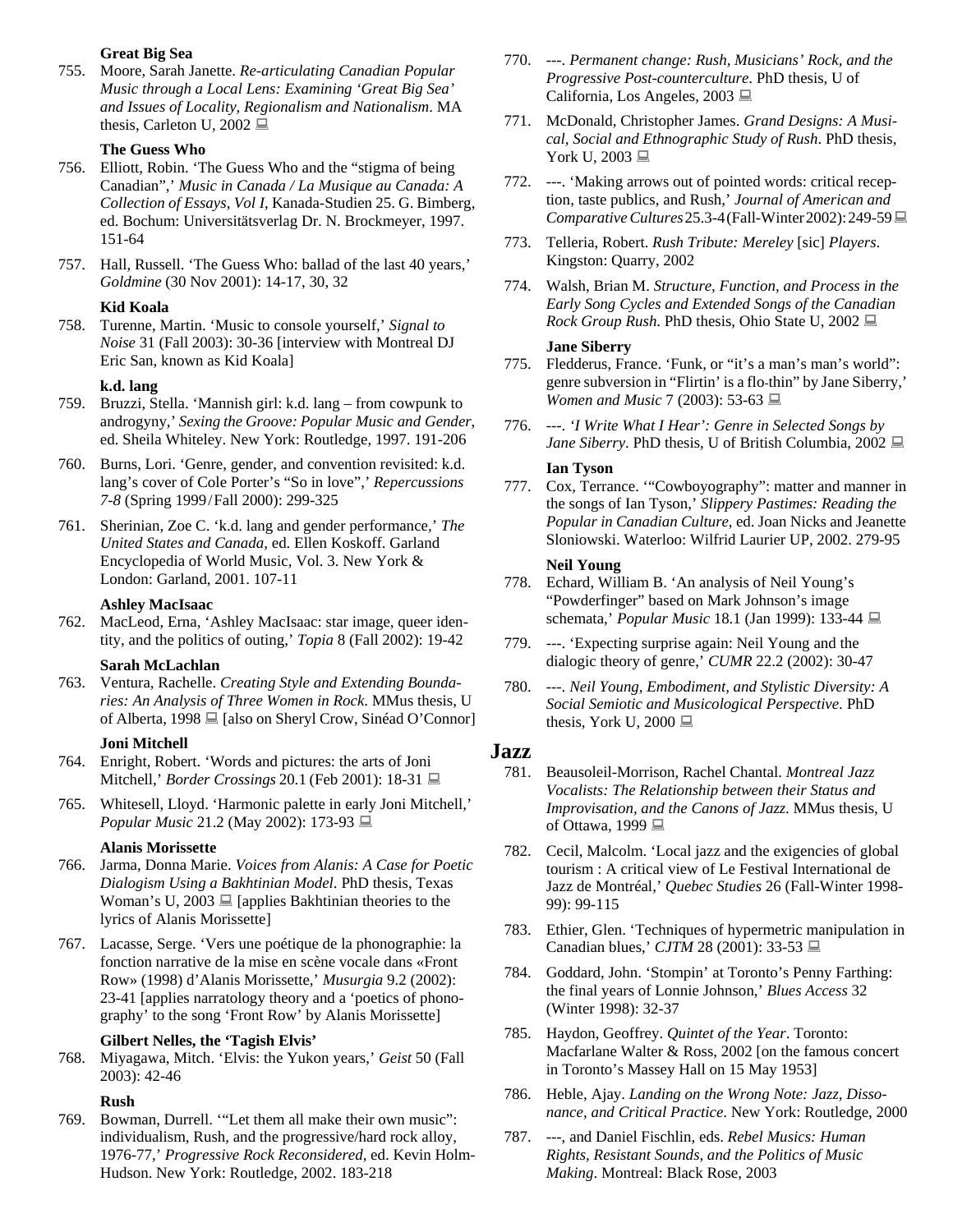- 788. Lyon, George W., ed. 'A conceptual Canadian blues festival: some hot peppers from midwinter,' *CFMB* 32.1 (Mar 1998): 3-17 ■
- 789. Miller, Mark. 'Jazz in Canada,' *Jazz Education Journal* 35.4 (Jan-Feb 2003): C10-C14
- 790. ---. *Such Melodious Racket: The Lost History of Jazz in Canada, 1914 - 1949*. Toronto: Mercury, 1997 790a Reviews: J.Broumpton, *CBRA 2000* no. 2157

|      | $120a$ Keviews. $3.110$ umpton, CDKA 2000 no. 2131 |
|------|----------------------------------------------------|
| 790b | R.Chase, <i>IAJRC Journal</i> 31.4 (Fall 1998): 39 |

790c R.Elliott, *CAML* 26.2 (Aug 1998): 31-32

790d K.McNeilly, *Canadian Literature* 164 (2000): 179-81

790e B.Whyatt, *Jazz Journal International* 51.7 (Jul 1998): 16

- 791. Péan, Stanley. *Toute la ville en jazz*. Montreal: Éditions Trait d'union, 1999 [surveys the Montreal jazz scene]
- 792. Vermazen, Bruce. *That Moaning Saxophone: The Six Brown Brothers and the Dawning of a Musical Craze*. New York: Oxford UP, 2004

# **Education**

- 793. Babineau, Ninette. 'Enriching the curriculum enriching the community: Canadian partnerships for arts education,' *Music of the Spheres: Conference Proceedings, ISME 2000*, ed. Marlene Taylor and Barbara Gregory. Regina: U of Regina, 2000. 12-28
- 794. Bakan, Daniel. *Folk Music, Songwriting, Art Therapy and Education in Non-school Settings*. MA thesis, U of Toronto, 1999 里
- 795. Bartel, Lee R. 'Music education research in Canada,' *Canadian Music Educator* 41.2-3 (Spring-Summer 2000): 17-20
- 796. ---, with Lori-Anne Dolloff and Patricia Martin Shand. 'Canadian context in school music curricula: a research update,' *Canadian Music Educator* 40.4 (Summer 1999): 13-20
- 797. Bowman, Wayne. 'Music education and post-secondary music studies in Canada,' *CUMR* 21.1 (2000): 76-90
- 798. Carignan, Nicole. 'Éducation musicale et éducation interculturelle: la répresentation du musicien,' *ARMuQ* 18 (Dec 1996): 45-58 [cross-cultural music education in Quebec]
- 799. Colebrook, Gayle. 'Funding sources for private music education in the greater Montreal area,' *Canadian Music Educator* 41.2 (Winter 2000): 36-40
- 800. Costa-Giomi, Eugenia. 'Third-grade children's preferences for Canadian electroacoustic music,' *Canadian Music Educator* 37.4 (Summer 1996): 23-29
- 801. Cousens, Mary Annette. *The Influence of Choral Works by Canadian Women on Senior Female Secondary Students in Ontario*. MA thesis, U of Toronto, 1997 ■
- 802. Couture, Simon. *Les origines du Conservatoire de musique du Québec*. MMus thesis, U Laval, 1997
- 803. D'Alton, John Patrick. *Edward Johnson and Music Education in Canada*. MA thesis, U of Guelph, 1997
- 804. Dundas, Katherine Dawn. *The Construction of School Curriculum and Music Education*. MEd thesis, Memorial U of Newfoundland, 1997 ■
- 805. Dunsmore, Douglas. 'The effect of government policy on choral music education in Newfoundland and Labrador,' *Dialogue in Instrumental Music Education* 22.1 (Spring 1998): 1-15
- 806. Dust, Thomas James. *Curricular Structure and the Music and Music Education Components of Secondary Music Education Programs at Canadian Institutions of Higher Education*. DMusEd thesis, Indiana U, 1995
- 807. Eatock, Colin. 'Whither music education in Canada?' *Queen's Quarterly* 110.4 (Winter 2003): 592-603 ■
- 808. Fair, Jane. 'Jazz joyous, jazz approachable: infectious ensembles and tunes that took off,' *Canadian Music Educator* 43.3 (Spring 2002): 8-12 [on Fair's experiences teaching and playing jazz for elementary school students]
- 809. Flusser, Victor. 'An ethical approach to music education,' *British Journal of Music Education* 17.1 (Mar 2000): 43- 50 [influenced by R. Murray Schafer's *Wolf Project*]
- 810. Gardi, Lisa Jean. *The History of Music Education in the London and Middlesex County Roman Catholic Separate School Board, 1858-1994*. MMus thesis, U of Western Ontario, 1996
- 811. Hanley, Betty. 'Creating a national vision for arts education in Canada: pipe-dream or possibility?' *Canadian Music Educator* 40.1 (Fall 1998): 9-13
- 812. ---. 'Gender in secondary music education in British Columbia,' *British Journal of Music Education* 15.1 (Mar 1998): 51-69
- 813. ---. 'Music in elementary teacher education in British Columbia,' *Canadian Music Educator* 39.3 (Spring 1998): 36-39
- 814. ---. 'A portrait of the *Canadian Music Educator*, 1958- 1998,' *Canadian Music Educator* 41.3-4 (2000): 7-16
- 815. ---, ed. *Leadership, Advocacy, Communication: A Vision for Arts Education in Canada*. [Victoria, BC]: Canadian Music Educators Assn, 1999
- 816. ---, and Brian A. Roberts, eds. *Looking Forward: Challenges to Canadian Music Education*. Edmonton: Canadian Music Educators Assn, 2000
- 817. Howey, Robert John. *A History of Music in the Edmonton (Alberta) Public School System, 1882-1949*. DMA thesis, Arizona State U, 2003 ■
- 818. Lorenzino, Lisa M. *Educational Reform and the Process of Change in Canadian University Music Education Programs*. MA thesis, McGill U, 2000  $\Box$
- 819. McCarthy, Marta. 'Choral conducting curricula in Ontario universities,' *Canadian Music Educator* 40.4 (Summer 1999): 21-25
- 820. McLennon, Sean R. *The Music Special Interest Council of the Newfoundland and Labrador Teachers' Association: An Historical Perspective of its Impact on the Development of Music Education in Newfoundland and Labrador*. MMus thesis, U of Western Ontario, 1999
- 821. Morton, Charlene. 'Addressing bias in music: a Canadian case study,' *Music Education Research* 2.2 (2000):111-25 [a case study of *Anne of Green Gables: The Musical*]
- 822. Orford, Emily-Jane. 'A place for music: the importance of music education in the public school system,' *Fermata* 3 (Oct 2001): 31-40 [influenced by R. Murray Schafer]
- 823. Patteson, Ann. *Singing a Woman's Life: How Singing Lessons Transformed the Lives of Nine Women*. MEd thesis, Queen's U, 2000  $\Box$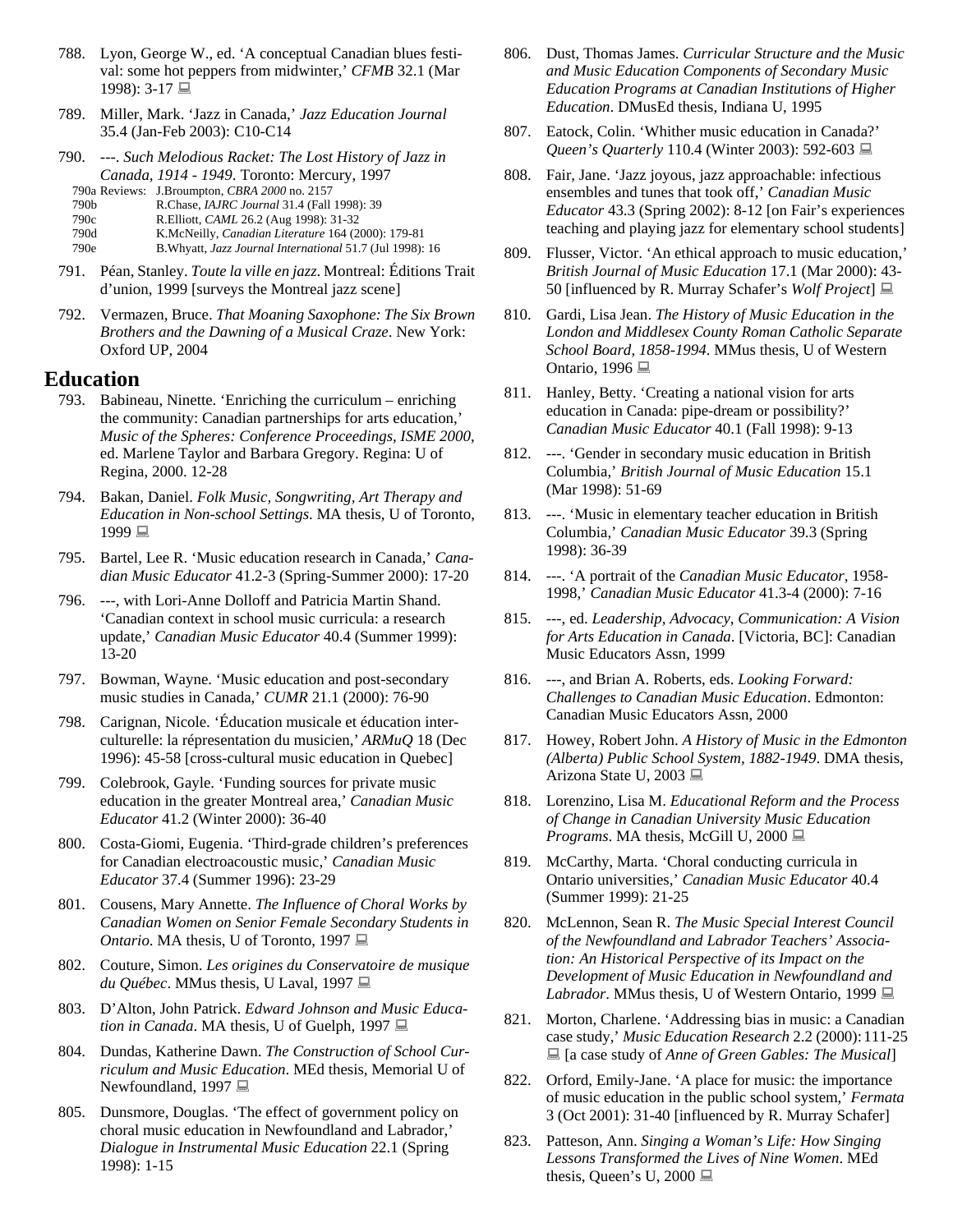- 824. Pegley, Karen. 'Gender, voice, and place: issues of negotiation in a "technology in music program",' *Music and Gender*, ed. Beverley Diamond and Pirkko Moisala. Urbana: U of Illinois P, 2000. 306-16
- 825. Rancourt, Bryan. 'L'utilisation d'un séquenceur midi par un spécialiste de l'enseignement de la musique au niveau primaire: étude de cas,' *Recherche en éducation musicale au Québec* 15 (1997): 29-40
- 826. Roberts, Brian A., ed. *Combine, Connect, Communicate: Revitalizing the Arts in Canadian Schools*. Sydney: U College of Cape Breton P, 1998
- 827. Ruebsaat, Ulrika Hedwig. *What the Songs Say: An Examination of the Role of Song in the British Columbia Music Curricula and their Required Song Books, 1919-1995*. MA thesis, Simon Fraser U, 1999
- 828. Sanyshyn, James Evan. *The Role of Canadian Music in the Preparation of Music Specialists in British Columbia*. MA thesis, McGill U, 2000  $\Box$
- 829. Shand, Patricia Martin. 'Canadian music in the *Canadian Music Educator*,' *Canadian Music Educator* 41.3-4 (Spring-Summer 2001): 47-51
- 830. Thomas, Susanne L. *Kenneth I. Bray: His Contribution to Music Education*. MMus thesis, U of Western Ontario, 1998 鳳
- 831. Thompson, Joan Kathleen. *'I feel therefore I am': Selected British and Canadian Senior High School Students' Conceptions of Music and Music Education*. PhD thesis, U of British Columbia, 2001
- 832. Walker, Robert. 'Why we need Canadian doctoral programs and research in music education,' *Canadian Music Educator* 37.2 (Winter 1996): 15-22
- 833. Wasiak, Edwin Bruce. *The Historical Development of School Bands in Saskatchewan: A Study of Four Selected School Divisions*. DMA thesis, Arizona State U, 1996 **■**
- 834. Watson, Lise J. *The Emergence of Subjugated Musical Knowledge in Canadian University Curriculum and Academe*. MA thesis, U of Toronto, 2002
- 835. Wong, Marina Wai-Yee. *Elementary Teachers' Expressed Beliefs and Observed Practices of Music Education in Vancouver and Hong Kong: A Descriptive, Exploratory Study*. PhD thesis, U of British Columbia, 1999

# **Media**

# **1. Radio and Recording**

- 836. Beaucage, Réjean. 'Empreintes Digitales, une étiquette qui laisse des traces,' *Circuit* 12.3 (2002): 63-69
- 837. Cupido, Robert. 'The medium, the message and the modern: the Jubilee broadcast of 1927,' *International Journal of Canadian Studies* 26 (Fall 2002): 101-23
- 838. Daoust, Yves. 'Entrevue avec Jean-François Denis,' *Circuit* 13.1 (2002): 57-62 [Denis co-founded the Montreal record label Empreintes Digitales in 1989]
- 839. Fulford, Robert. 'Glenn Gould in the age of radio,' *GlennGould* 6.1 (Spring 2000): 17-23
- 840. Gonneville, Michel, with Marc Hyland and Stéphane Roy. 'Chronique de disques,' *Circuit* 9.1 (1998): 59-87 [reviews of 18 recordings of Quebec music]
- 841. Green, Richard. 'Old grooves, new waves: 78s on the Web,' *CAML Newsletter* 27.3 (Dec 1999): 15-19
- 842. Gregory, David. 'In memoriam R2RS, 1981-1997,' *CFMB* 32.3 (Sep 1998):  $5-8 \equiv$  [on the radio series 'Ragtime to Rolling Stones' from Alberta radio station CKUA]
- 843. Neuenfeldt, Karl. '*www.nativeamericanmusic.com*: marketing recordings in an interconnected world,' *world of music* 44.1 (2002): 115-26
- 844. Roberts, John P.L. 'Canadian broadcasting policy and the development of concert music,'*ACelebration of Canada's Arts 1930-1970*, ed. Glen Carruthers and Gordana Lazarevich. Toronto: Canadian Scholars' P, 1996. 175-95
- 845. Straw, Will. 'Sound recording,' *The Cultural Industries in Canada: Problems, Policies and Prospects*, ed. Michael Dorland. Toronto: J. Lorimer, 1996. 95-117
- 846. Waterman, Ellen. 'Making no noise: the Mannlicher Carcano Radio Hour,' *Musicworks* 84 (Fall 2002): 36-43

# **2. Television and Film**

- 847. Akerbergs, Ilze. 'Rhythms for a common purpose: A look at Laura Boulton's ethnographical films on the peoples of Canada during World War II,' *Resound: Quarterly of the Archives of Traditional Music* 17.3-4 (Jul-Oct 1998): 1-6
- 848. Jessup, Lynda. 'Tin cans and machinery: *Saving the Sagas* and other stuff,' *Visual Anthropology* 12 (1999): 49-86 [on the 1928 film *Saving the Sagas* about Marius Barbeau]
- 849. Morris, Samantha Mary. *Much More than Music Video: An Examination of Canadian Response to American Paradigms*. MA thesis, McGill U, 2001 ■
- 850. Pegley, Karen. *An Analysis of the Construction of National, Racial, and Gendered Identities on MuchMusic (Canada) and MTV (United States)*. PhD thesis, York U, 1999
- 851. ---. 'MuchMusic and MusiquePlus,' *The United States and Canada*, ed. Ellen Koskoff. Garland Encyclopedia of World Music, Vol. 3. New York&London:Garland, 2001. 250-52
- 852. ---. 'Multiculturalism, diversity and containment on MuchMusic (Canada) and MTV (US),' *CUMR* 22.2 (2002): 93-112
- 853. ---. 'Simple economics? Images of gender and nationality on MuchMusic (Canada) and MTV (United States),' *Women and Music* 4 (2000): 1-17
- 854. Wagman, Ira. 'Rock the nation: MuchMusic, cultural policy and the development of English-Canadian musicvideo programming, 1979-1984,' *Canadian Journal of Communication* 26.4 (2001): 503-18

# **Commerce**

# **1. General**

- 855. Bowman, Rob. 'The academic at the crossroads of commerce,' *Popular Music and Society* 21.1 (Spring 1997):  $5-10 \equiv$  [autobiographical essay]
- 856. Duffett, Mark. 'Going down like a song: national identity, global commerce and the Great Canadian Party,' *Popular Music* 19.1 (Jan 2000): 1-11 ■
- 857. Etling, Larry. 'O Canada, we stand on guard for thee: protecting the Canadian music industry,' *Journal of American & Comparative Cultures* 25.1-2 (2002): 134-38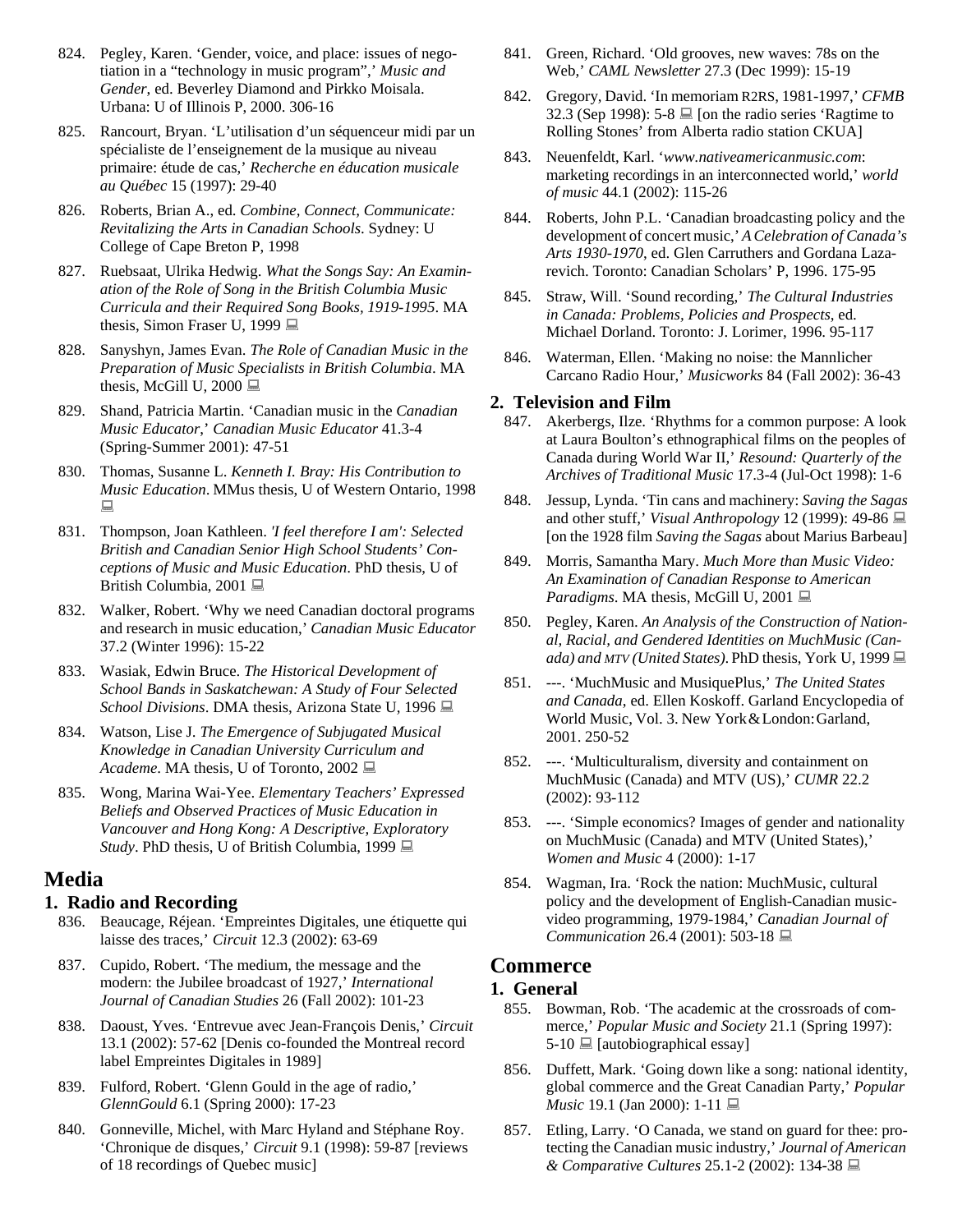- 858. Maloney, S. Timothy. 'Phase 2 revisions to Canadian copyright law,' *CAML Newsletter* 26.3 (Dec 1998): 12-20
- 859. Morey, Carl. 'Nationalism and commerce: Canadian folk music in the 1920s,' *Canadian Issues* 20 (1998): 34-44
- 860. Sanderson, Paul, ed.. *Musicians and the Law in Canada: A Guide to the Law, Contracts and Practice in the Canadian Music Business*, 3rd edn. Toronto: Carswell, 2000
- 861. Sanjek, David and Will Straw. 'The music industry,' *The United States and Canada*, ed. Ellen Koskoff. Garland Encyclopedia of World Music, Vol. 3. New York & London: Garland, 2001. 256-67

# **2. Publishing**

- 862. De Surmont, Jean-Nicholas. *La Bonne Chanson: Le commerce de la tradition en France et au Québec dans la première moitié du XXe siècle*. Montreal: Triptyque, 2001
- 863. Nurse, Andrew. 'The best field for tourist sale of books: Marius Barbeau, the Macmillan Company and folklore publishing in the 1930s,' *Papers of the Bibliographic Society of Canada* 36.1 (Spring 1998): 7-30

### **3. Instruments**

- 864. Bouchard, Antoine. 'Canada's oldest organ building firm,' *The Tracker* 43.2 (1999): 9-20 [on the Casavant firm]
- 865. Couture, Simon. 'Alphonse Gigout, harmoniste chez Casavant Frères de 1903 à 1909,' *SQRM* 2.2 (Nov 1998): 83-88
- 866. Cselenyi-Granch, Ladislav. *Under the Sign of the Big Fiddle: The R.S. Williams Family, Manufacturers and Collectors of Musical Instruments*. Toronto: Natural Heritage/ Natural History, 1996
- 867. Donahue, Thomas, ed. *Gerhard Brunzema: His Work and Influence*. Lanham, MD: Scarecrow, 1998 [memorial book of essays on the Canadian organ builder of German birth]
- 868. Downing, John. 'Instruments in 18th-century Canada and a string maker of New France,' *Fomrhi* 87 (Apr 1997): 24-26
- 869. Hanbury, Eric. 'The organnes of the new founde lande,' *The American Organist* 31.5 (May 1997): 60-65 [a history of the organ in Newfoundland]
- 870. Hartman, James. 'The golden age of the organ in Manitoba: 1875-1919,' *Diapason* 88.5 || 88.6 (1997): 18-22 || 16-18
- 871. ---.*TheOrgan in Manitoba*.Winnipeg:U of Manitoba P, 1997 871a Reviews: T.Chase, *CUMR* 19.1 (1998): 91-94 871b H.Huestis, *Diapason* 90.11 (Nov 1999): 11 871c J.Wallmann, *American Organist* 32.8 (1998): 49-50
- 872. Jackson, Alan, and James Bailey. *Organs of Toronto*. Toronto: Royal Canadian College of Organists, 2002 872a Reviews: R.Elliott, *ICM Newsletter* 1.1 (Jan 2003): 14 872b Wm. Renwick, *CAML* 31.3 (Nov 2003): 17-18
- 873. McDougall, Barbara. 'A tool for every task,' *Strad* 1286 (Jun 1997): 604-09 [on Victoria luthier Jim Ham]
- 874. Murray, Andrea. *The Western Flute in Canada: History, Flutists, and Repertoire*. MA thesis, Carleton U, 2004
- 875. Plante, Gilles. 'De l'épinette au serpent. La gamme des instruments en Nouvelle-France,' *Cap-aux diamants* 67 (automne 2001): 11-13
- 876. Raudsepp, Karl Joseph. 'The Warrens,' *The Tracker* 43.1 (1999): 9-26 [on the organ builders]
- 877. Regh, Joseph. 'Memories of Joseph Kun,' *Journal of the Violin Society of America* 14.3 (1996): 209-18 [obituary of the Canadian violin maker]
- 878. Vallee, Mickey. *Piano as Domestic Technology: An Interpretive History of the Canadian Piano Industry ca. 1880-1920*. MA thesis, Carleton U, 2002

# **New Periodicals**

- 879. *Alberta New Music Review*, published by the Edmonton Composers' Concert Society: 1.1 (Winter/Spring 1997) on [*Alberta New Music and Arts Review* from 1999 on]
- 880. Canadian Winds Vents canadiens, Revue de l'Association candienne de l'harmonie / Journal of the Canadian Band Association: 1.1 (Autumn 2002) on
- 881. *Fermata*, published by music graduate students at the University of Victoria: 1 (1995) on
- 882. *GlennGould*, published by the Glenn Gould Foundation (Toronto): 1.1 (Fall 1995) on
- 883. *ICM Newsletter*, published by the Institute for Canadian Music: 1.1 (Jan 2003) on  $\Box$
- 884. *MMaP Newsletter*, published by the Research Centre for the Study of Music, Media, and Place: 1.1 (Jan 2003) on  $\Box$
- 885. *Music Alberta Magazine*, published by Music Alberta: 1.1 (Fall 1999) on

# **Archives and Collections**

- 886. Castonguay, Roger, and Colette McLaughlin. *Guide des collections de musiques folkloriques*. Moncton, NB: Centre d'études acadiennes, 2000
- 887. Fulton, Patricia. 'The Memorial University of Newfoundland Folklore and Language Archive,' *CAML Review* 30.1 (Apr 2002): 23-28 [repr *CFMB* 37.1 (2003): 9-12]
- 888. Gregory, David. 'The Elisabeth Greenleaf Collection at MUNFLA: an overview,' *CFMB* 37.3 (Fall 2003): 10-16
- 889. Lemieux, Germain. 'Disques et cylindres au Centre francoontarien de folklore,' *CAML Review* 29.2 (2001): 26-32
- 890. Lockerby, Christina. 'Providing equal access to music materials: a celebration of the Canadian National Institute for the Blind's Music Library,' *CAML Newsletter* 24.2 (Aug 1996): 17-20
- 891. Maloney, Timothy. 'Canada's musical heritage and the World Wide Web: the NLC Music Division at 30,' *CAML Review* 29.1 (Apr 2001): 29-36 / National Library of Canada *Bulletin* 33.3 (May-Jun 2001): 9-13
- 892. ---. 'The Glenn Gould Archive on the World Wide Web,' *CAML Newsletter* 26.2 (Aug 1998): 18-24
- 893. ---. 'The National Library of Canada's Music Division after 25 years,' *CAML Newsletter* 24.1 (Apr 1996): 5-11
- 894. McMorrow, Kathleen. 'The origins of the music collections in the University of Toronto library: a tale of two scores,' *Notes* 59.1 (Sep 2002): 9-19
- 895. Ohlers, Carol. *Directory of Music Collections in Canada / Répertoire des collections musicales au Canada*. [Ottawa]: Canadian Association of Music Libraries, Archives and Documentation Centres,  $2000 \equiv$  [updated] at http://info. library.yorku.ca/depts/smil/dmcc/dmcc.asp]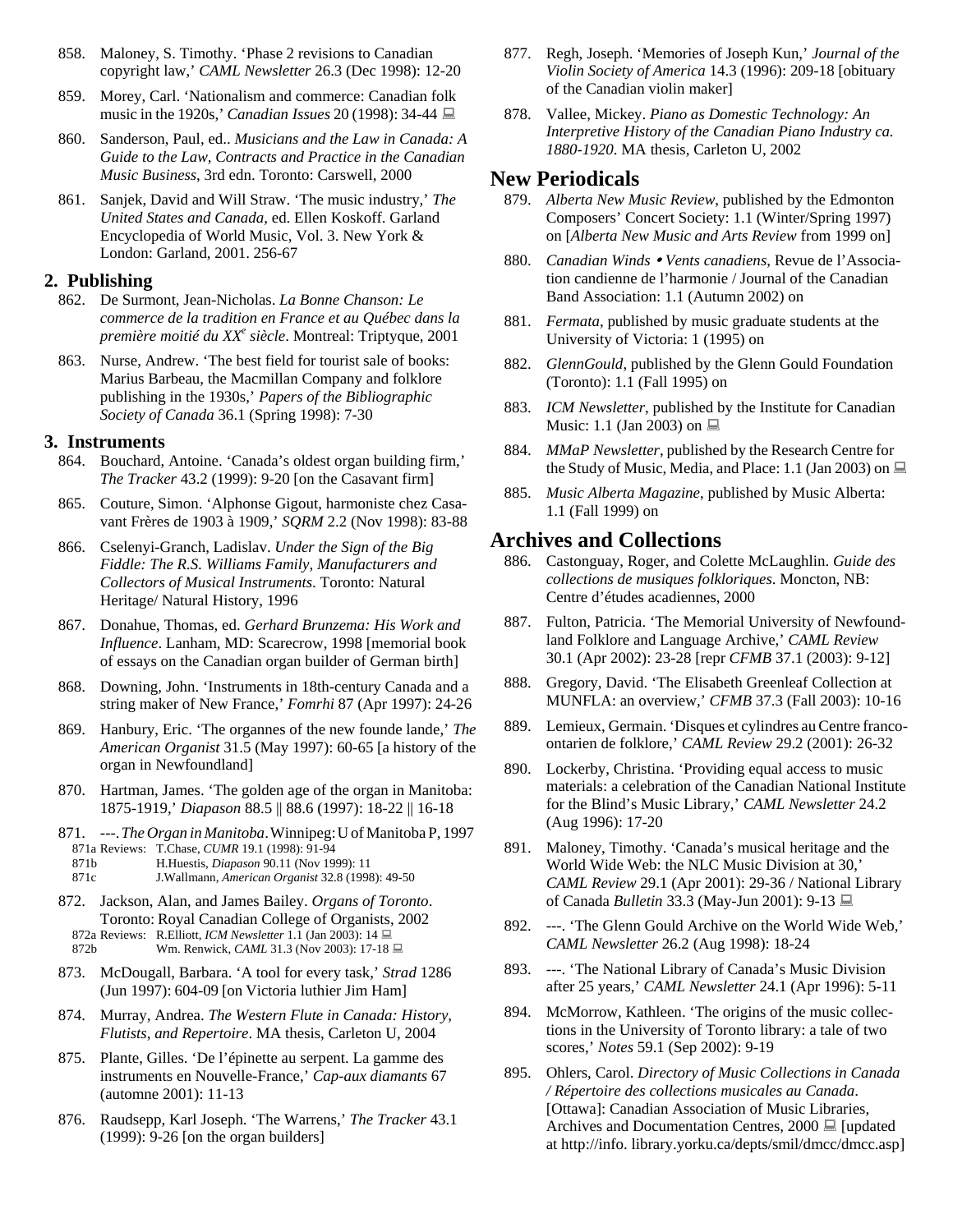# Author Index

Abel, David 396 Acland, Charles 701 Adams, Stephen 271 Adamson, John 140 Aide, William 206a, 370, 442a Ainey, Lyette 141 Akerbergs, Ilze 847 Alarie, Pierrette 516 Alepin, Suzanne 29 Allen, E.M. 359, 524 Allen, Louise 470 Allen, Peter 357a Alphonce, Bo 459 Alston, James Anthony 702 Alstrup, Kevin Michael 552, 561a Andersen, Mogens 459 Anderson, Stephen D. 393 Arden, Jann 379 Arnold, Martin 204 Arsenault, Georges 585 Austin, Kevin 86, 314 Babineau, Ninette 142, 793 Bachman, Randy 380 Bail, Louise 466, 527 Bailey, James 872 Bakan, Daniel 794 Baker, Pal 143 Balfour, Sappho Mollie 749 Barclay, Michael 703 Barnett, Thomas A.M. 51 Barriault, Jeannine 20 Barrière, Mireille 76, 77, 144, 167a, 475 Barris, Alex 353, 510 Barris, Ted 353 Bartel, Lee R. 795-96 Baxter-Moore, Nick 67 Bazzana, Kevin 205-06, 441-42 Beale, Alison 291 Beaucage, Réjean 78, 145-46, 207, 836 Beaudry, Nicole 553-55 Beaulne, Jean 411 Beaunoyer, Jean 410-11 Beausoleil-Morrison, Rachel Chantal 781 Beckwith, John 52, 53, 63c, 79, 117, 147, 208, 319a, 378a, 437, 439, 440a, 443-44, 508, 514 Beecroft, Norma 439 Bellemare, Pierre 80 Bennett, Jennifer 209 Bennett, Susan 271 Berg, Wesley 130-31, 586 Bergman, Rhona 445 Berland, Jody 57, 704 Berling, Berit 459 Bernardi, Guillaume 210 Bidini, Dave 705 Bienvenue, Pierrette 446 Biggs, Charlene 617a Bimberg, Guido 54, 59, 125, 135, 245, 272, 307, 756 Bird, Jennifer 508 Bishop, Julia C. 632 Black, Linda M. 211 Bley, Paul 386 Bochow, Jörg 171 Boivin, Jean 81-83, 212, 438-39 Borem, Fausto 317 Bouchard, Antoine 514, 864 Boucher, Hélène 11 Boudreau, Daniel 600 Boudreau, Walter 213 Bouhalassa, Ned 86, 314 Bouliane, Denys 83, 214

Bourassa, Juliette 484a, 514 Bourassa, Paul Émile 149 Bowman, Durrell 769-70 Bowman, Rob 855 Bowman, Wayne 797 Boyd, Liona 392 Bozynski, Michelle 118, 587 Brady, Tim 215-16 Braes, Ross 217 Bratuz, Damjana 447 Brauer, Vincent 218 Broman, Per Fredrik 457-59 Broumpton, Jack 722a, 725a, 790a Brown, Jim 706 Brown, Lorne 588-89, 637a Bru, Marc 590 Bruneau, William 361, 405 Bruzzi, Stella 759 Burns, Lianne Dawn 591 Burns, Lori 760 Burr, Ramiro 592 Burton, Gregory J. 219 Butler, Eileen 520 Butterfield, Christopher 383 Buttery, Jand 150 Cantin, Paul 496 Caputo, Virginia 55 Carignan, Nicole 798 Carlton, Richard A. 220 Caron, Sylvain 221-22, 384 Carruthers, Glen 21, 58, 132, 172, 381, 540, 844 Castonguay, Roger 886 Cathcart, Robyn 22 Cavanagh, Michael 151 Cavell, Richard 223 Cavoukian, Raffi 519 Cecil, Malcolm 782 Chafe, Maureen Ann 593-94 Chamberland, Roger 595, 707 Champagne, Mario 617b Chan, Jennie Mae 389 Chan, Margaret Rose Wai Wah 596-98 Charbonneau, Louis 516 Chase, Russ 790b Chase, Thomas 84, 871a Cherwick, Brian Anthony 131, 599 Chiasson, Anselme 483 Chiasson, Anselme, R.P. 600 Chisvin, Sharon 133 Cbow-Morris, Kim 601-02 Chétien, Annette 556-57 Chun, William 603 Cid, Ronald 393 Citron, Paula 152 Clark, Caryl 271 Clark, Stanley H. 45 Clarke, George Elliott 224, 271 Cohen, Judith 105 Colebrook, Gayle 799 Coles, Stuart 497 Collins, Eileen 632 Collis, Rose 471 Colpron, Francis 87a Colton, Glenn D. 40c, 41a, 52a, 68, 160a, 225-28, 406 Connors, Stompin' Tom 403-04 Conrad, Margaret 73 Conway, Cecilia 672a Cook, Ramsay 229 Cooper, Colin 391 Costa-Giomi, Eugenia 800 Côté, Gérald 708-09 Couroux, Marc 230-32

Cousens, Mary Annette 801 Couture, Simon 85, 514, 802, 865 Cox, Terrance 777 Croft, Clary 407 Crookall, Christine Evelyn 233 Crouse, Richard 412, 715 Cselenyi-Granch, Ladislav 866 Cunningham, M. Wayne 136a Cupido, Robert 837 D'Alton, John Patrick 803 Damron, Dick 408 Daniel, Linda Jean 710-11 Dansereau, Patrice 173 Daoust, Yves 234-35, 838 Dauphin, Claude 439 Davoine, Françoise 360 Deaville, James 153, 362 De Gennaro, Carmelo 236 Delbecq, Françoise 413 Dellamora, Richard 154, 267 Demers, Frédéric 414-15 Demers, Joanna Teresa 237 Demmon, Randy 155 Denis, Jean-Pierre 23 Déragon, Charles 439 Derry, Sebastian 703a Deschêne, Donald 604 Desjardins, Jacques 363 De Surmont, Jean-Nicholas 862 Devlin, Jim 397-98 Devlin Trew, Johanne 605-07 De Vrij, Robert 489 Dhomont, Francis 86 Diamond, Beverley 56, 57, 69, 72, 131, 134, 138-39, 376a, 558- 59, 561b, 580 Dickinson, Peter 239 Dion, Céline 416 Dixon, Gail 435 Dobinson, Michael R. 156 Dolloff, Lori-Anne 796 Domville, Eric 240 Donahue, Thomas 867 Donin, Nicolas 241 Donovan, Kenneth 70 Doucet, Michael J. 119 Downing, John 868 Druick, Della 422 Dubois, Paul-André 87-89 Dubreuil, Michel 417 Duchesneau, Michel 62a Dueck, Jonathan 560, 608 Duffett, Mark 856 Dufour, Christine 388 Duke, David G. 509 Dundas, Katherine Dawn 804 Dunlay, Kate 72 Dunsmore, Douglas 805 Dupuis, Charles-O. 157 Dust, Thomas James 806 Dutoit, Charles 516 Dutton, Paul 242 Dymond, Greig 738 Eagle, David 459 Eatock, Colin 158-59, 442b, 807 Echard, William 753, 778-80 Eggar, Robin 528 Einarson, John 380 Elliott, Robin 40a, 41b, 47, 53a, 62b, 120, 123, 160, 202a, 243- 45, 319b, 376, 378b, 380a,

440b, 450a, 480a, 722b, 756,

790c, 872a Ellis, Katharine 303 Emerson, Marilyn 161 Emke, Ivan 672b Émond, Vivianne 507 Engebretsen, Nora A. 459 Enrico, John 561 Enright, Robert 764 Entwisle, Stephen Michel 712 Ethier, Glen 783 Etling, Larry Evangelista, José 246 Everett, Yayoi 726a Fair, Jane 808 Fairbairn, Hazel 672c Feintuch, Burt 609-10 Feldbrill, Victor 58 Ferguson, Sean 309 Feuerriegel, Hanna and Fred 162 Fink, Howard 247 Finscher, Ludwig 9 Fischlin, Daniel 154, 267, 787 Fisher, Alfred 376b Fitzgerald, Judith 487 Flamand, Guylaine 163-64 Fledderus, France 775-76 Fleming, Lee 71, 356 Flowers, Brandon 448 Flusser, Victor 809 Ford, Clifford 44, 49, 642a Fowke, Edith 490 Francis, Flora Blizzard 28 Fritz, Anna 248 Fulford, Robert 839 Fulton, Patricia 887 Galaise, Sophie 358a, 439 Gallat-Morin, Élisabeth 90-95 Gallaugher, Annemarie 123, 611 Gallo, Antonio 612 Galván, Brígido 613-14 Gardi, Lisa Jean 810 Gaub, Albrecht 364, 526 Gaudet, André 615 Gaudreau, Michèle 522 Gaudry, Simon 96 Gauthier, Jennifer 249 Gebhardt, Nicholas 250 Genest, Sylvie 97, 616 Germain, Georges-Hébert 416, 418 Gibson, John G. 617-18 Ginsberg, Murray 365 Giroux, Robert 713-14 Glencross, Laurie Anne 30 Goddard, John 715, 784 Godin, Judith 98 Goertzen, Chris 672d Goldbloom, David S. 451a Goldin-Loumbrozo, Arianna 619 Goldman, Jonathan 31, 165, 251 Gombert, Greg 12 Gonder, Jon 46a Gonneville, Michel 252-53, 840 Gordon, Tom 166 Gougeon, Denis 438 Grace, Sherrill 254 Graddy, Julia H. 255 Graf, Christof 399 Grant, Steve 541 Gray, Scott 529 Green, Richard 841 Greenhill, Pauline 131, 429, 620- 22 Grégoire, Carole 99 Grégoire Reid, Claire 494 Gregory, David 430, 623-27, 842, 888

Grenier, Line 716-19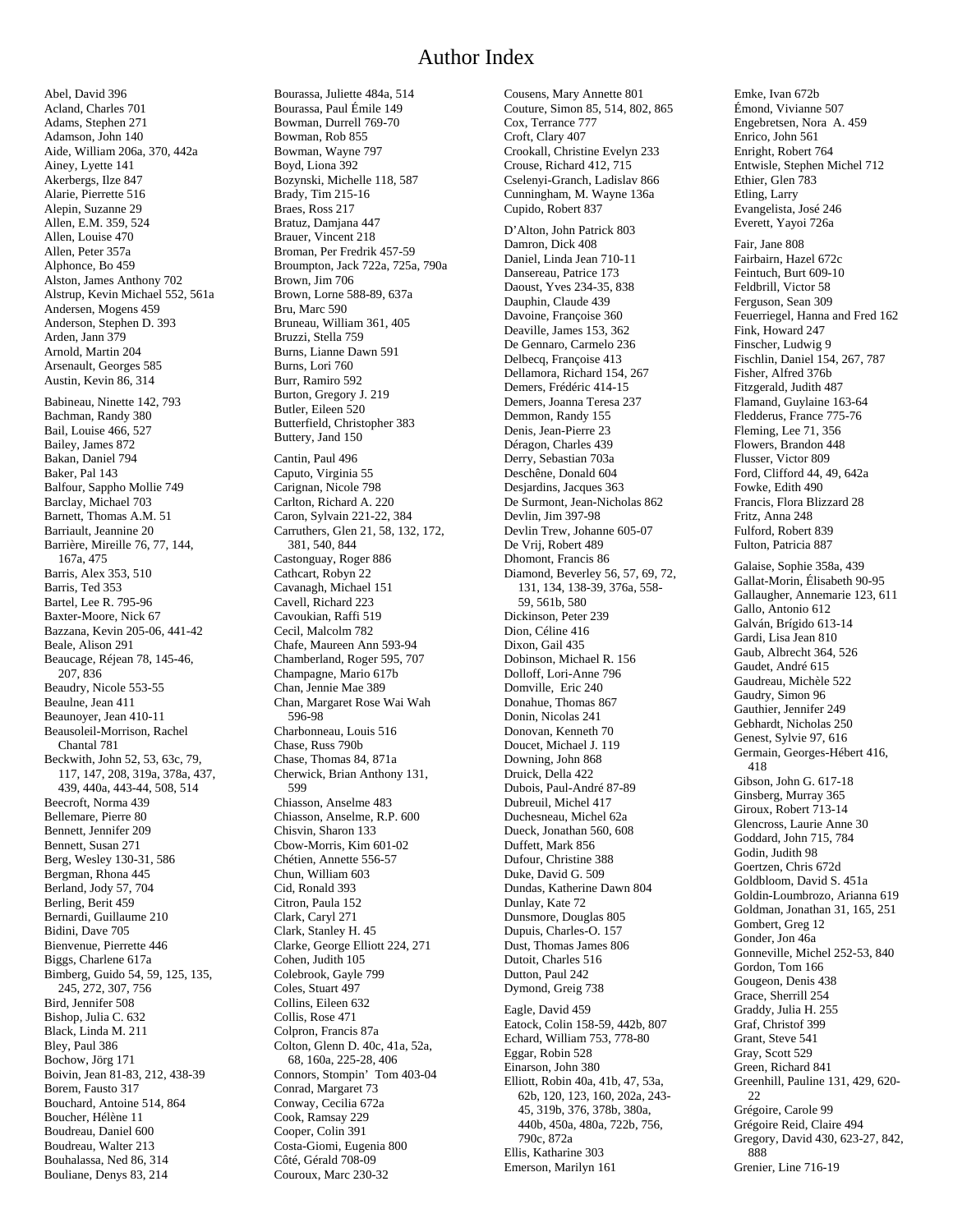Griffiths, Paul 442c Grills, Barry 419, 498, 500 Grove, Chris 436 Guay, Bertrand 167 Guérard, Daniel 100 Guertin, Marcelle 439 Guigné, Anna Kearney 505-06, 628-30 Guilbault, Jocelyne 719 Guise, Janneke 23a Haag, Stefan 254, 256 Hager, Barbara 530 Hahn, Mari 257 Haines, John 631 Hall, Leslie 121 Hall, Robert 43a, 44a Hall, Russell 757 Halperin, Ian 420 Halpert, Herbert 632 Hamilton, Amy 258 Hamilton, Sarah Jean 32, 33 Hamilton, Stuart 271 Hanbury, Eric 869 Hancock, Geoff 485 Hanley, Betty 811-16 Harding, Bruce Reginald 168 Harley, James 259 Harley, Maria Anna 260 Harrison, Klisala Rose 562-63 Hartman, James B. 366, 870-71 Hatzis, Christos 261 Havard, Constance 714 Haydon, Geoffrey 785 Heatley, Michael 542 Hébert, Patrick 212 Heble, Ajay 786-87 Hellsten, Hans 459 Hennen, Nancy 169 Henry, Frances Hepburn, Allan 206b, 271 Herchenroder, Martin 262 Herget, Sheri 633 Hibbett, Daniel Lee 263 Hicock, Larry 424 Hinton, Brian 491 Hiscock, Philip 634-35 Hiscott, Jim 564 Hjartarson, Paul 264 Hoefnagels, Anna 7a, 565-67 Homel, David 418 Honegger, Marc 514 Hopkins, Charles 449 Hopkinson, Claire 271 Hoshowsky, Robert 265 Howard, Chris 459 Howell, John Raymond 390 Howey, Robert John 817 Huestis, Herbert L. 871b Hughes, Neil 52b Huot, Guy 516 Hurlbut, Andres 266 Hutcheon, Linda 224, 267, 271 Hutcheon, Michael 271 Hutchinson, Patrick 636 Hutton, Jack 720 Hyland, Marc 268-69 Innes, Dale 270

Isaacs, Leonard 462 Isaacs, Margaret 462 Ives, Edward D. 637 Ivison, Douglas 721 Izumi, Masumi 638

Jack, Ian A.D. 703 Jackson, Alan 872 Jackson, Rick 5 Jacob, Werner 459 Jarma, Donna Marie 766 Jean, Stéphane 13-20

Jennings, Nicholas 722 Jessup, Lynda 848 Jinpei, Huang 137 Joachim, Otto 516 Johnson, Sherry 638-40 Johnson, Vera 428, 490 Jonas, Holly Higgins 357 Jones, Pamela 474 Jones, Tamara 715a, 748a Joynson, Vernon 6 Jutras, Monique 644 Kaczmarek, Josephine Agnes 568 Kallmann, Helmut 9, 21, 46, 50, 59, 502, 514, 516 Kasemets, Udo 376c Keene, Darren R. 723 Keer, Dawn L. 465 Kehler, Grace 271 Keillor, Elaine 60, 122-23, 272, 378c, 488a, 525a, 534a, 569, 641 Keizer, Brian 543 Kelly, Robert Thomas 724 Kendall, Brian 725 Kendergi, Maryvonne 438 Kennedy, Dianne 24 Kernohan, Lori 34 King, Emily Margaret 170 Kippen, James R. 123 Kirby, Allan 431-32 Kleber, Pia 171 Klymasz, Robert B. 642 Knight, F. Tim 705a Knock, Edna H. 479 Knowles, Ric 271 Koch, Eric 367 Kolber, David 273 Kopstein, Jack 274 Koskoff, Ellen 7, 57, 61, 65, 72, 105, 122, 123, 131, 134, 137, 138, 555, 743, 761, 851, 861 Koszarycz, Anna-Marie 643 Kozak, Metro 47a Krims, Adam 726 Kritsch Vascotto, Norma Mae 570 Kroeker, Joel Donovan 727 Kuehl, Carrie A. 728 Labelle, Nicole 358 Labrèche-Larouche, Michelle 372 Lacasse, Serge 218, 739a, 767 Laflèche, Christine 101 Laforte, Conrad 644 Laki, Peter 376d Landry, Rosemarie 469 Lane, Harry 271 Langlois, Maryse 373 Lanza, Alcides 459, 477 La Palme, Rock 714 Lazarevich, Gordana 21, 22, 58, 132, 172, 381, 540, 844 Leary, James P. 632a Leblanc, Geneviève 478 Lederman, Anne 61, 72, 105, 123 Lee, David 386 Lee, Hope 459 Leeder, John 382a, 645-48, 658a Lees, Gene 511 Lefebvre, Gilles 173, 516 Lefebvre, Marie-Thérèse 76a, 95a, 102-05, 174, 375a, 438-39, 475a, 483a, 484, 514, 517, 534

Le Floc'h, Joseph 649 Legras, Marc Le Guevel, Yves 650 Leive, Cynthia 8a, 479a Lemieux, Germain 889 Leonard, Charlotte A. 301a Leroux, Robert 438

Lester, Malcolm 450 Lévesque, Hugo 175 Lewin-Richter, Andrés 477 Lewis, Chris 176 Lewis, Thane 525 Lewis, Tilma 275 Leyshon, Andrew 704 Lindgren, Allana Christine 177 Lobaugh, Bruce 135 Lockerby, Christina 890 Loeppky, Ian Richard 276 Long, Brian 543 Lorenzino, Lisa M. 818 Lovelace, Martin J. 632, 637b, 651-52 Luftig, Stacey 492 Lupton, Allison Madelene 653 Lurie, Stephen M. 654 Lwin, Nanda 729-33 Lyon, George W. 63a, 136, 645- 48, 655-57, 788 MacCormac, Sylvi 277 MacInnes, Sheldon 658 MacIntyre, Sandy 659 MacIsaac, Ashley 480 MacKay, John 459 MacLeod, Erna 762 MacMillan, Rick 52c, 160b, 202b, 206c, 376e MacNeil, Rita 482 Maher, Ciarán 278 Maheu, Renée 503 Major, Laurent 279 Maley, Desmond 5b, 43b, 44b, 49b, 63b, 160c, 202c, 206d, 353a, 357b, 365a, 367a, 370a, 372a, 376f, 378d, 380b, 450b, 453a, 482a, 500a, 518a, 525b, 658b, 750a Malone, Sean 280 Maloney, S. Timothy 45, 48, 62, 178, 281-83, 445a, 453b, 511a, 858, 891-93 Mancini, John A. 179 Marin, Reva 512 Markoff, Irene 123 Martens, Helen 180 Martin, Cheryl 642b Martinac, Paula 472 Matejcek, Jan V. 181 Mather, Bruce 438, 459 Matless, David 704 Mattis, Winston 199 Maves, Dale Paul 284 McCall, Michael 531 McCarthy, Marta 819 McCartney, Andra 285-93 McDonald, Christopher Jamess 771-72 McDonough, James 545 McDougall, Barbara 427, 873 McFarlane, Matthew 294-95 McGowan, James 510a McIlroy, Randal 394 McKay, John 296 McKay, Marianne 421 McKellar, Donald 182 McKellar, Hugh D. 183 McKenzie, John T. 486 McKeough, Kevin 660 McLauchlan, Murray 488 McLaughlin, Colette 886 McLean, Eric 516 McLean, Hugh J. 43 McLennan, Thomas 297 McLennon, Sean Robin 820 McMahon, Oisin 71a, 461a McMorrow, Kathleen 10a, 35-39, 160d, 894

McNeilly, Kevin 298, 790d McQuaig, Martin 23 Mead, Rebecca 481 Mealing, F. Mark 137 Meehan, Norman 387 Melhuish, Martin 63, 661 Meredith, Victoria 299 Miles, Colin 24 Miller, Mark 8, 57, 789-90 Miyagawa, Mitch 768 Moisala, Pirkko 69, 287, 824 Money, Janet 356a Montrouge, Pierre 417 Moody, Barry 73 Moore, Sarah Janette 755 Moreau, Stéphanie 184 Morel, Francois 438 Morey, Carl 40, 124-25, 185, 202d, 300-01, 859 Morgan, Zak 662 Morin, Éric 495 Morley, Louise 186 Morris, Samantha Mary 849 Morrison, Bram 490 Morrison, Val 105 Morton, Charlene 821 Moule, Richard 187 Mountain, Rosemary 188, 302 Mulhallen, Karen 523 Murray, Andrea 874 Murray, Heather 160e Myers, Paul 748 Nadel, Ira Bruce 400 Napier, Ron 24 Narváez, Peter 72, 734-36 Nattiez, Jean-Jacques 106, 303, 439, 571 Neuenfeldt, Karl 572-73, 843 New, William H. 381 Nicks, Joan 67, 744, 747, 753, 777 Nicolaisen, Wilhelm F.H. 632b Nonnekes, Paul 750 Norman, Barbara 203a Nowry, Lawrence 382 Nurse, Andrew 663, 863 Nurse, Keith 664 Nuttall, Denise Irene 665 Oakley, Janice 487a, 500b O'Brien, Karen 493 O'Connor, Alan 737 Ohlers, Carol 895 Olivier, Dominique 107, 535 Orford, Emily-Jane 25, 822 Osborne, Evelyn Michelle 666 Ostashewski, Marcia 667 Ostwald, Peter 451 Ozipko, Jerry A. 189 Palmer, Andrew 464 Palmer, Richard 513 Panagapka, Jeanette 433 Panneton, Isabelle 190, 304 Pantchenko, Daniel 395 Pâquet, Sonia 385 Paradis, Claude 439 Paterson, Scott 371 Patterson, Michael 574 Patteson, Ann Kathleen 823 Paul, Hélène 95b Paulson, Gerry 130 Payant, Robert 668 Payne, Daniel Bernard 126 Payne, September Anne 26 Péan, Stanley 791 Pearson, Ian 274 Peebles, Sarah 305

Pegley, Karen 824, 850-53 Perlman, Ken 669-71 Perron, Alain 306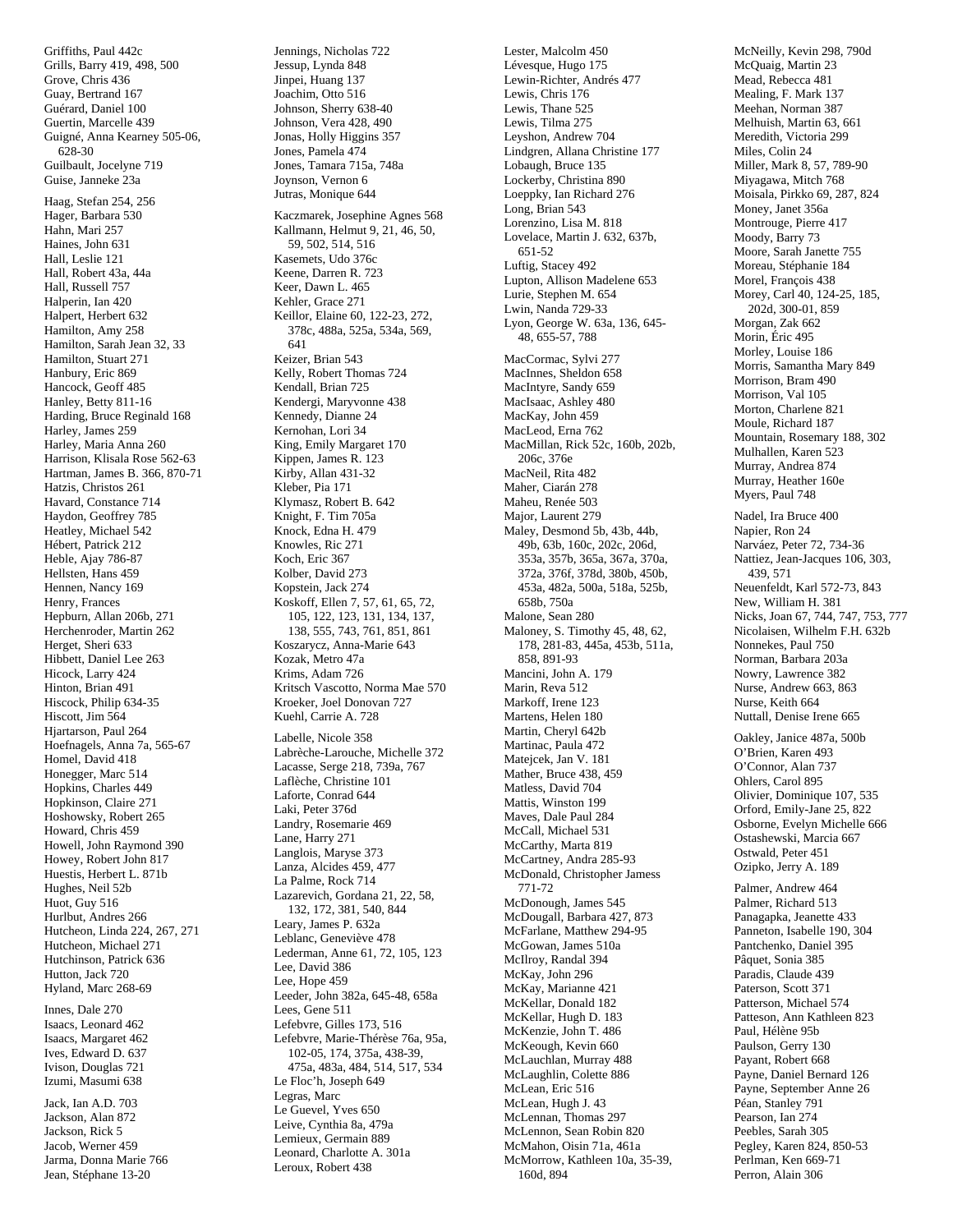Peters, Diane E. 41, 191 Peters, Lisa 422 Peterson, Oscar 513 Petridis, Alexis 546 Petrowska, Christina 518 Pevere, Geoff 738 Philpott, Lisa 40b Pichette, Marie-Hélène 739 Pieper, Linda Elisabeth 127 Pinson, Jean-Pierre 53b, 95, 108- 10 Pitman, Walter 378 Plante, Gilles 875 Poirier, Lucien 111, 307 Pope, Carole 515 Portugais, Jean 308 Potter, Greg 740 Potter, Tully 501, 504 Poulin, Brigitte 309 Power, Brian 49a Promane, Barry C. 741 Provost, Serge 310, 438 Pryke, Kenneth G. 60 Quigley, Colin 672 Qureshi, Regula Burckhardt 131 Radford, Laurie 459a, 460 Raffi 519 Rahn, Jay 42, 434, 673 Raine-Reusch, Randy 311 Rancourt, Bryan 825 Randel, Don Michael 4 Ranzenhofer, Olga 308 Rasky, Harry 401 Ratcliff, Maurice 751 Raudsepp, Karl Joseph 876 Rea, John 312-13 Reed, Fred 418 Reesman, Bryan 409 Regenstreif, Mike 368 Regh, Joseph 877 Reid, Jamie 468 Renwick, William 872b Revill, George 705 Rewa, Natalie 271 Rice, Paul 185a Ringuette, Raymond 514 Ripley, Sarah 467 Rivard, Sylvain 581 Rivest, Johanne 112, 192-93, 438, 452, 534b Roberts, Brian A. 816, 826 Roberts, John P.L. 453-54, 844 Robertson, Sarah 185b Robichaud, Xavier 674 Rodenberg, Hans-Peter 752 Rodriquez, Robert 428, 585a Rogalsky, Matt 383 Rogan, Johnny 547-48 Rogosin, David 442d Rolfe, James 271 Rose, Rebecca Jones 195 Roseman, Ken 675 Rosen, Franziska von 575 Rosenberg, Neil V. 57, 676-77 Ross, Gordon 353b Ross, Sheila Laura 742 Roy, Stéphane 314 Ruebsaat, Ulrika Hedwig 827 Rusk, Elaine 315 Sabourin, Carmen 316 Sacks, Rick 322 Sadie, Stanley 10 Said, Edward 455

St. Julien, Marcus George 426 Sanderson, Paul 860 Sanjek, David 861 Sanyshyn, James Evan 829 Savoie, Robert 522

Sawa, George Dmitri 123 Scales, Christopher 576-79 Scelba, Anthony 317 Schabas, Ezra 185 Schafer, R. Murray 318-19 Schellenberg, Lisa Roy 194 Schenbeck, Lyn 195 Schneider, Jason 703 Schryer, Claude 383 Schwandt, Erich 113 Schwarz, Linda 320 Scott, Iain 196 Scott, L. Brett 321 Scott, Marilyn 64 Sebastian, Jean 197 Setterfield, Gwenlyn 440 Shand, Patricia Martin 34, 796, 829 Shaw, John 678 Shedden, Jim 744 Shell, James G. 456 Shepherd, John 580, 743 Sheppard, David 402 Sherinian, Zoe C. 761 Sherlock, John Mark 322 Simmons, Sylvie 549 Simoneau, Léopold 516 Simonot, Collete Patricia 679 Simpson, Anne 482 Simpson, Jacqueline 632c Sing, Beverly J. 11a Sirois, Antoine 439 Sloniowski, Jeanette 67, 744, 747, 753, 777 Sloss, Christine M. 323 Smith, Gordon E. 65, 105, 376-77, 644a, 672e, 680-81 Smith, Ken 521 Smith, Mary Elizabeth 198 Smith, Murray 128 Smith, Paul 652 So, Joseph K. 185c Soderlund, Walter C. 60 Solose, Jane 324 Soo, Rosalyn Wai-Yan 325 Sparling, Heather Lee 678a, 682-3 Stanfield, Norman 137 Staryk, Steven 525 Stebbins, Robert A. 326 Steenhuisen, Paul 327 Steffler, Paul 684 Stein Crease, Stephanie 425 Stepanek, Heidi Jane 328 Stevenson, Robert M. 52d, 114 Stormer, Lisa Anne 685 Straw, Will 66, 845, 861 Strebel, Frank 423 Strecker, James 539 Strongman, Wayne 271 Stuart, Wendy Bross 561 Stürmer, Ortwin 459 Sullivan, Mairéid 686 Sykes, Claire 687 Taft, Michael 490 Taranger, Angela 688 Tator, Carol 199 Telleria, Robert 773 Testa, Bart 744 Thériault, Louis 536

Thomas, Philip J. 428, 463, 689 Thomas, Susanne Lee 830 Thompson, Brian 476 Thompson, Joan Kathleen 831 Thorburn, Sandy 329 Thrasher, Alan R. 137 Tilley, Janette 330 Tillman, Joakim 459 Tomashoff, Craig 499 Tremblay, Gilles 438

Tremblay, Gynette 692 Tremblay, Jacques 331 Tremblay-Matte, Cécile 581 Trew, Johanne *see* Devlin Trew, J. Trott,j Christopher G. 582 Truax, Barry 332-35 Truchly, Veronica Patricia 690 Tulk, Janice Esther 583 Turenne, Martin 758 Vachichin, Svitlana 691 Vachon, Pierre 374-75 Vaillancourt, Lorraine Vallee, Mickeyh 878 Van Den Bosch, Annette 291 van der Bliek, Rob 10b, 513a Venturya, Rachelle Lynn 763 Verity, Valerie 203 Vermazen, Bruce 792 Versailles, Claire 516 Vézina, Lyse 200 Villemarie, Renée 218 Villeneuve, André 336 Vincent, Odette 115 Vogan, Nancy F. 72-74 Vogt, Bruce 370b Voorvelt, Martijn 337 Voyer, Simonne 692 Wacker, Lori 338 Wagman, Ira 854 Walcott, Rinaldo 745-47 Waleson, Heidi 201 Walker, John 618a Walker, Jonathan 726b Walker, Robert 832 Wallis, Ian 461 Wallmann, James L. 871c Walsh, Brian Michael 774 Warren, Richard S. 202 Warwick, Jacqueline 693-94 Washington, Jackie 539 Wasiak, Edwin Bruce 833 Wasserman, Jerry 329 Waterman, Ellen 340-44, 846 Watson, Franceene 695 Watson, Lise J. 834 Weait, Christopher 45a, 48a Wegrzynek, Adam Aleksander 345 Weinzweig, John 540 Weiss, Lauren Vogel 369 Wellington, Tom 5a Westerkamp, Hildegard 346 Whidden, Lynn 584 Whiteley, Sheila 473 Whitesell, Lloyd 765 Whyatt, Bert 790e Widdowson, J.D.A. 632, 652 Widner, Marc 116 Wilburn, Gene 696-97 Williams, Dallas 532 Williams, Jeannie 537 Willliams, Paul 550 Williams, Scott 698-99 Willoughby, Angela Sue 347 Wilson, LeRoy John 203 Winick, Steve 700 Witmer, Robert 123 Wolters-Fredlund, Benita 129 Wong, Marina Wai-Yee 835 Wood, Elizabeth J. 348 Wright, Richard T. 136b Young, David 754 Young, Gayle 349-52 Young, Lorna 202e Young, Scott 551

Zapf, Donna 383 Zinck, Andrew 376g, 703b Zinck, John R. 75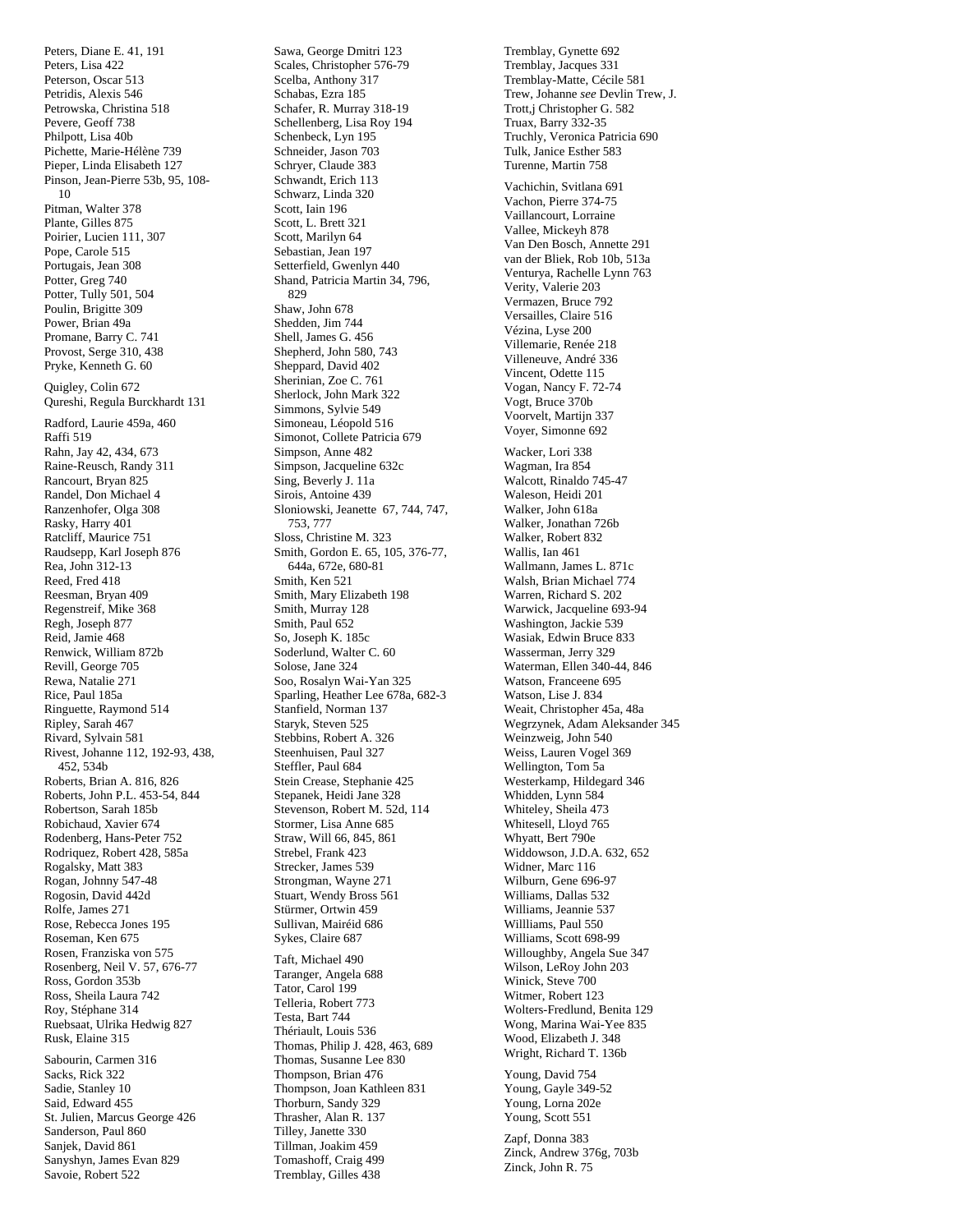Acadians 72, 585, 600, 604, 684, 886 Adams, Abdul 591 Adaskin, Murray 22 ADISQ 754 Ad Vielle Que Pourra 648 African Canadians *see* Black Canadians Ahluwalia, Kiran 623 Aide, William 370 Aitken, Robert 371 Albani, Emma 372-75 Alberta 136, 189, 586, 591, 608, 643, 724, 817, 842, 879, 885 American Federation of Musicians 179 Anhalt, Istvan 376-77 Applebaum, Louis 378 Archer, Violet 325, 347, 361-62 archives 13-20, 93, 113, 441, 717, 886-95 Arden, Jann 379 Arnold, Martin 327 Arseneault, Raynald 222 art 25, 575, 794 Asians 123, 131, 137, 209, 596-98, 601-03, 638, 665, 693-94 Atlantic Canada 67-75, 219, 735 Autumn Leaf (Toronto) 190 Bach, J.S. 250 Bachman, Randy 16, 380 bagpipe music 617-18, 698-99 Baker, Michael J. 322 Bambrick, Winnifred 381 Bannock 726 Barbeau, Marius 176, 382, 631, 663, 681, 848, 863 barbershop singing 326 Barenaked Ladies 748 Bartlett, Martin 383 Beatles, The 725 Beck, Jean 631 Beckwith, John 229 Bédard, Denis 384 Benoît, Émile 672 bhangra 693-94 bibliography 40, 41 Biddle, Charlie 385 biographies 353-552 Black Canadians 28, 72, 105, 123, 745-47 Bley, Paul 386-87 blues 339, 539, 736, 783, 784, 788 La Bolduc 388 Bonne Chanson, La 862 borders 61 Bornoff, George 389-90 Bottine Souriante, La 616, 700 Boucher, Rémi 391 Boudreau, Walter 213 Bouliane, Denys 83, 214 Boulton, Laura 847 Boyd, Liona 392 Brady, Tim 215, 266 Bray, Kenneth L. 830 Brault, Léandre 157 Breau, Lenny 393 British Columbia 137, 665, 812-13, 827-28, 835 Brown brothers 792 Brunzema, Gerhard 867 Buhr, Glenn 394 Burnham, Mark 117 busking, street music 92, 97, 128 Cage, John 112, 452 Calgary 326, 591, 648 Calon, Christian 238 Cameron, Moira 627 Canada/Canadian music (overviews) 3, 4, 7, 9, 10, 23, 27, 40, 41, 50, 52, 54, 56, 57, 60, 63, 66 Canadian Electroacoustic Community 188 Canadian Musical Heritage Society 43-50, 57 *Canadian Music Educator* 814, 829

#### Canadian Opera Company 154, 169, 171, 185, 271 Canadian Pacific Railway 172 Canadian University Music Society 147, 153, 166 canonic music 272 cantorial music 110, 642 Cape Breton 70, 72, 609-10, 658-59, 678, 682-83 Caribbeans 123, 587, 611, 664, 746 Carmichael, Mrs. J.B. 130 Casavant Frères 864-65 *Catalogue of Canadian Composers* 21 *chanson québécois* 100, 595, 644, 649, 668, 712-14, 718, 728, 862 chantre 110, 642 Charlebois, Robert 395 Cherney, Brian 329, 363 Clark, LaRena 673 Clarke, George Elliott 271 CNIB 890 Cockburn, Bruce 750 Cohen, Leonard 396-402, 749-52 commerce 855-78 composition 21, 26, 29, 30, 62, 328, 345, 352 Connors, Stompin' Tom 403-04, 753 Conservatoire de musique du Québec 802 Coulthard, Jean 211, 226-28, 233, 284, 361-62, 405-06 country music 4, 57, 706, 710-11 Creighton, Helen 407 Cuban music 611, 614 Daley, Eleanor 299 Damron, Dick 408 dance 46, 70, 121, 562-63, 568, 587, 590, 653, 666, 692- 94, 724 Danna, Mychael 409 Daoust, Yves 234-35 Defauw, Désiré 141 De Jarlis, Andy 695 Delphic Study Club (Montreal) 104 Denis, Jean-François 838 Deschênes, Marcelle 302 Dhomont, Francis 295, 314 diasporic music 585-700 *passim*  Diaz, Joaquín 592 Dion, Celine 410-23, 754 djak 642 Dolden, Paul 297 Doukhobors 137 early music 78, 161, 201 Eckhardt-Gramatté, Sophie-Carmen 225, 320, 338 Edmonton 130, 189, 587, 608, 643, 688, 724, 817, 879 Edmonton Civic Opera Society 130 Edmonton Symphony Orchestra 189 education 41, 74, 142, 182, 793-835 electroacoustic music 86, 145-46, 188, 286, 289-91, 305, 332, 724, 800 Empreintes Digitales 836, 838 Ethiopian music 612 Evangelista, José 241, 246 Evans, Gil 424-25 Expo 67 (Montreal) 212 Farnam, Lynnwood 366, 426 Feldbrill, Victor 58 Fenyves, Lorand 427 Ferguson, Sean 231, 309 festivals 81, 131, 145-46, 165, 170, 194, 203, 448, 562-63, 587, 596-97, 620-21, 702, 782, 788 fiddling 607, 610, 639-40, 659, 666, 670-71, 685 Fielding, Rick 589 film 118, 127, 847-48 First Nations 12, 87, 552-84, 726 Fleming, Robert 19 flute 26, 258, 874 folklore/folk music 105, 129, 170, 176, 276, 328, 407, 505-06, 585-700 *passim*, 734, 794, 859, 863, 886-89 Fowke, Edith 428-34, 633 Freedman, Harry 435 Fricker, Herbert 366

Subject Index

Gagnon, Ernest 680 Garant, Serge 212, 437-39 Garner, Linton 436 gender 55, 64, 69, 102, 287, 330, 429, 509, 639-40, 759-61, 812, 824, 850, 853 [*see also* women] Gigout, Alphonse 865 Girard, François 171, 250 Girard, Jean 94 Glass Orchestra (Toronto) 156 Goldschmidt, Nicholas 440 Gonneville, Michel 253 Gould, Glenn 205-06, 223, 236, 239, 244, 247, 250, 264, 270, 280, 294, 298, 303, 348, 441-56, 839, 882, 892 government policies 103, 178, 743, 805, 854, 857-58 Grainger, Percy 132 Great Big Sea 755 Gray, Jerry 588 Guess Who, The 756-57 Gzowski, John 275 Halifax Academy of Music 198 Hall, Helen 349 Halpert, Herbert 652 Ham, Jim 873 Hambourg brothers 367 Hambraeus, Bengt 296, 457-60 Hamel, Thomas-Étienne 79 Harley, James 230-31 Hart-Rouge 679 Hatch, Peter 259 Hatzis, Christos 261 Hawkins, Ronnie 461 Hemsworth, Wade 645 Hétu, Jacques 14 Hewlett, William 366 Hoebig, Desmond 359 Hoebig, Gwen 359 Home Music Club (Toronto) 186 Hutterites 180 Hyland, Marc 268-69 Hynes, Ron 734 iconography 25 identity 129, 260, 271, 414-15, 473, 478, 556, 576-77, 583, 599, 601, 607, 613, 662, 664, 667, 679, 684, 701, 712, 718, 726, 728, 739, 742, 850, 856 Imbert, Pierre 648 indices 35-39, 42 instruments 864-78 intercultural music 105, 134, 139, 165, 323, 664, 708- 09, 798 Inuit 564, 570-71, 582 Irish 606, 621, 636 Isaacs, Leonard 462 jazz 8, 57, 385-87, 393, 456, 510-13, 781-92, 808 Jeunesses musicales du Canada 173 Jewish music and musicians 105, 129, 133 Joachim, Otto 18, 212 Joe, Rita 552 Johnson, Edward 803 Johnson, Lonnie 784 Johnston, Richard 463 Josefowicz, Leila 464 Kallmann, Helmut 59, 465 Karpeles, Maud 624, 626, 651 Kendergi, Maryvonne 466 Kid Koala 758 Kisbey-Hicks, Marjorie 467 Kitchener (Ontario) 127 Komorous, Rudolf 204 Krall, Diana 468 Kubota, Nobuo 242 Kun, Joseph 877 Lacosta, Josie 684 Lamond, Mary Jane 686 Landry, Rosemarie 469 lang, k.d. 470-73, 759-61